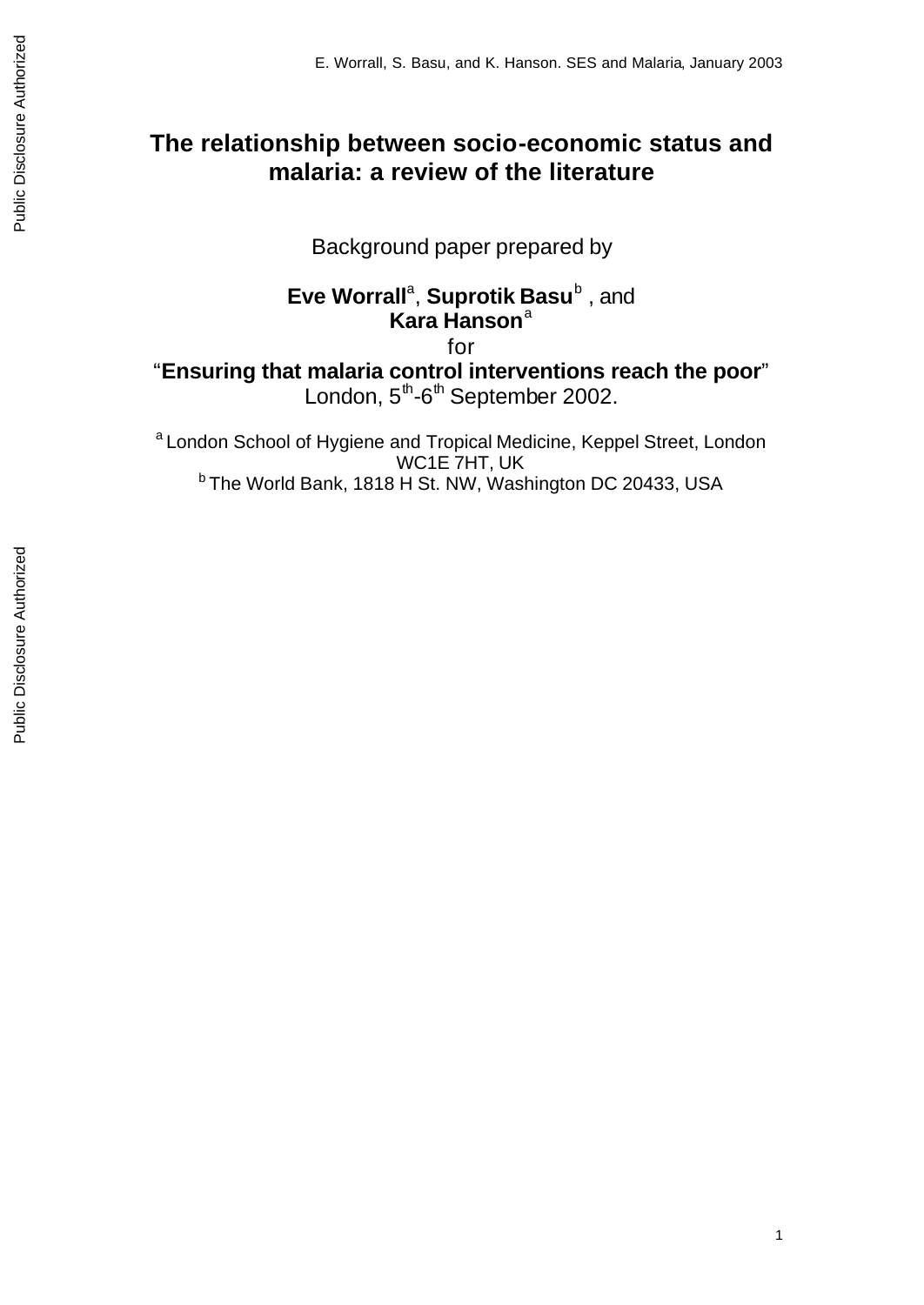# **Acknowledgements**

This literature review was carried out to provide a background paper for the meeting "Ensuring that Malaria Control Interventions Reach the Poor" hosted by the Health Economics and Financing Programme at the London School of Hygiene and Tropical Medicine (5th-6th September 2002) under contract to and funded by the World Bank. The authors would like to thank Lawrence Barat, Davidson Gwatkin, and Anne Mills for advice and support during the review. We would also like to thank a number of other colleagues at the World Bank, LSHTM, USAID, and Abt Associates who were helpful in recommending relevant literature. Finally we are grateful to Nicola Lord, Francis Peel and Sandra Russell (LSHTM) for their invaluable help in retrieving much of the literature on our behalf.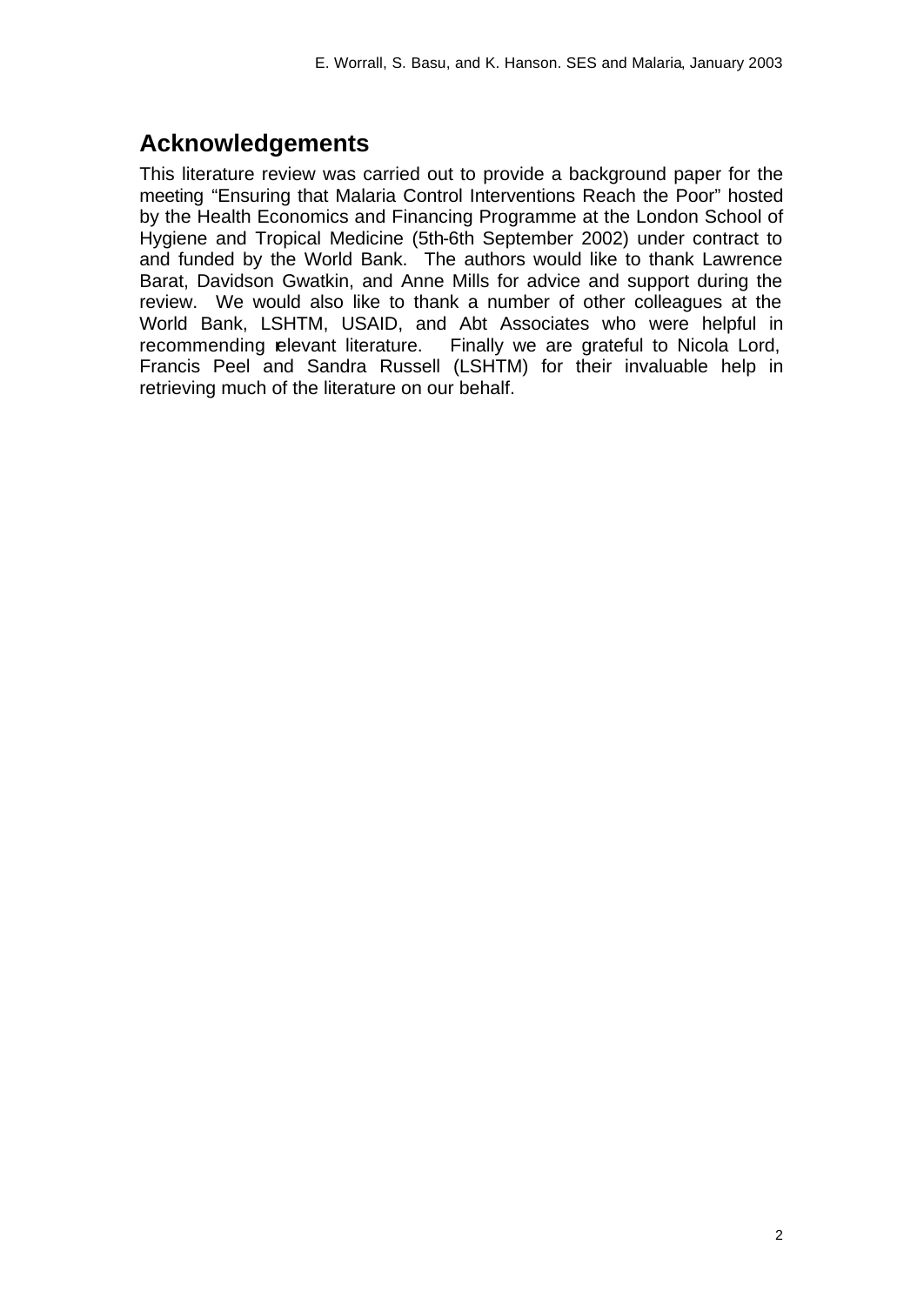# **Abbreviations used**

| CQ           | Chloroquine                             |
|--------------|-----------------------------------------|
| <b>DALYs</b> | Disability adjusted life years          |
| <b>DHS</b>   | Demographic and health survey           |
| DSS          | Demographic surveillance system         |
| <b>FGD</b>   | Focus group discussions                 |
| GDP          | Gross domestic product                  |
| IDB          | Inter-American Development Bank         |
| IPT          | Intermittent presumptive treatment      |
| <b>ITN</b>   | Insecticide treated nets                |
| KAP          | Knowledge, attitudes and practice       |
| LHYH         | Low to high income households           |
| <b>MICS</b>  | Multiple indicator cluster surveys      |
| <b>PAHO</b>  | Pan American Health Organization        |
| SES          | Socio-economic status                   |
| <b>USAID</b> | US Agency for International Development |
| VLYH         | Very low income households              |
|              |                                         |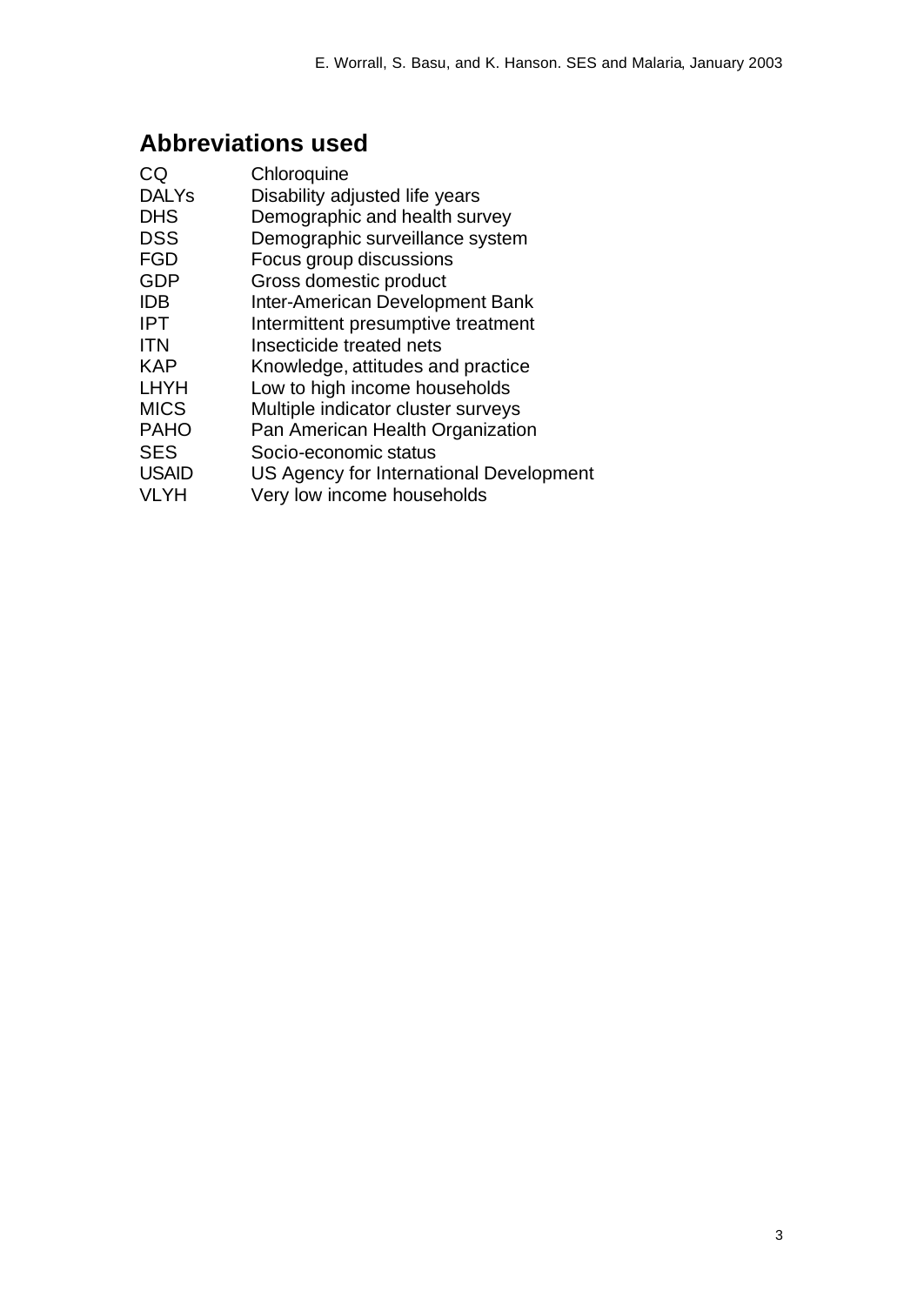## **Executive summary**

Malaria is frequently referred to as a disease of the poor or a disease of poverty. A better understanding of the linkages between malaria and poverty is needed to guide the design of coherent and effective policies and tools to tackle malaria and poverty together. While recognising that there are a large number of dimensions of potential vulnerability to malaria that encompass social, demographic and geographic elements, the key focus of this work is on differences among socio-economic groups. The aim of this review was to document and review critically the evidence available on two key issues: malaria incidence or vulnerability to the effects of malaria by socio-economic status (SES); and the utilisation, effectiveness and accessibility of malaria control interventions by SES.

The burden of malaria is greatest among the world's poorest countries. However, studies examining malaria incidence by socio-economic status on a smaller (micro) scale have not been able to provide as consistent a picture as those examining macroeconomic data, with results on the distribution of malaria incidence between poor and less poor population groups often mixed and contradictory.

Most studies that use material assets as a proxy for SES have failed to establish a positive relationship between asset ownership and reduced incidence of febrile episodes (as a proxy for malaria) at the household level. However, the evidence with regard to vulnerability to the consequences of malaria by groups of lower SES is more consistent. This may reflect lower access to effective means of treatment once infected. The lack of consistent socio-economic differentials in malaria incidence is not necessarily counterintuitive given the epidemiology of malaria transmission. Vulnerability to the consequences of infection, on the other hand, has much less to do with non-discriminatory environmental factors, and more to do with inequities in access to prevention and treatment.

Expenditure on prevention is more strongly correlated with income and SES than expenditure on treatment. Although, the relative burden of malaria treatment expenditure is likely to be greater for poorer than less poor households. In addition, the expense for treatment is less discretionary.

The cost of treatment, as well as distance travelled to reach health centres, were mentioned frequently as barriers to access. In addition, there is some evidence to suggest that richer households are more likely to use antimalarials to which there is less parasite resistance. Multi-country studies show differences in the types of care sought by the wealthy and the poor, with the poor more frequently opting for care outside the modern sector and the wealthy more frequently opting for care involving the modern sector.

Finally, though few ante-natal clinics in Africa currently provide IPT, there is considerable range with regard to utilization of ante-natal clinics by the poor;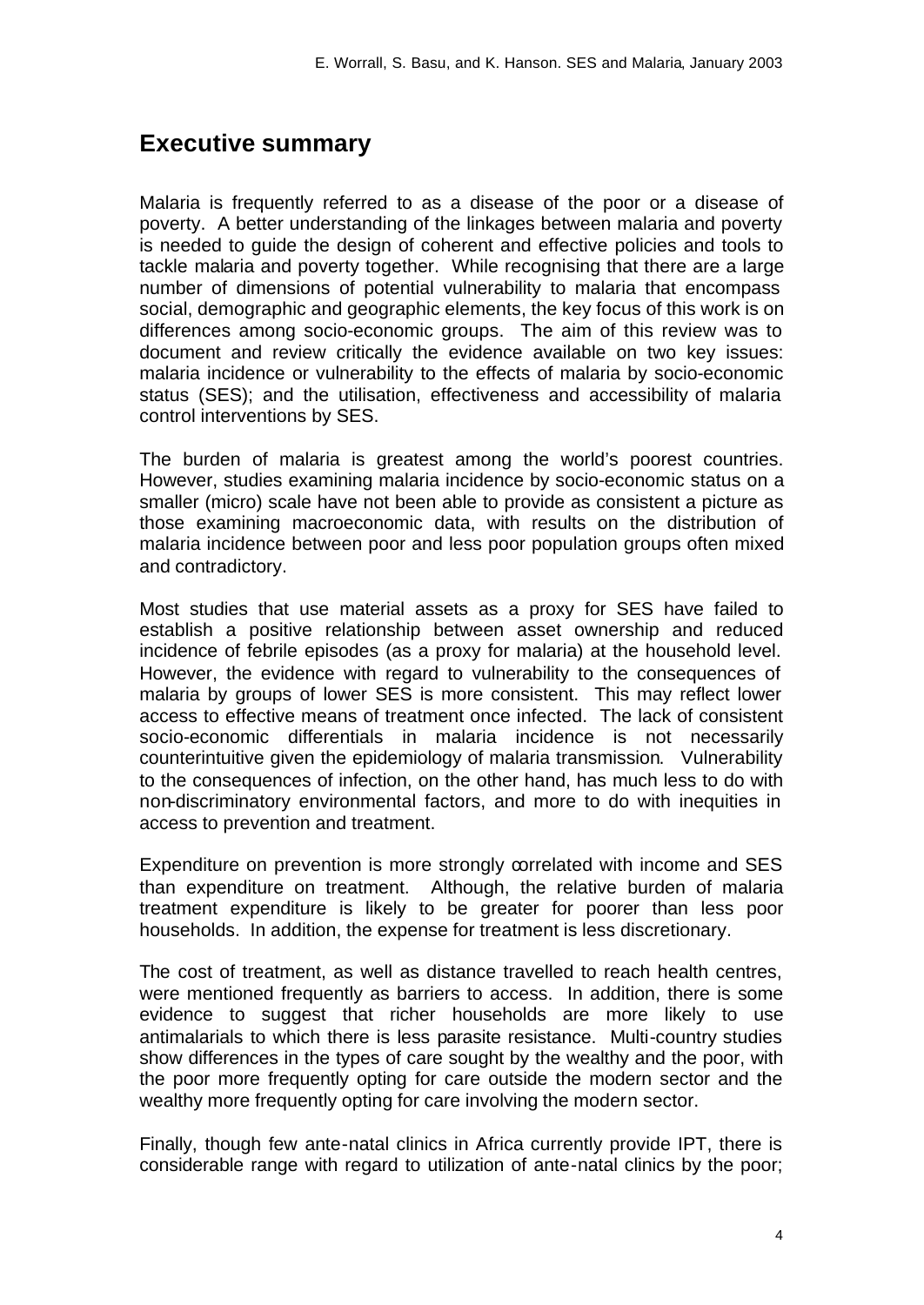this point merits further discussion given the interest in using ante-natal clinics to deliver malaria services and commodities.

## **Conclusions**

Studies need to adopt a more common methodology to permit comparisons. Problems of data comparison were an important limitation on the review and restricted the conclusions that could be drawn from the literature

Qualitative research should be encouraged to obtain more in depth, locallyrelevant, and descriptive data on malaria control inequities and care-seeking behaviour. Descriptive and locally-specific data on the care-seeking process for malaria are required to inform programmatic efforts to target the poor.

A greater focus on inequity is needed in studies from inception to inform programmes that seek to reach the poor. Few studies focused on the questions of equity asked in this review, reflecting a gross neglect in malaria research requiring immediate attention to reduce the malaria burden and reach the Millennium Development Goals.

There is a need for evidence about the effectiveness of interventions aimed at reducing inequities in access to effective prevention and treatment. So far, few interventions have been carried out aiming to reach the poor, limiting opportunities to review successes and failures of attempts to target the poor.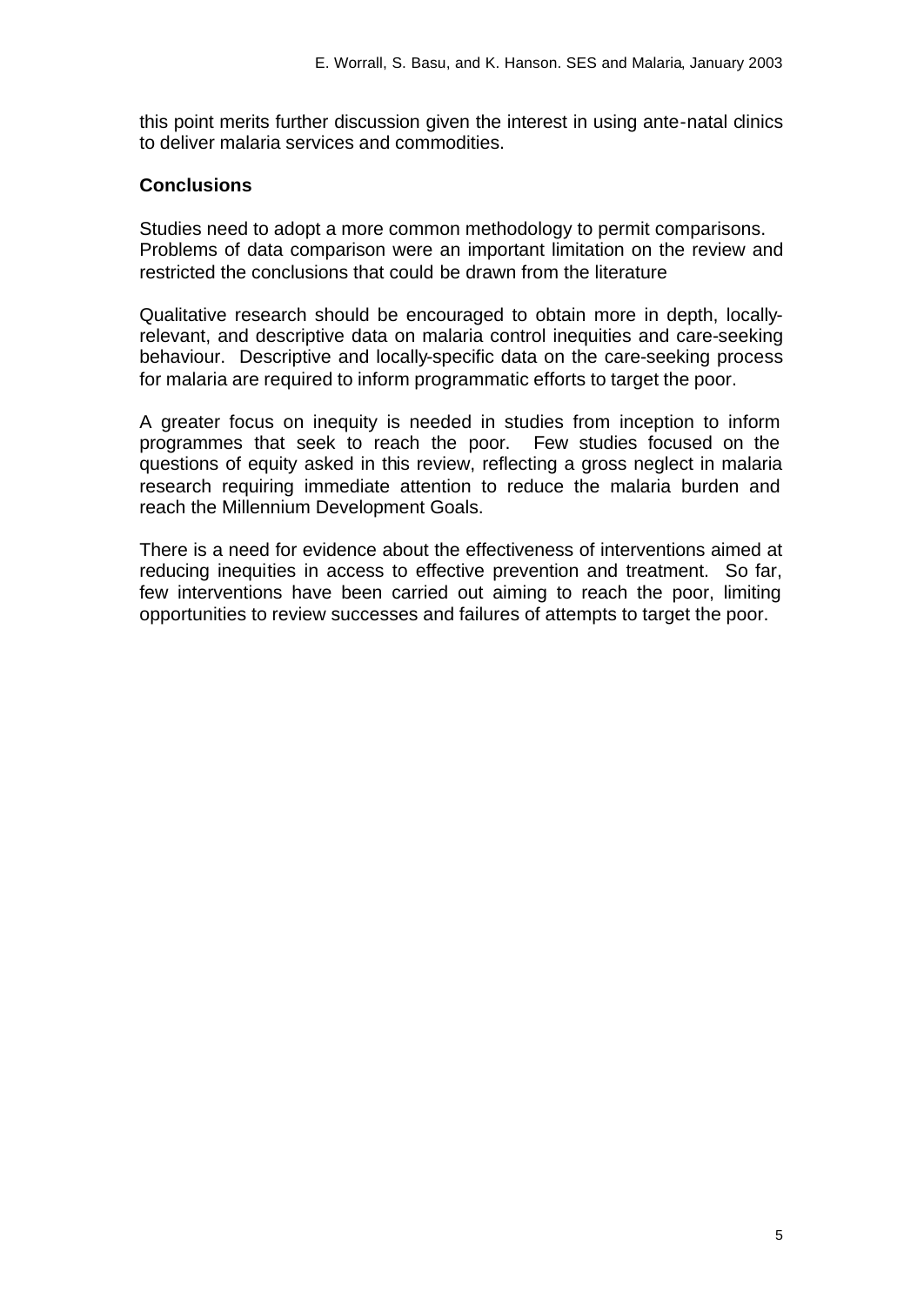# **Introduction and aims**

Malaria is frequently referred to as a disease of the poor or a disease of poverty. Even a cursory examination of the global distribution of malaria is sufficient to accept this claim on a macro scale, given the concentration of malaria in the world's poorest continents and countries. However, on a more micro scale the evidence is less consistent and more difficult to collect, analyse and understand. Malaria is also said to cause poverty and prevent or reduce people's ability to escape poverty; however the evidence about the relationship between poverty and malaria incidence, and the causal pathways between the two, is scant. Moreover, the evidence which does exist is often contradictory and inconsistent or of poor quality, making it difficult to develop effective policies on the basis of sound evidence. A better understanding of the linkages between malaria and poverty is needed to guide the design of coherent and effective policies and tools to tackle malaria and poverty together.

Recent years have seen a renewed interest in issues of health equity e.g. (Evans *et al.*, 2001; Macinko and Starfield, 2002). In this review, we use an equity lens to examine the relationship between malaria and poverty. A definition of equity commonly used in the literature is "the absence of potentially remediable, systematic differences in one or more aspects of health across populations or population groups defined socially, economically, demographically, or geographically" (International Society for Equity in Health, 2003). The scope of this review can be clarified in terms of a number of elements of this definition. First, we can define the relevant aspects of health. In the context of malaria, these can be expressed in terms of differentials in malaria incidence; differentials in vulnerability to the consequences of infection, for example, the risks of mortality or sequelae of severe malaria; or in terms of access to or use of effective means of preventing or treating malaria. In this review we address all three of these dimensions.

Second, while recognising that there are a large number of dimensions of potential vulnerability to malaria that encompass social, demographic and geographic elements, the key focus of this review is on differences among socio-economic groups. Using this criterion, the literature that was identified as relevant to this review is defined as those studies that compare malaria incidence, vulnerability or uptake of interventions across socio-economic groups. The aim of this review, therefore, was to document and review critically the evidence available on two key issues: malaria incidence or vulnerability to the effects of malaria by socio-economic status (SES); and the utilisation, effectiveness and accessibility of malaria control interventions by SES.

## **Structure of review**

The review is structured as follows. Firstly, a description of the literature search methods and limitations is given. This is followed by a brief overview of the measurement of SES in developing countries and a more detailed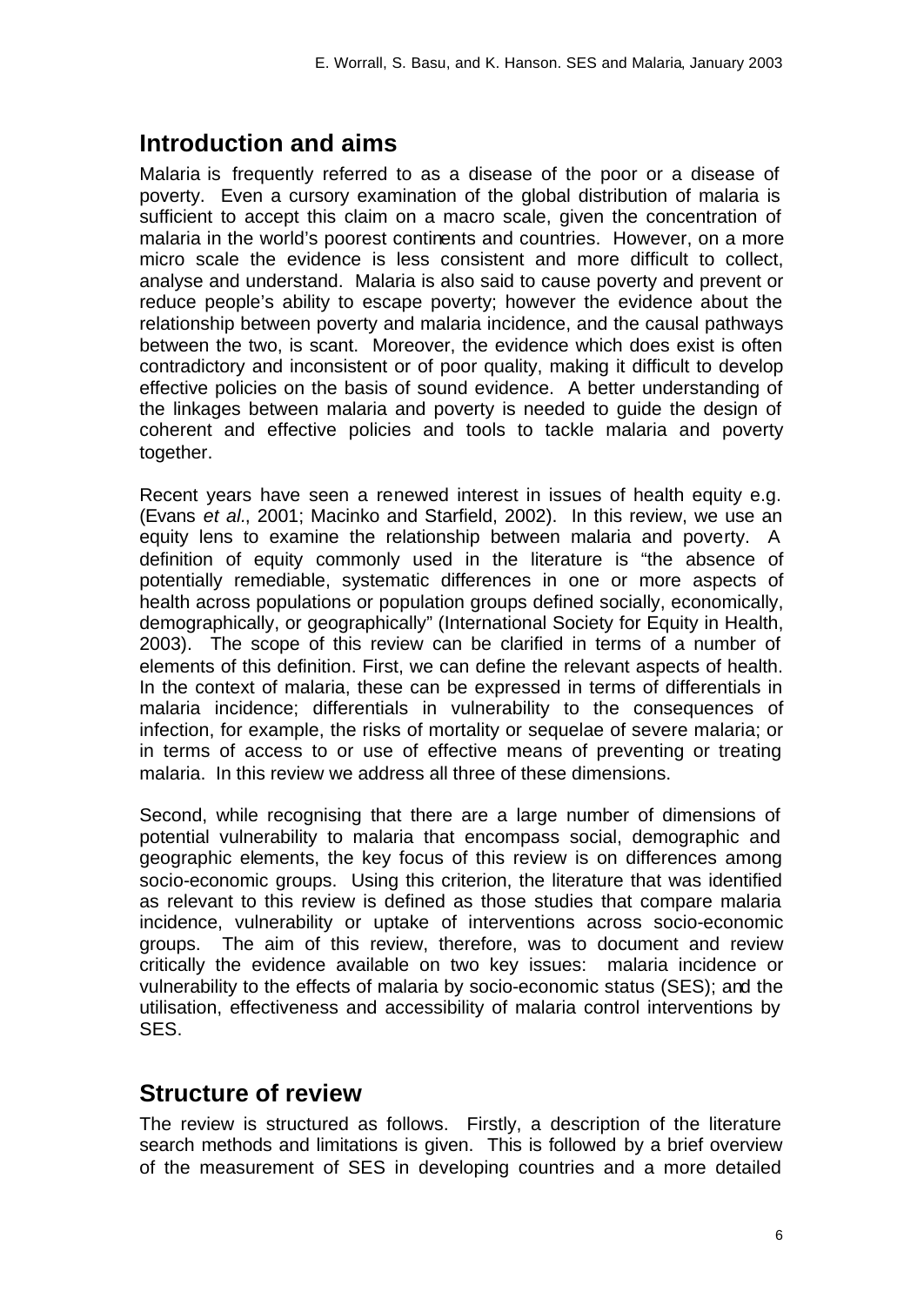discussion of the methods used within the studies reviewed. The results of the review are then presented, divided into two main sections in which the available evidence is described, discussed and critically reviewed. Part 1 addresses the evidence on the incidence of malaria or vulnerability to malaria by SES; and Part 2 reviews the evidence relating to utilisation of interventions by SES. The third section identifies the key gaps in knowledge, and concludes with some recommendations for future research.

# **Methodology**

A literature search was carried out in the UK on published literature using electronic data bases (BIDS, Medline, PubMed) and the following key words: Malaria and: equity, socio-economic status, poverty, poor, income, wealth, burden, treatment seeking & poor; malaria incidence and poor, poverty, socioeconomic status. Studies were included if they were published after 1990. The review was limited to studies in English and therefore will neglect some evidence from Francophone Africa, Latin America and other non-English speaking regions. References obtained through electronic databases were cross-referenced and followed up by hand.

Unpublished and grey literature from the UK was found by following up references in published and unpublished articles and communicating with colleagues working in the area. A separate search of the grey literature was carried out in the USA using the same key words, cut-off points and boundaries. The majority of the grey literature used in this review was recovered from World Bank intranet databases. Key informants at PAHO, IDB, USAID, Abt Associates, and within the World Bank were solicited and were able to provide additional sources that were not found in the initial database searches. Finally, internet search engines were used to find study results from organisations that had not been solicited directly for assistance.

The necessarily limited scope of this piece of work, which was a result of the limited time available for the review, prevented us from searching and reviewing the broader literature on health equity and equity in treatment for diseases/conditions other than malaria. However, since malaria is such a common cause of morbidity in many countries, much of this more general literature will be of relevance and this review should be read with these broader issues in mind.

## **Literature Review**

Approximately 150 studies were included in the review. The majority were from Africa, although there were a number of studies from Asia and South America. Many of the studies did not set out to explore the questions examined in this review directly; however, they often collected information on variables relevant to measuring socio-economic status.

## **Measurement of SES in developing countries**

Measuring SES in developing countries is challenging. The generally accepted "gold standard" approach to estimating household welfare is to use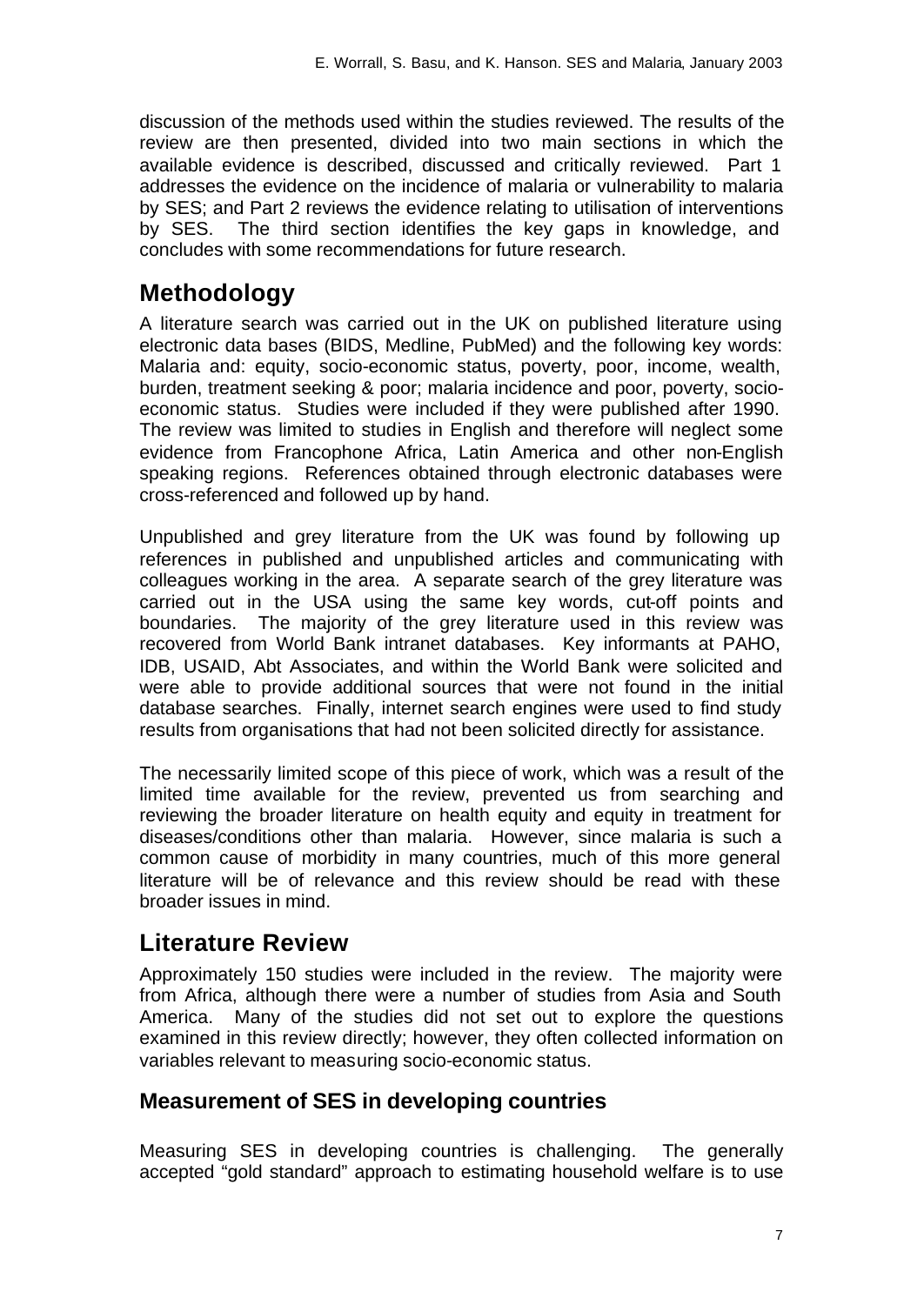data on household income or expenditure. It has been argued that household expenditure data are preferable since they are subject to less fluctuation than household income, and therefore a better measure of permanent income. This is because households tend to smooth expenditure in anticipation of "lumpy" income (Deaton, 1997). In developing countries it is also more practical to collect expenditure data because it avoids the difficulties of valuing household consumption of own production. However, both methods are likely to face the difficulties inherent in obtaining accurate financial data from respondents: people may be unwilling to disclose financial data and what they do disclose may be biased. Collecting detailed income or expenditure information may also be prohibitively time consuming and costly, and results may be influenced by seasonality in income flows. Other more feasible approaches to estimating household socio-economic status have therefore been developed.

One approach has been to use wealth as a proxy for income or expenditure, where wealth is measured as household ownership of assets. Single assets have been used, e.g. whether the household owns a radio. More recently, researchers have begun to use indices made up of multiple assets (sometimes including housing materials), where the weights are derived using principal components analysis (Filmer and Pritchett, 2001). Occasionally, the index has been validated against income or expenditure data (Filmer and Pritchett 2001). However, more often, the choice of assets is made simply on the basis of their face validity (see for example (Hanson and Jones, 2000; Hanson and Worrall, 2002). Gwatkin et al. (2000) used asset data collected in DHS surveys to examine socio-economic differences in health, nutrition and population indicators. A potential problem with the asset index approach is differences across surveys in the assets used; and that even those studies which use a common asset index cannot be readily compared, except insofar as they provide a relative measure of poverty. Assets commonly used in the creation of such indices include: in-home electricity, radio, TV, refrigerator, bicycle, motorcycle, car, flush toilet and piped water.

For the purposes of analysis and interpretation, households are frequently divided into equal sized groups (quintiles or quartiles) according to their level of asset ownership (e.g. World Bank series of country reports on health equity using DHS data: see for example Gwatkin et al. (2000) or http://www.worldbank.org/poverty/health/data/index.htm; Hanson and Jones, 2000; Hanson and Worrall, 2002; Schellenberg *et al.*, 2002). The gap between the highest and lowest groups, measured in terms of an absolute difference or a ratio of lowest to highest, is used as a measure of inequality. The actual distribution of the underlying index value is rarely reported, and as a consequence, it is difficult to assess the validity of this division. For example, the distribution may be extremely uneven, with a large portion of the population having very few assets, and a very small proportion having a large number. In this case, it is not clear that the division into four or five equal sized groups is justified.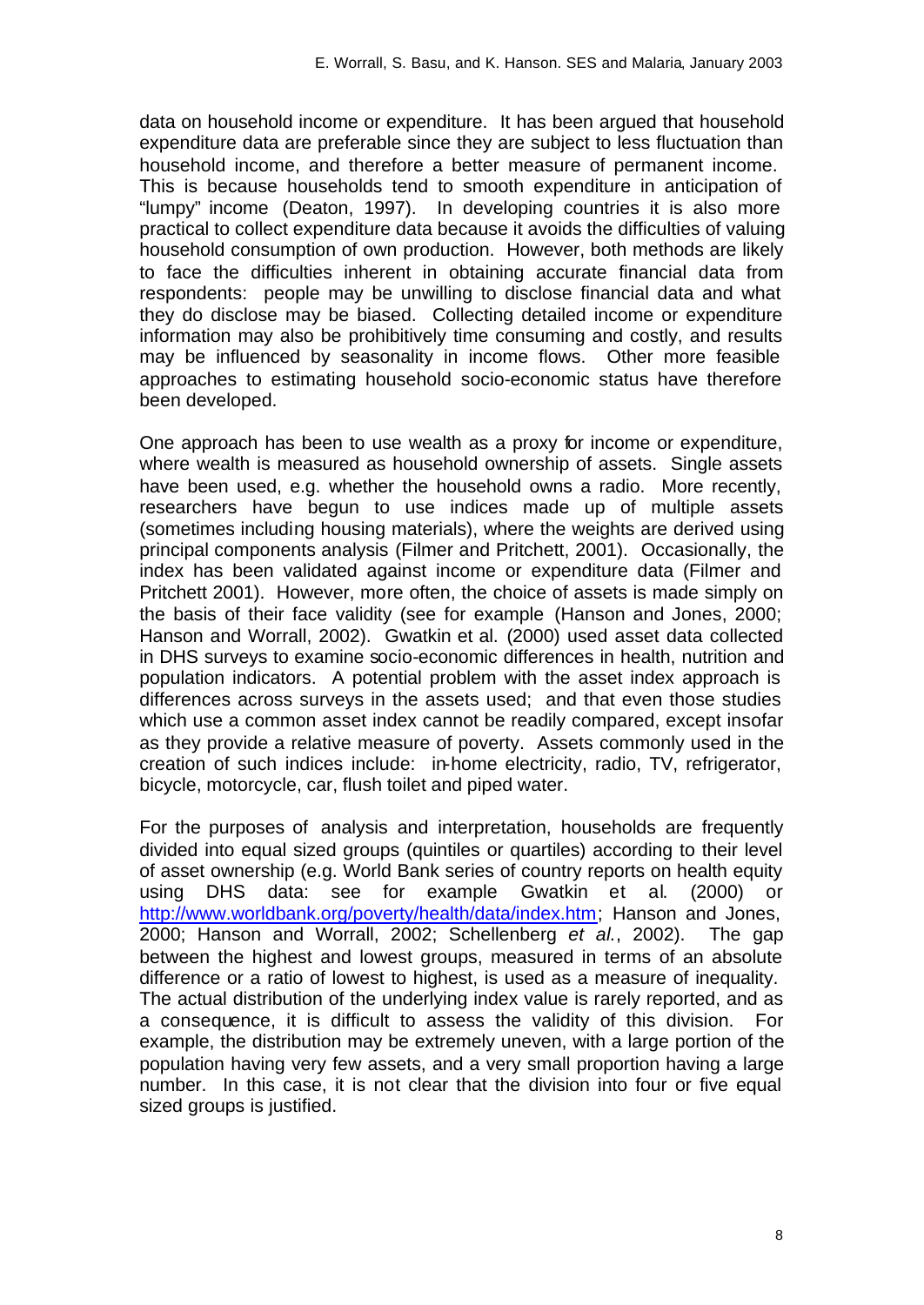A second approach has been to use a variety of other proxy measures that are assumed to be correlated with income. These include education, occupation, rural/urban location, and gender.

Studies that use level of education as a proxy for socio-economic status are less common than those that use material assets. Difficulties in accurately measuring levels of education as well as subsequent comparisons of those levels across studies can make education an inconvenient and imprecise measure of SES. Moreover, a lack of understanding of the causal pathways between education, SES and malaria makes it difficult to interpret the results of studies that examine the relationship with education. SES and educational attainment are intricately linked since those who are well educated are likely to achieve higher SES and those of higher SES are likely to be better educated.

Occupation is clearly a determinant of SES, and SES may to some extent determine the employment opportunities available. However, like education, the effects of occupation (on the risk of malaria infection and to a lesser extent utilisation of interventions) are difficult to separate from the effects of SES, and such separation may be artificial and of limited operational importance.

A rural or urban categorisation is sometimes used as a proxy for SES, based on the assumption that people in rural areas tend to be poorer than those in urban areas. A full discussion of this is beyond the scope of the review; however, with notable exceptions such as urban slums and highly fertile rural areas with good access to markets, the assumption seems to be reasonable. Throughout our review, therefore, we have assumed that a rural location is a proxy for poverty when compared with an urban location. In addition, differences in malaria transmission between urban and rural areas may complicate the relationship between malaria and SES. These epidemiological differences were not directly examined in this review and should be kept in mind when assessing the results.

Finally, some studies use gender a proxy for SES, reflecting the social and material disadvantage experienced by women in many parts of the world.

## **Methods of measuring SES used within the studies**

The malaria literature has employed a large range of SES measures. Of those studies that estimated household income, some failed to impute income from own production or only took a single "snap shot" view of income instead of measuring it over a suitable time period. Some of the studies included in this review did not set out to measure SES, but examined incidence or utilisation of interventions by an indicator which is likely to be correlated with SES (e.g. housing type or construction materials). On this basis, these studies have been included.

A frequently encountered problem was that many of the studies do not describe adequately their methods, assumptions or the basis for choosing their particular method of SES measurement. Some studies use arbitrary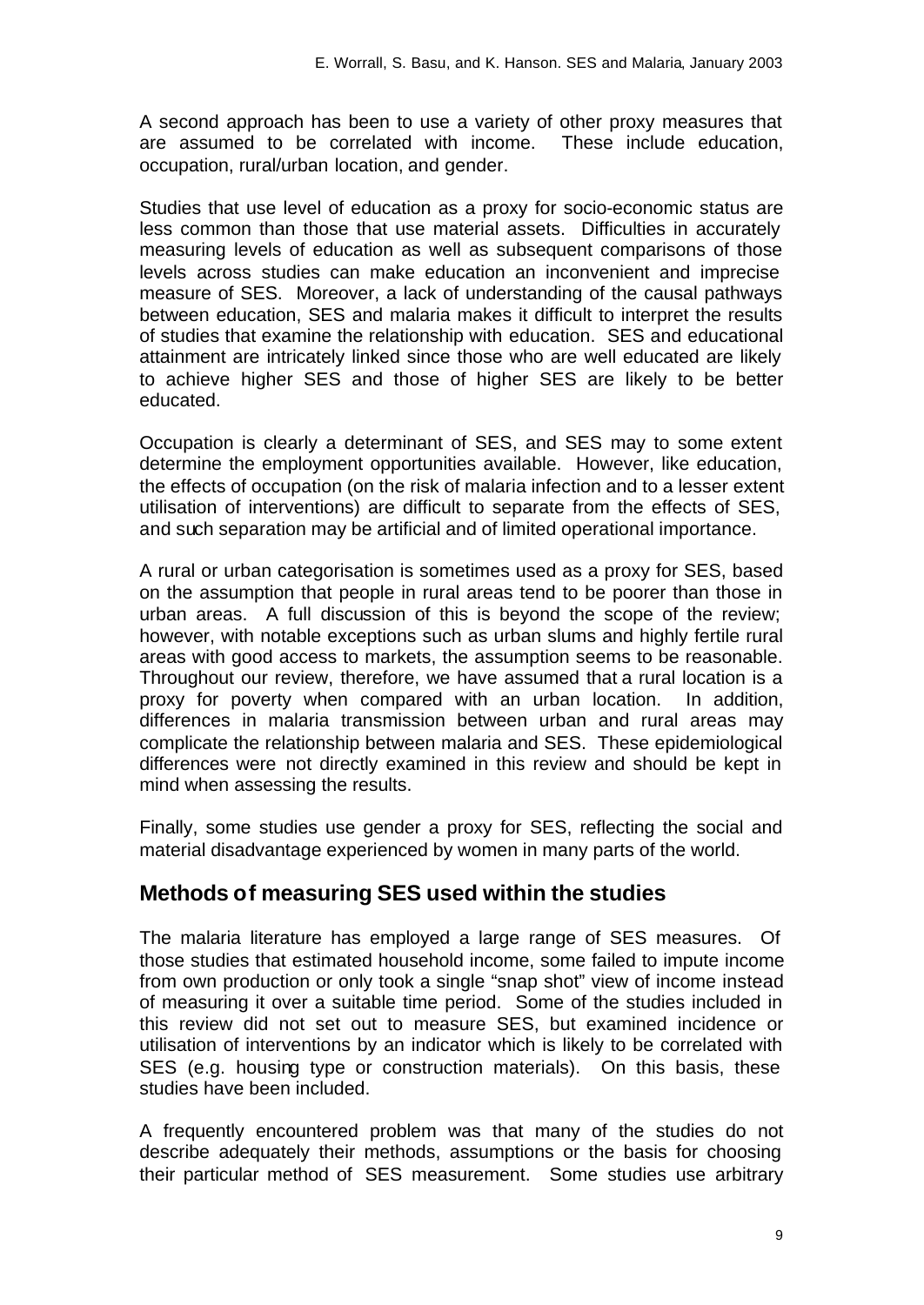categories such as low, medium and high without describing how they were developed. Furthermore, there is sometimes difficulty in interpreting the range of poverty (for example from "poor" to "least poor"), if no information is provided to contextualise the study area within the broader country situation. This problem also makes it virtually impossible to make comparisons across country studies. A clear conclusion from the inconsistent methodology employed is that equity has neither been a focus of the interventions nor of the literature, but rather has often been examined as a secondary variable not requiring the same degree of methodological rigour as the epidemiological variables which form studies' primary focus.

In summary, the standard of SES measurement in the studies reviewed is generally poor or inadequately described. There is a lack of common methodology that makes comparison across studies impossible. These limitations should be borne in mind in drawing insights from the literature. In order to improve the quality and reliability of results and facilitate comparison across studies and countries there is an urgent need for consensus on standards for measuring SES.

## **Part 1 Evidence of Incidence and Vulnerability by SES**

The wide variety of types of data collected on malaria incidence and vulnerability to its effects makes any comparative study difficult. Clinical diagnosis is the most widely used approach to diagnose malaria, and the World Health Organization (WHO), for instance, recommends anti-malarials for treatment of fever in all areas of high malaria endemicity as part of its protocol for IMCI (Gove, 1997). However, the symptoms of malaria are nonspecific and overlap with those of other febrile illnesses. On the basis of a literature review, Brinkman and Brinkman (1991) estimated that approximately 40% of fever can be attributed to malaria in Africa, though this figure will vary across transmission zones.

Most studies used in this review, particularly those with large data sets, were based on unconfirmed clinical malaria or fever, for example, Filmer 2001. Smaller-scale studies, or those based in health facilities and hospitals, and those studies that were part of a larger clinical trial, were based on laboratoryconfirmed malaria diagnosis e.g. Bondi 1991; Sychareun et al. 2000; Holtz et al. 2002. A potential for bias arises from using clinic or hospital based data because only around 20-40% of malaria cases and deaths are estimated to receive treatment in formal health facilities (McCombie, 1996); most malaria is diagnosed and treated in the home. As a result, data from health facilities reflects any inequity in access to those facilities, though the extent of the inequity cannot be determined without comparisons to population based data.

Finally, there are few sources of reliable information on mortality or severity of illness due to malaria and even fewer that examine the relationship between mortality and SES. Even if the risk of malaria incidence does not increase with poverty, the poor may be at greater risk of mortality due to the obstacles preventing adequate treatment. However, since most malaria-related deaths occur at home and are unrecorded {(Mtango and Neuvians, 1986; AMMP,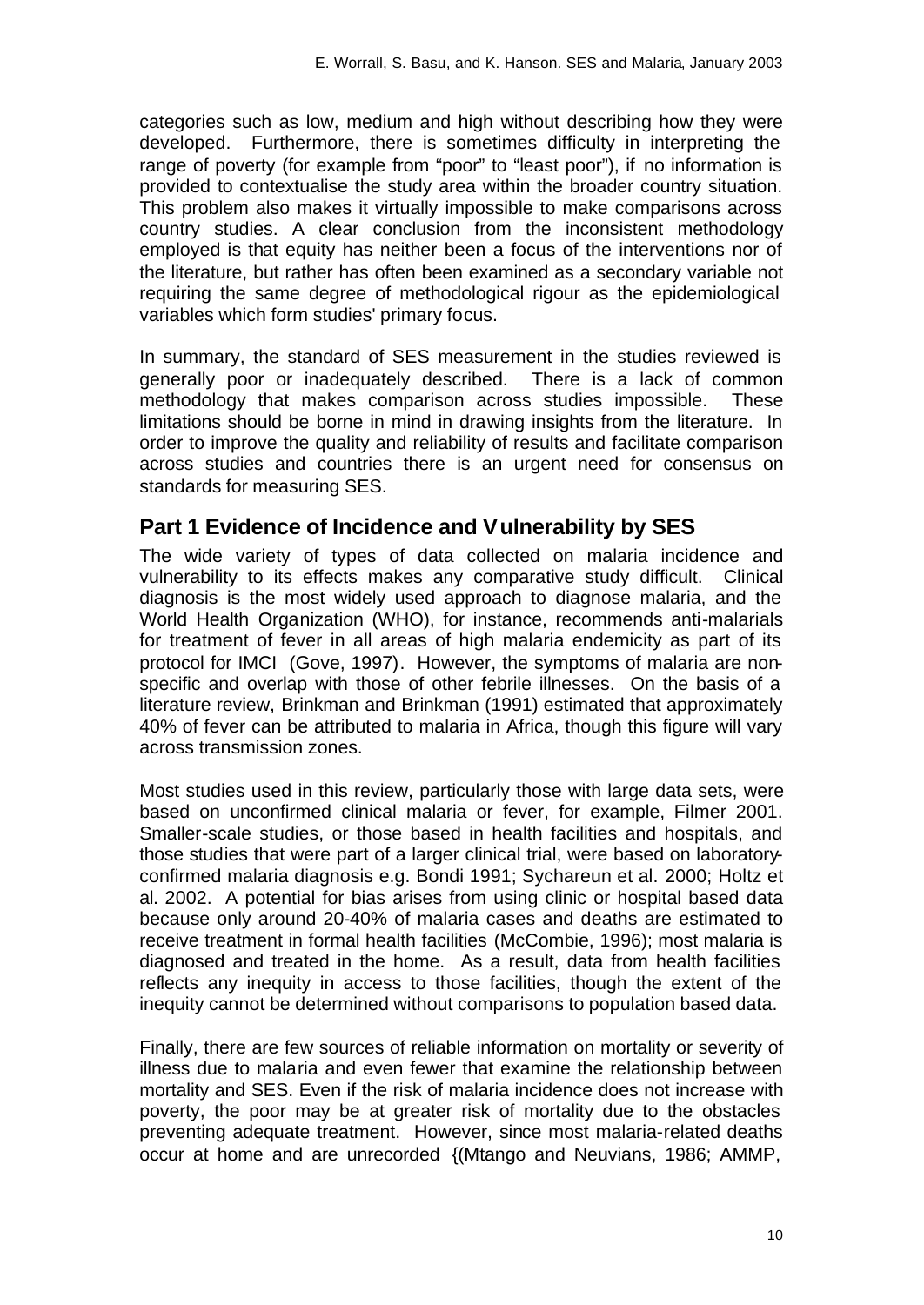1997) both cited in (Korenromp *et al.*, 2001)} there is considerable difficulty in studying the relationship between poverty and risk of malaria mortality.

The literature in this area was divided along the lines of macroeconomic and microeconomic perspectives, and this section discusses each in turn. Within the category of microeconomic studies, we have arranged the studies by the various means of SES measurement. Although some overlap in this categorisation is acknowledged, we found that the following arrangement represented accurately the natural and conceptual divisions in the literature: income or expenditure, assets, education, location and housing type, sex/gender, and other SES proxies.

## **A global perspective**

The burden of malaria is greatest among the world's poorest countries. While only 0.2% of global malaria deaths are found in the world's richest population quintile, 57.9% of global malaria deaths are concentrated among the world's poorest population quintile. Similarly, when the burden is measured as disability-adjusted life years (DALYs), 58% of the total global burden due to malaria is concentrated among the poorest 20% of the global population, while only 0.2% of total global DALYs are lost by the richest global 20% (Gwatkin and Guillot, 2000).

Sachs and Malaney (2002) demonstrate a correlation between the presence of malaria in a country and that country's per capita GDP, arguing that there is an inverse relationship between the two and that malaria causes underdevelopment. Historical evidence is used to argue in support of this causal pathway. Najera (1994) argues that the disappearance of malaria in parts of Europe was associated with economic development related to agricultural expansion rather than vector control or chemoprophylaxis.

It has been argued that because the burden of malaria is concentrated in poor countries there is inequity in allocation of global research funds especially by the pharmaceutical industry, since domestic purchasing power for new malaria products is very limited (especially for anti malarial drugs) (Medicines for Malaria Venture, 2001).

## **A household and individual perspective**

Studies examining malaria incidence by socio-economic status on a smaller (micro) scale have not been able to provide as consistent a picture as those examining macroeconomic data. This may partly be due to the inconsistent way in which SES has been measured. Though a small number of studies used income or expenditure data to classify households by SES, the majority used some sort of proxy measure such as ownership of household assets or an index comprising variables such as asset ownership, housing conditions, and educational attainment .

### **Income/expenditure**

Results from a Nigerian community-based survey suggest a heavier malaria burden on the poor than on the rich. The survey, which took place in four states, demonstrated that individuals with a mean income of below N3000/day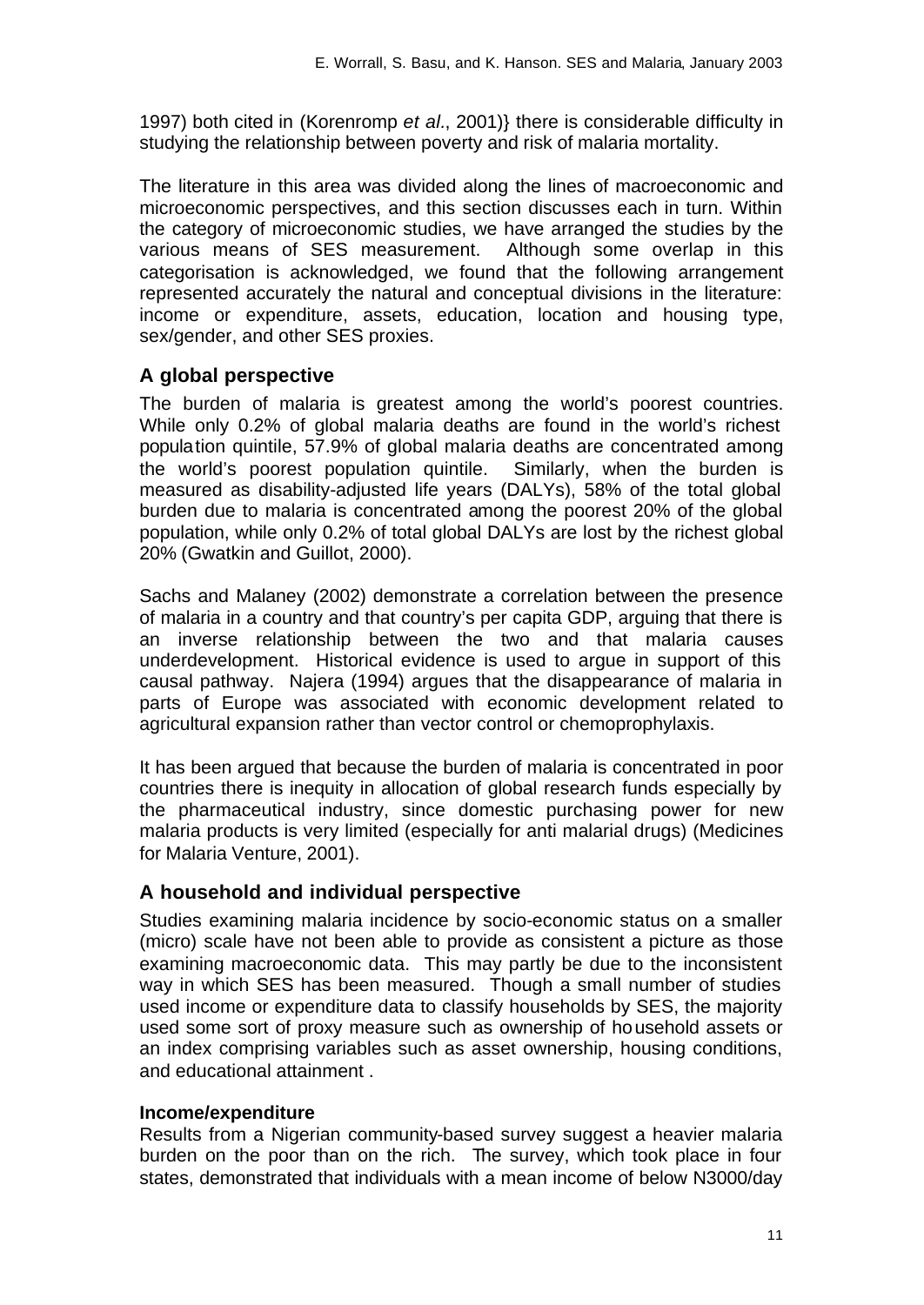(<US\$1/day) were less likely to perceive malaria as a preventable disease, more likely to report having fever presently, and suffered significantly more bouts of malaria per month when compared with individuals earning greater than N3000 per day (CHESTRAD, 2000).

Similar results were obtained in Lao PDR, where investigators used questionnaires to obtain income information from pregnant women in a remote district hospital and found a difference in malaria prevalence between socio-economic groups (Sychareun *et al.*, 2000). 87.5% of women with positive slide parasitaemia were classified as having low income (<50,00 kip), while only 12.5% were classified as having high income (> 90,000 kip). However, with only 16 women testing positive for malaria and the majority of women sampled - regardless of malaria diagnosis - falling into the low-income category, the results were not statistically significant.

Not all income-based studies have been consistent in their results. A study in Ghana compared malaria incidence in two communities, one with relatively low average income (73,824 cedis/year), and one with relatively higher average income (138,167 cedis/year) (Biritwum *et al.*, 2000). Despite lower formal education levels among caregivers and fewer children in nursery, malaria incidence in the poorer community was not significantly different from that in the richer community, though incidence of ill-health in general was higher among the poor than the rich.

### **Assets and education**

In a multi-country study using DHS data (Filmer, 2001) investigated the relationship between SES (measured as an asset index) and incidence of fever (as a proxy for clinical malaria). While there was no statistically significant relationship at the household level, there was a more pronounced relationship at the district level. Epidemiological differences in malaria transmission patterns between the large number of countries included in the study, however, may play a role in obscuring the relationship between lower SES and incidence of fever. Data from a demographic surveillance site (DSS) in rural Tanzania, also using an asset index to measure SES, support Filmer's finding, revealing that fever seems to affect the poor and less poor approximately equally (Abdulla et al. 2001). However, recent evidence from another Tanzanian DSS site (de Savigny *et al.*, 2002) indicates that the poorest infants and children under five-years of age had higher risks of death than those in the least-poor socio-economic quintiles. One reason for these conflicting results may be that there is insufficient variation in socio-economic status in some areas to allow significant differences to be detected.

A study in Benin used the results of a malaria KAP survey to analyse the relationship between a number of demographic and social variables (including income and expenditure) and incidence of febrile episodes in children (Rashed *et al.*, 2000). Only ITN use and the age of the child were found to be significantly related to fever incidence.

Other evidence from Tanzania examines the relationship between SES and treatment seeking for fever (Abdulla *et al.*, 2001). The rate of treatment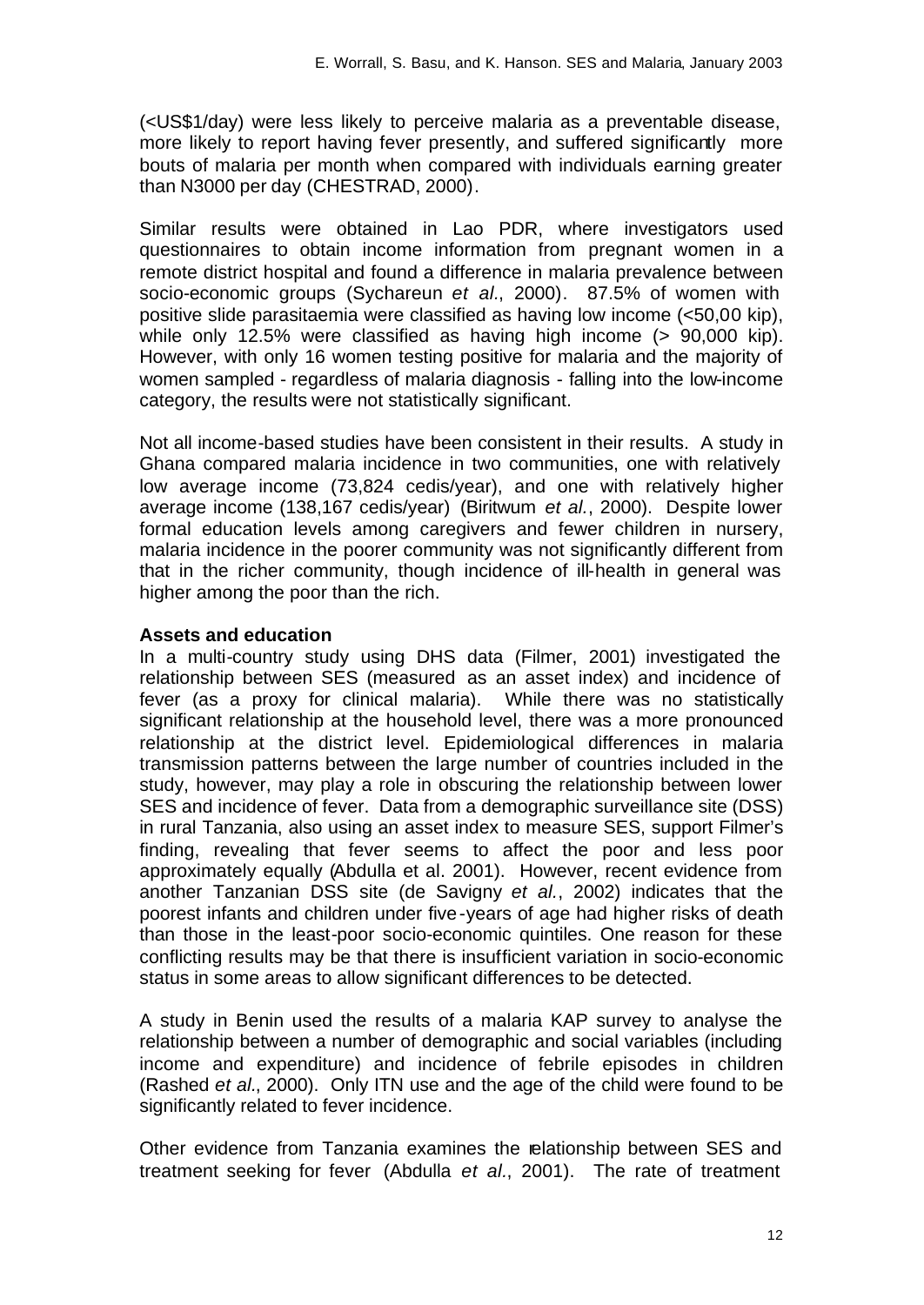seeking was compared between the lowest and highest SES quintiles (measured as an asset index), and found a poor/least poor ratio of 0.5 - 0.6. This result suggests that the poor may experience greater vulnerability to the consequences of malaria, arising from less treatment seeking.

Another asset-based study investigated the role of a large number of potential socio-economic risk factors for malaria in a matched case control study in the Gambia (Koram *et al.*, 1995). The socio-economic variables examined included occupation and education of parents, household crowding (defined as >3 sleeping per room), ownership of selected items (refrigerator, radio etc), state of compound (cleanliness) and structure of house. The study found that the use of mud for wall construction, absence of ceiling in child's room and poor cleanliness of the house were associated with the occurrence of malaria, but after multivariate analysis only cleanliness was statistically significant. In addition, possession of a refrigerator – certainly not a sign of being among the poorest – was significantly associated with protection against malaria. Approximately twice as many children with malaria slept in crowded rooms when compared to controls (also significant). There is some potential bias arising from the selection of malaria cases from health facilities, which may have biased the sample in favour of higher SES groups who are more likely to use health facilities, and attenuated the relationship between SES and malaria incidence.

Another Gambian study used an index including assets and housing construction materials to measure SES and examined the prevalence of parasitaemia in children from families of different SES. The study found that prevalence of parasitaemia declined significantly with increasing SES (Clarke *et al.*, 2001). In rural Kenya Shulman et al. (2001) used a similar measure of assets to approximate SES in pregnant women, together with ethnic group and literacy as proxies for SES. The study found an increased presence of placental malaria among one particular ethnic group, as well as in women of lower socio-economic status and low body mass index (BMI).

Clear evidence on the impact of educational levels is scant, but data from the Malawi 2000 DHS reveal that women with lower levels of education were more likely to have fever than women with higher levels of education (Ndawala *et al.*, 2000).

### **Occupation**

Certain occupations place individuals at greater risk for malaria infection than others. Agricultural labourers, for instance, may not only place themselves at risk through increased contact with the malaria vector but also, through their migration, place others at greater risk by contributing to the spread of the disease (Service, 1991; Martens and Hall, 2000). Consequently, occupation may reflect both socio-economic status and differential risk of exposure through occupational attributes.

Ijumba and Lindsay (2001) reviewed the relationships between irrigation (for rice, wheat, cotton, sugar cane, dams) and malaria in a variety of African countries, finding that rice irrigation does not increase malaria in local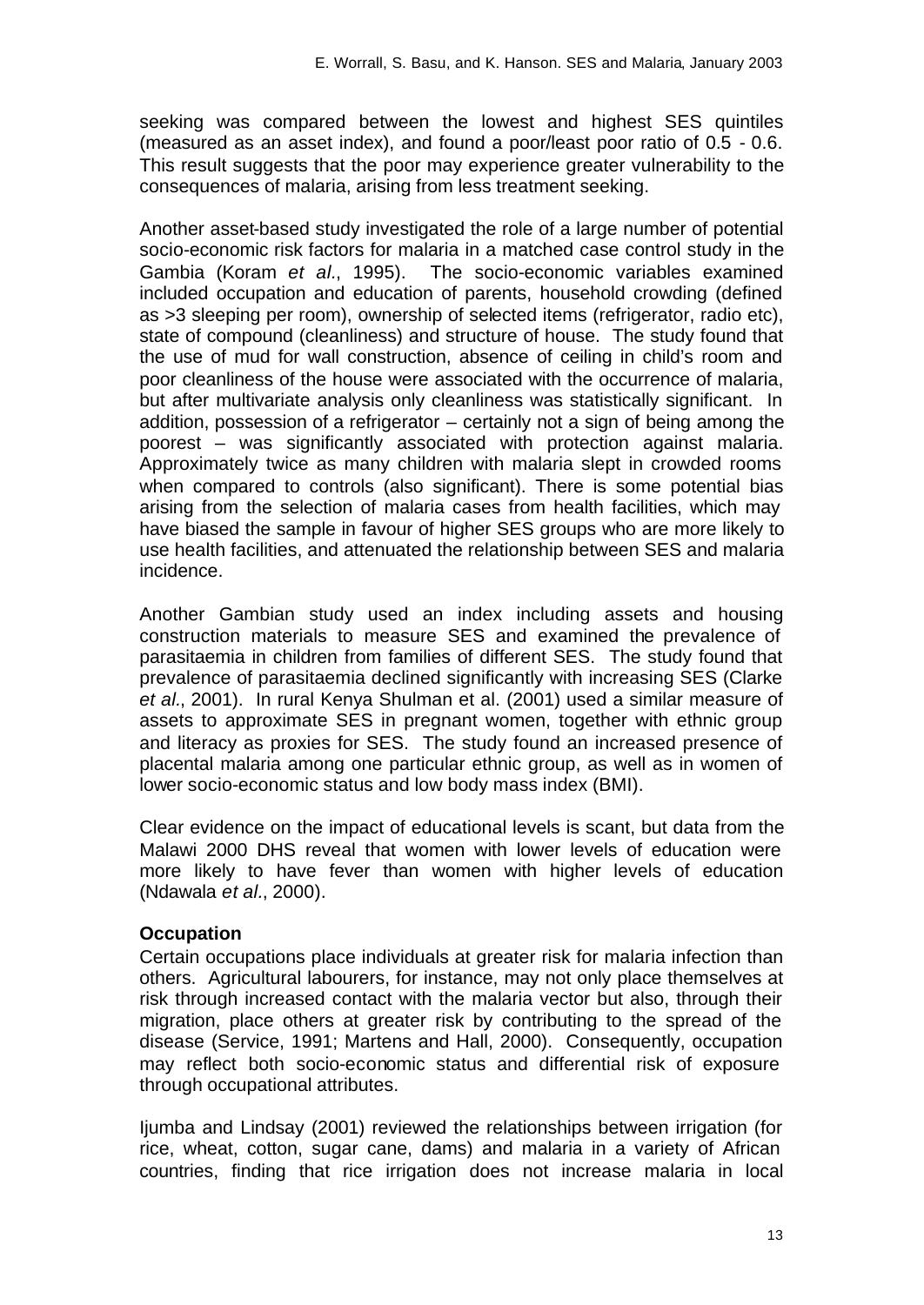communities and may actually reduce it. The authors cite evidence from other studies to suggest this may be due to wealth creation in local communities that allows farmers to use disposable income to protect themselves from the mosquito vector (Audibert *et al.*, 1990; Boudin *et al.*, 1992). However, as the better off are more likely to benefit from this process of wealth creation, the exacerbation of existing inequities is a concern. Also, in areas of unstable malaria, irrigation may have devastating consequences by causing increased infection among non-immunes.

In Ethiopia, highland migrant labourers have been shown to be vulnerable to malaria while migrating to find lowland agricultural work (Ghebreyesus *et al.*, 2000). While migration puts the labourers at greater risk, it also limits access to treatment as the agricultural work sites to which labourers migrate are located an average of over two hours' walk from health facilities. Furthermore, the workers must sleep in the fields in which they work, which may increase significantly the risk of malaria infection in this group. Workers in other occupations, such as gem miners (Yapabandara and Curtis, 2002) and rice farmers (Mutero *et al.*, 2000) have also been shown to be at greater risk, both while they work and sleep. In Sri Lanka, for example, gem miners' housing gives no protection from the mosquito vector and cannot be sprayed with insecticide (Yapabandara *et al.*, 2001).

Further evidence of the relationships between occupation and malaria infection can be found from a study in Zaire where researchers found a significantly higher prevalence of the plasmodium parasite in a low SES occupational category (consisting of generally low paid, industrial or unskilled workers or the unemployed with shared toilet facilities) than in a high SES category (consisting of workers living in government or company housing with a good job and private toilet facilities). Similar relationships in clinical malaria were also observed, though the results did not always reach statistical significance (Tshikuka *et al.*, 1996). In addition, data from the Andhra Pradesh province of India reveal consistently higher incidence of malaria and lower use of preventive measures among hospital workers and students of lower SES (non-physicians, nursing students) than among those of higher SES (surgeons, physicians, medical students) (Rajasekhar and Nandakumar, 2000).

### **Location and housing type**

Though rural locations appear to experience higher rates of transmission, the relationship between the two is not fully understood. Rural locations can be associated with increased malaria risk for both epidemiological and socioeconomic reasons. Similarly, urban residence can be accompanied by potentially protective socio-economic factors against malaria risk such as education and income (Rashed *et al.*, 2000).

A number of recent studies have used urban and rural variables in their analyses of risk factors and transmission rates. In Malawi, for example, Holtz et al. (2002) examined urban location, among other potentially socioeconomically relevant variables such as the education of caregivers and housing construction materials, to examine determinants of ITN use, anaemia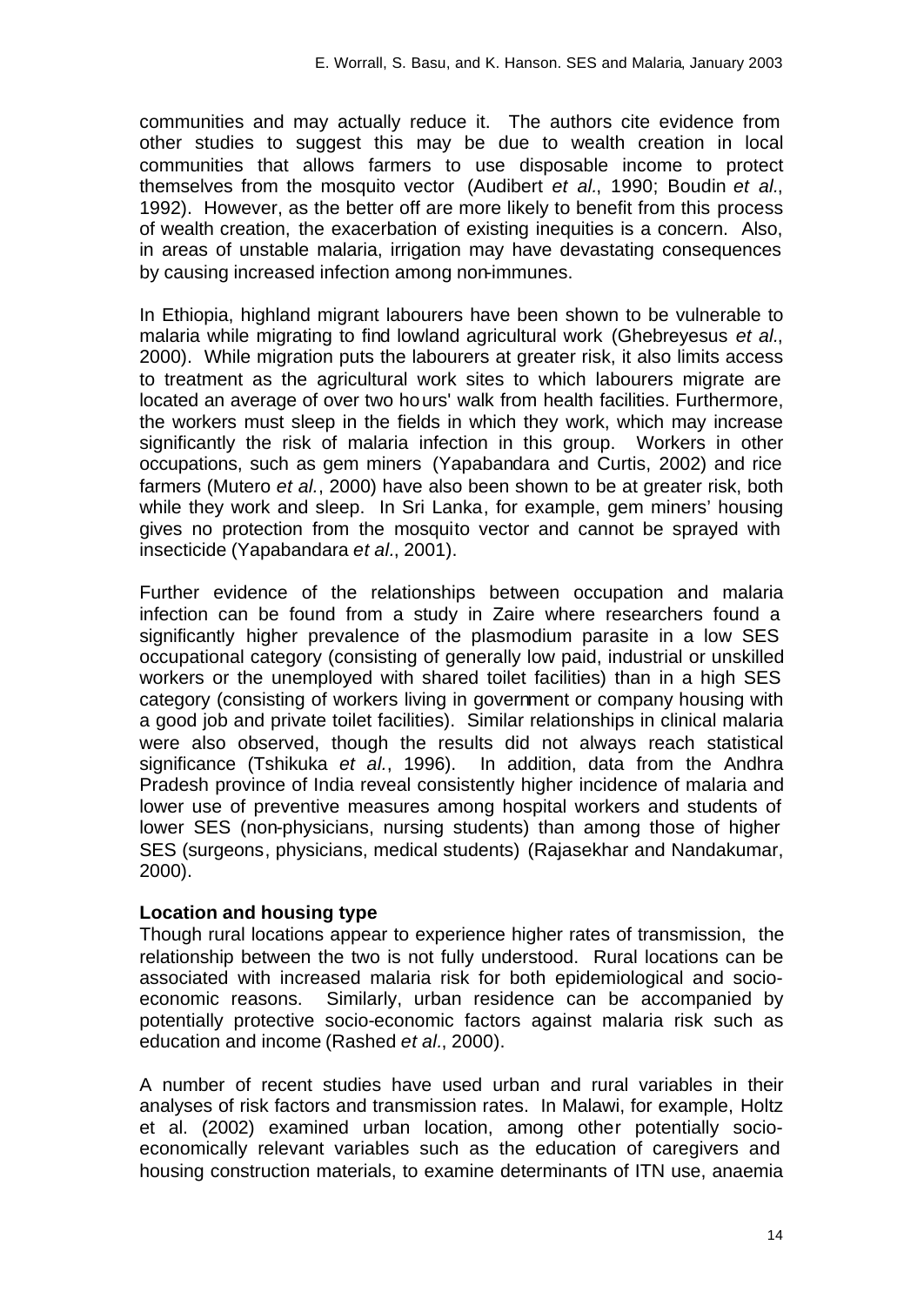and parasitaemia. The results revealed rural residence as the highest risk factor for parasitaemia in children under five years of age, even after controlling for bednet use.

Similar results were found in Benin, where rural children had significantly more annual febrile episodes (1.93 vs. 0.34) and illness episodes (2.05 vs. 0.40) than urban children (Rashed *et al.*, 2000). The importance of bednet use and determinants of expenditure on treatment from this study are reported in the second part of this review. In addition, evidence from Malawi reveals that rural children, as well as women with lower levels of education, are more likely to suffer from fever compared to urban children and better educated women (Ndawala *et al.*, 2000).

Certain types of housing may influence malaria transmission. Greater exposure to the outdoors (lack of windows or screens, for example), may increase contact between an individual and the mosquito vector. Similarly, the presence of particular structural features that limit contact with the mosquito vector are likely to reduce infection. This phenomenon is commonly cited in discussions of the elimination of malaria from parts of the Southern United States in the mid-twentieth century, when the spread of screened windows and air-conditioning (and the accompanying economic development, of course) limited individual contact with mosquitoes (Shell, 1997). Housing that places individuals at increased risk of malaria infection is used more frequently by those in lower socio-economic strata than those in higher socioeconomic strata. Some have attempted to distinguish the independent effect of housing itself from SES. In Sri Lanka for example, Gamage-Mendis et al. (1991) argued that the housing type is a more important determinant of variability in malaria risk than the socio-economic differences that accompany it.

### **Sex and gender**

l

While women are frequently disadvantaged in socio-economic terms, the evidence of this translating into an increased risk for malaria infection is mixed. An additional factor is the ability of women to seek and receive prompt and proper care once infected. Tanner and Vlassoff (1998) argue that: "[T]he combination of epidemiological, social and economic risk differentials means that children and women in areas of high transmission are inevitably the most disadvantaged population sector". In addition, pregnancy is an important risk factor for malaria infection, due to depressed immune status.\*

The recent empirical evidence, however, is less conclusive. In Dar es Salaam, Tanzania, for example, malaria-related mortality was shown to be proportionally equal (1:1 ratio) between men and women, though anaemia was an important cause of death only in women. Among children, no consistent sex difference was detected in either malaria-related mortality or

<sup>\*</sup> For further evidence, readers are referred to the review by Tanner M. and Vlassoff C. (1998) Treatment-seeking behaviour for malaria: a typology based on endemicity and gender. *Social Science and Medicine* **46**: 523-532. which presents an argument and literature review highlighting the importance of a gender-focused approach to malaria control.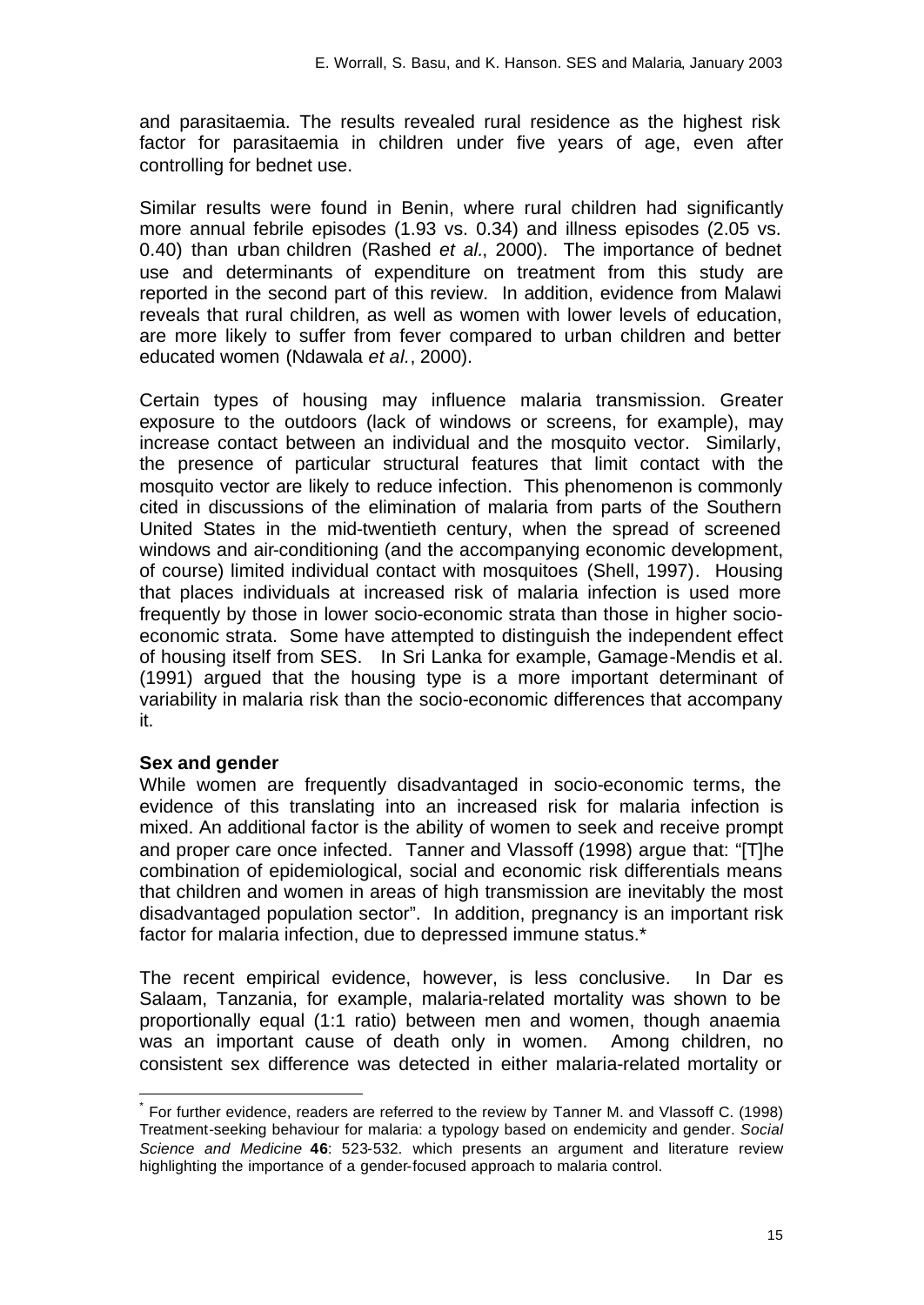anaemia-related mortality {(AMMP, 1997) cited in (Korenromp *et al.*, 2001)}. A study in Myanmar (Tin-Oo *et al.*, 2001) provides further evidence of an insignificant sex difference in malaria incidence. Qualitative data were obtained to assess differentials between men and women in their exposure to mosquitoes given their respective night-time activities. Results yielded an equal chance of contracting malaria, during peak biting time, for men and women.

#### **Other SES proxies**

A number of studies measured SES in ways that do not fall into the categorisation used above and are considered here. In addition, some studies which do not address malaria *per se* are included because they use certain proxies of socio-economic inequalities that could be explored in future research.

Data have shown that ethnicity might be an important marker of socioeconomic inequalities even among the poor (Brokerhoff and Hewett, 2000). The authors report that ethnicity may influence norms and attitudes toward health and education, resulting in disparate immunisation rates, child mortality, and number of antenatal care visits in some countries. The better health and care-seeking of some ethnic groups over others may also derive from household level economic conditions that differ between ethnic groups and it is suggested that these economic differences between ethnic groups be reduced in order to influence the health inequities that lead to increased mortality.

Evidence of the influence of ethnicity on malaria incidence can be found in a qualitative study on the Thai-Myanmar border that described differences in the health situation of communities divided along ethnic and class lines (Panvisavas, 2001). In the study, the incidence rate among non-Thais, most of whom were socio-economically disadvantaged immigrants, was twice that of the Thais, who were generally less poor and not socially marginalised. Reasons for the higher rate among non-Thais may be centred around a lifestyle compromised by poverty. Their work (and searching for work) and housing, for instance, produces increased vector exposure, while their lack of financial means prevents access to bednets - most of which are sold at high prices by travelling vendors - and health insurance.

Data from Burkina Faso (Okrah *et al.*, 2002) highlight further the importance of understanding community perceptions of the links between malaria and poverty. Focus groups consisting of participants from rural and urban households revealed links between poverty and malaria at the community level. All discussions saw poverty as the principal cause of malaria, in particular, the inability of the poor to prevent disease or purchase treatment.

Studies in Nigeria have examined the type of hospital facility attended, and severity of presented symptoms to determine differences by socio-economic status. Olowu et al. (2000) examined socio-economic differences in birth weight and parasitaemia by studying women who sought care in two different hospitals – a university hospital, used as a proxy for middle and high SES and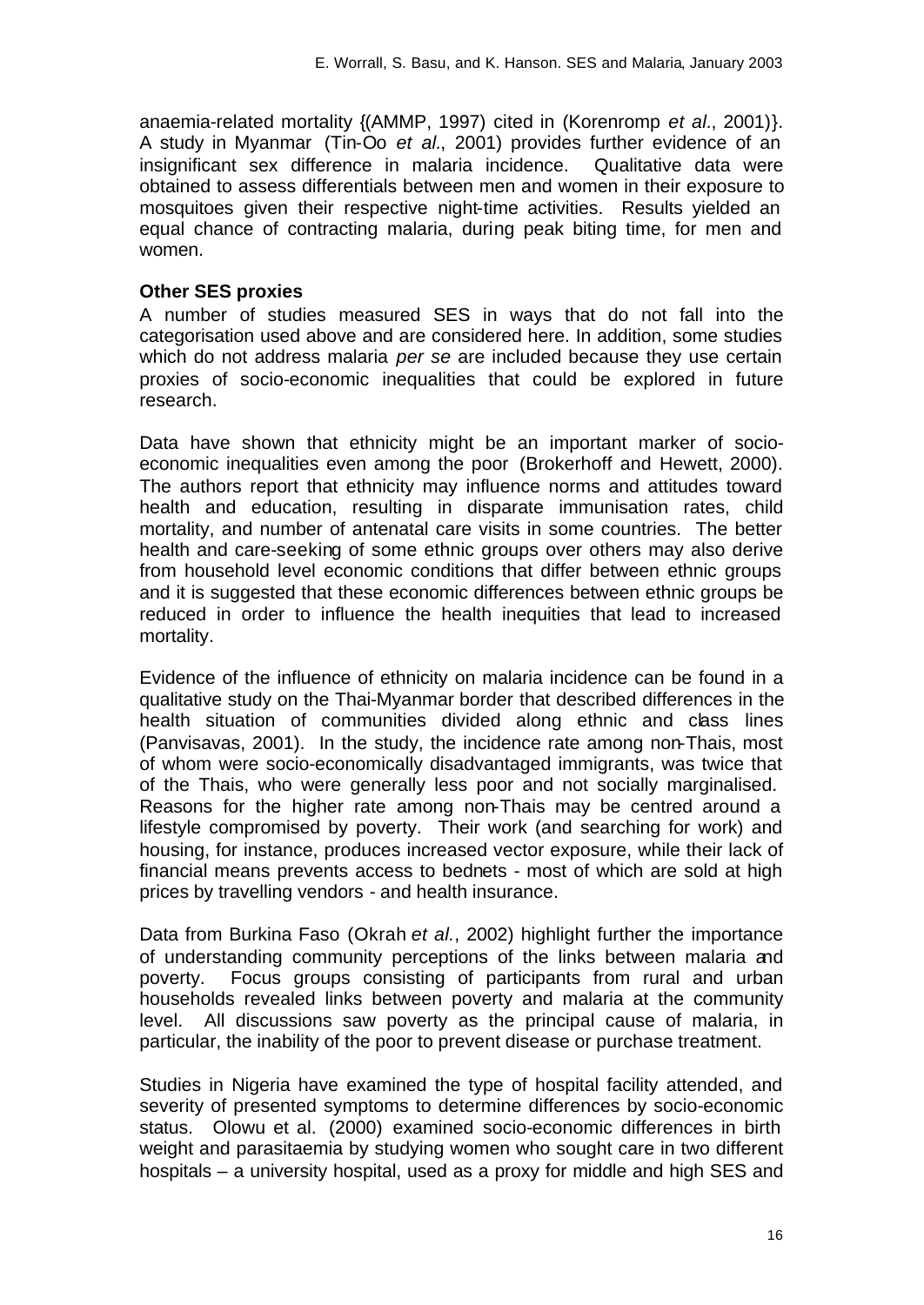a maternity hospital, used as a proxy for low SES. Babies born in the low SES hospital had lower birth weights, and both mothers and infants in the low SES hospital had higher levels of parasitaemia. Bondi (1991) found that paediatric coma admissions in a central Nigerian hospital, 55% of which were cerebral malaria-related, consisted primarily of people with a low socioeconomic background. Finally, also in Nigeria, Olumese et al. (1997) found that cerebral malaria was less common among well-nourished children. In addition, in comparing well-nourished and malnourished children with cerebral malaria, the authors determined the prognosis to be significantly worse for the malnourished children than for the well-nourished children.

## **Part 2 Utilisation of interventions**

This section of the paper comprises a review of the utilisation of malaria interventions by SES. The literature has been classified into two broad categories: malaria prevention and treatment. The prevention section examines preventive expenditure as a proportion of household expenditure and the determinants of preventive expenditure. A special section is devoted to utilisation of ITNs and mosquito nets by SES, reflecting the relatively large number of studies on this subject. The section on treatment expenditure addresses the literature on treatment expenditure by SES and as a proportion of household income. The determinants of treatment expenditure are also examined. A relatively large number of studies were found which examine the determinants of treatment choice and utilisation. This section has been divided according to the types of determinants revealed by the studies; however the categorisation is not definitive and some studies could have been placed under more than one heading. A special section is devoted to utilisation of interventions for malaria in pregnancy. The section concludes with a short summary of the main findings.

## **Malaria prevention by SES**

Generally we would expect use of and expenditure on malaria prevention methods to be higher among those of higher SES since they are likely to have more disposable income to spend on items which are often considered luxuries. Much of the evidence on use of and expenditure on malaria prevention is focused around ITNs, though there is some limited evidence relating to other interventions and to preventive expenditure in general. The evidence suggests that the poor are less likely to use preventive measures, especially the most effective ones. They are also less likely to use preventive methods in the most effective or appropriate manner. Generally, the level of expenditure on prevention methods is positively correlated with income, wealth or other proxy measures of SES such as education and occupation; however the relationships are not always clear. It seems that when the poor do choose to invest in malaria prevention, they suffer a greater relative burden of this expenditure (in terms of the share of total household expenditure) and its opportunity cost.

## **Preventive expenditure as a proportion of household income**

A study in Malawi by Ettling (1994) found that expenditure on malaria prevention was positively correlated with income. Ten percent of all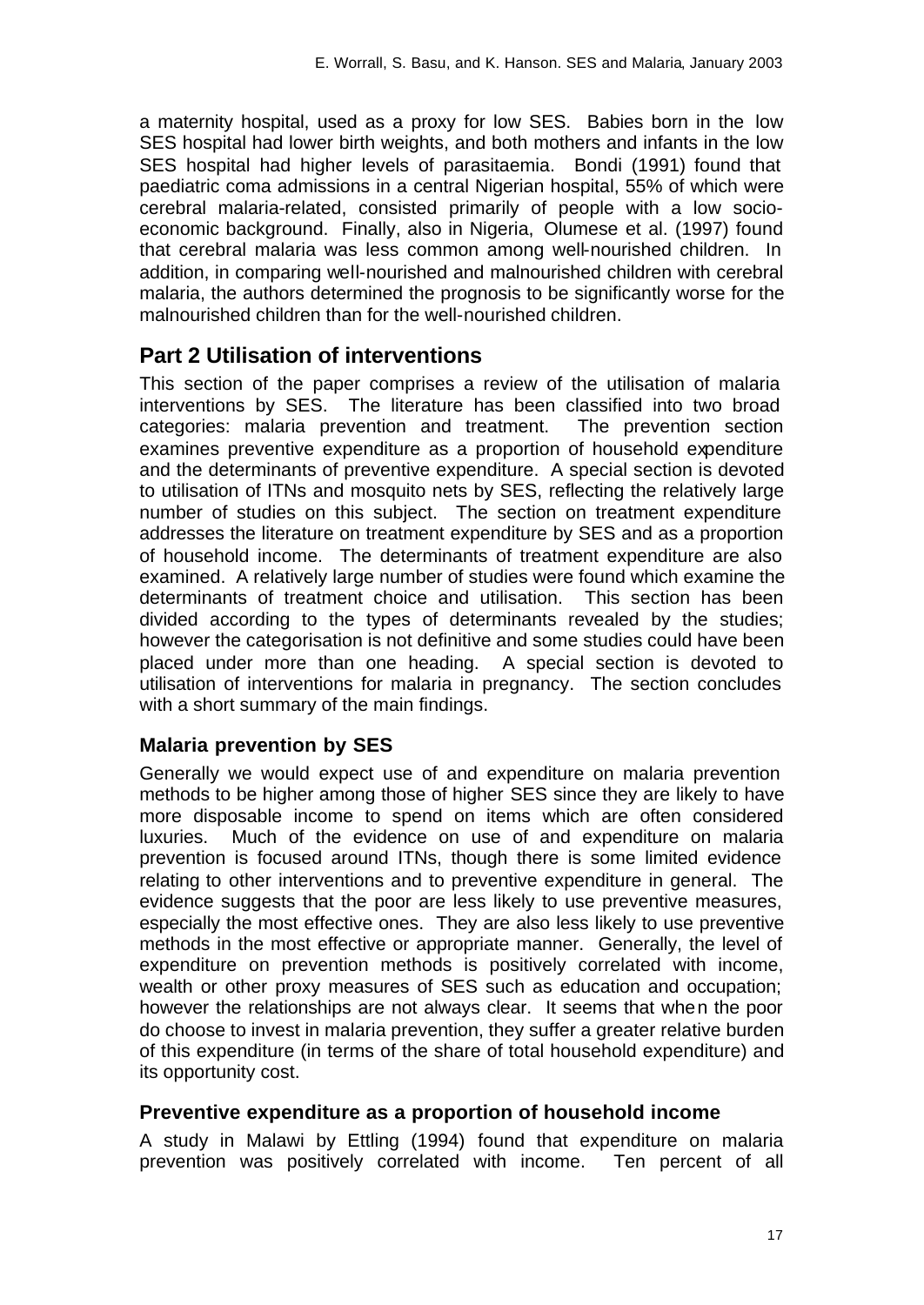households and only 4% of very low income households (average annual income=\$68.11) reported expenditure on malaria prevention in the previous month. Estimated annual expenditure on prevention in all households was \$2.55, ranging from \$0.59, or 0.9% of annual income in very low income households (VLYH) to \$4.70, or 0.5% of annual income in low to high income households (LHYH)<sup>1</sup>. In contrast, in Benin Rashed et al. (2000) estimated that prevention expenditure accounted for 1.6% of rural (poorer) and 2.1% of urban (less poor) annual household income. Examining preventive expenditure in this way may be flawed since, in reality, expenditure may be intended for the prevention of nuisance biting rather than malaria prevention. The extent to which households invest in prevention may therefore be dependent on the amount of nuisance biting they face. However, it is clear that expenditure on a relatively expensive item such as a mosquito net or ITN will constitute a greater share of the disposable income of a resource-poor household.

## **Determinants of preventive expenditure**

Within households there is some evidence that the seasonality of availability of financial resources does not influence spending for preventive measures such as chemoprophylaxis, coils or insecticides. These may be driven more by the seasonality of transmission (or of mosquito nuisance), suggesting that households are able to mobilise credit for malaria prevention (Rashed *et al.*, 2000). However, this evidence contradicts qualitative findings from an ITN social marketing project in Tanzania (SMITN, Phase 1), where people reported that they could mobilise credit for malaria treatment, but not for prevention, and that they were obliged to wait until harvest season when cash was available to purchase nets (Hanson and Jones, 2000). When asked about the type of assistance needed to enable them to buy nets, 37% of participants in a focus group discussion in Burkina Faso preferred free nets , 45% preferred reduced prices and 10% preferred nets to be available on credit (Okrah *et al.*, 2002). These results may indicate that credit is a feasible and desirable way of obtaining malaria prevention for some but not all, though the underlying reasons for this are not clear.

The evidence suggests that use of preventive measures is generally higher among those of a higher SES. For example, in Malawi, (Ettling, 1994) found that all preventive measures were used by a greater percentage of LHYH than by VLYH including coils (67% and 16% respectively), aerosol sprays (46% and 8% respectively), bednets (31% and 10% respectively) and repellents (11% and 1% respectively). Similarly, a novel study from India examined the various malaria prevention methods used by different cadres of hospital staff and revealed that lower levels of staff such as nurses and domestic staff were far less likely to use methods such as repellents, anti-malarials and mosquito mesh in rooms than medical students and doctors. The exposure to malaria risk because of working practices (e.g. working through the night) was also higher for low level workers. These factors resulted in a higher incidence of malaria in these cadres and zero incidence in doctors (Rajasekhar and

l

 $1$  Low and high income households were grouped together to make group sizes similar in this study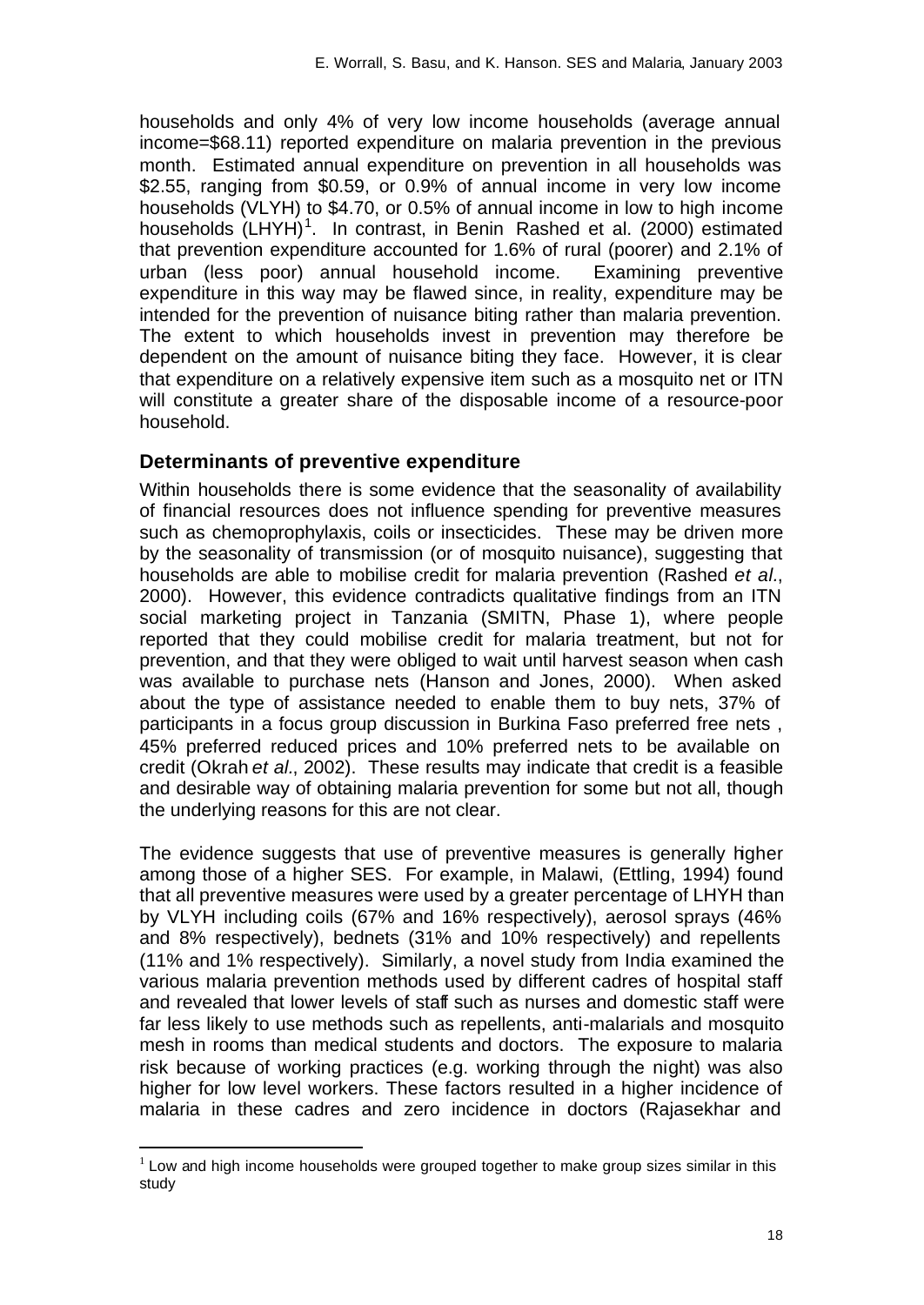Nandakumar, 2000). Two studies suggest that a threshold level of wealth exists where it becomes possible to invest in prevention to save on treatment (Mwabu, 1991; Wang'ombe and Mwabu, 1993).

A close examination of the determinants of expenditure on chloroquine chemoprophylaxis for children was carried out using logistic regression on data from Benin (Rashed *et al.*, 2000). The authors found that the key determinants of expenditure were women's income, "material wealth" indicators (not described further), age of household head and religion of male adults (with Christian possibly being an indicator of membership of a favoured class). Factors such as accessibility or distance to the nearest hospital (it is not clear whether this is the source of supply of drugs or a proxy for general accessibility of services) and being less educated were found to be associated with lower expenditure on chemoprophylaxis. These results concur with those from a study in Malawi by Ziba et al. (1994) which found that an increase in household income and men's level of education was strongly correlated with the use of malaria prevention methods; and also with those from a study in Uganda which found that non-users of nets (likely to be poorer) were more likely to use traditional medicine for malaria prevention and treatment of episodes, and less likely to undergo blood slide examination than net users (Nuwaha, 2001).

Zone of residence (rural or urban) also seems to be an important determinant or proxy for use and appropriate use of preventive methods. For example, (Rashed *et al.*, 2000) also found that chemoprophylaxis was used less regularly in rural compared to urban areas and rural children were on a chemoprophylaxis regimen less frequently than adults, but children were favoured for chemoprophylaxis in urban areas. The data also showed that rural residents were significantly more likely to use medicinal plants rather than chloroquine chemoprophylaxis as a preventive measure (40% in rural compared to 10% in urban) and were more likely to burn leaves rather than use coils or sprays..

A study in Burkina Faso (Guiguemde, 1994) examined expenditure on prevention and treatment combined<sup>2</sup> in three zones, central, intermediate and outlying, of the same district. More than US\$80 per family was spent during the six month malaria season by 60% of families in the town centre, by 45% of those in the intermediate zone, and 39% of outlying zone families. The increased expenditure with proximity to the town occurred in spite of increasing incidence in the outer zones, leading the authors to conclude that nuisance biting may have been an important factor in preventive expenditure. Unfortunately, although the study gathered information on monthly household income, the main outcomes are not reported by income level. Moreover, the aggregation of prevention and treatment expenditure makes it impossible to understand the extent to which the individual categories of expenditure vary across the different zones.

l

 $2$  Combination of prevention and treatment expenditure in this study makes it impossible to report results separately.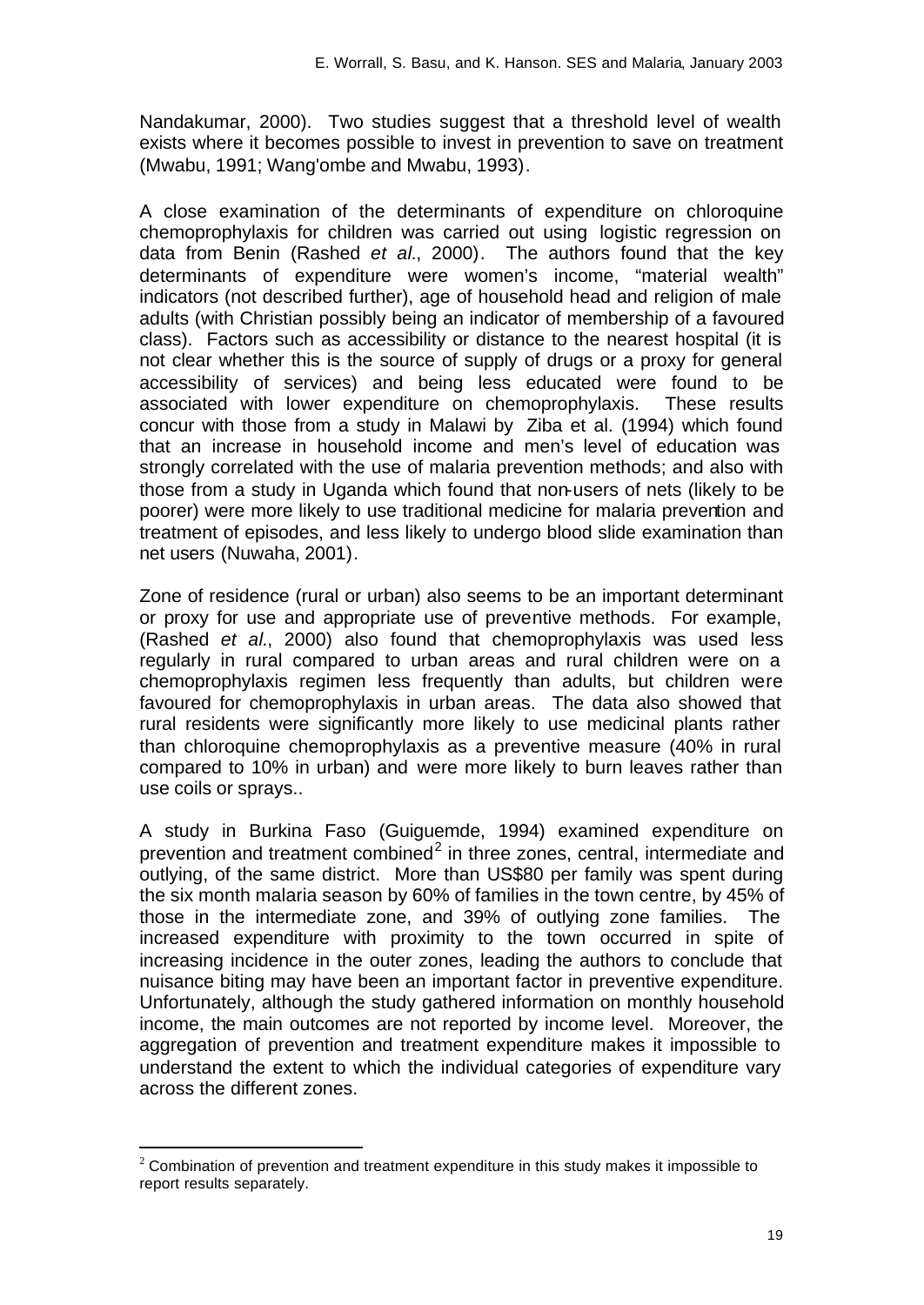## **Mosquito nets and ITNs: Determinants of net ownership and net use**

The evidence regarding mosquito net and ITN ownership points firmly to the conclusion that net ownership is strongly determined by SES with large differences between rural and urban net ownership. For example, recent evidence from a Tanzanian DSS site indicates that eight percent of the poorest socio-economic quintile owned nets compared to 51 % of the least poor quintile (de Savigny *et al.*, 2002). Using UNICEF Multiple Indicator Cluster Survey (MICS) data collected between 1999 and 2001 in 10 countries in sub-Saharan Africa, (Wardlaw, 2003) found differences by asset index (comparing the richest and poorest 20%) in the proportion of children under five who slept under a net the night before the survey. The greatest differences were found in Burundi, Rwanda, Cameroon, DRC, and Niger where equity ratios (poorest 20%: richest 20%) ranged from 0 in Burundi to 0.4 in Niger. Interestingly, in both the Gambia and Senegal, a higher share of children in the poorest 20% slept under a net than those in the richest 20% (Figure 1). Though the reasons for this are unclear, one explanation is that prior interventions may have encouraged net use among the poor, consequently affecting the survey results.

Analysis of DHS data from Malawi (Ndawala *et al.*, 2000) showed that treated nets are twice as common in urban (56%) as rural (28%) areas and that households with higher SES (as proxied by household ownership of a radio) are more likely to possess at least one bednet. Further evidence from social marketing activities in Malawi (Holtz *et al.*, 2002) revealed that overall net ownership was around 20%, but urban net ownership was much higher (28.8%) than rural net ownership (6.4%). Holtz also found that only 3.3% of rural children and 24% of urban under-five's slept under a net on the night before the survey.



**Figure 1 Mosquito net use by wealth index in sub-Saharan African children under 5, MICS2 adapted from Wardlaw (2003)**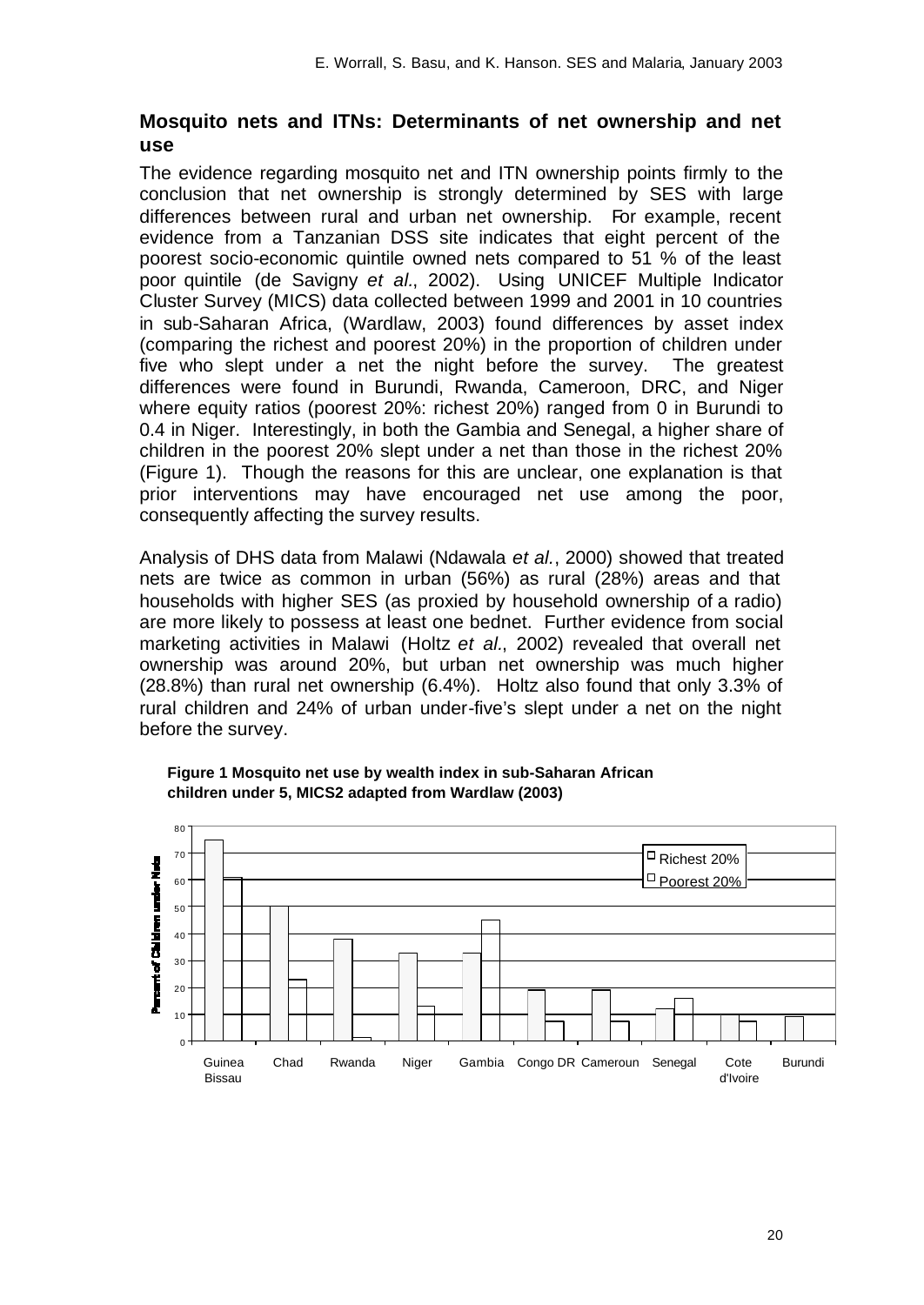A study in Mbarara, Uganda examined predictors of net ownership using logistic regression on a number of potential SES indicators such as occupation, education, asset ownership and certain malaria knowledge variables (Nuwaha, 2001). The strongest predictors of mosquito net use were found to be Iving in a permanent house (an indicator of relatively high SES) and the belief that mosquito nets are worth the cost, although a number of other variables such as being under thirty years old and owning a TV or radio were also positively associated with net use.

The gender difference between hypothetical demand for preventive malaria interventions (hypothetical vaccine and bednets) was examined by Lampietti et al. (1999). They found a significant difference between men and women (husbands and wives) in the demand for vaccines but not for bednets (although this may have been due to a small sample size for the bednets). Hanson and Worrall (2002) found that in Tanzania net ownership was more common among households where women had a source of cash income. After controlling for the possibility that these households were more wealthy the results were less clear, but they still gave some support to the argument that households where women have a cash income are more likely to own nets. Women's control of their cash income, however, did not seem to be related to the likelihood of owning a net.

Net ownership has also been related to the educational levels of household members. This is a complicated relationship since educational attainment can be a proxy for SES and is also likely to have an independent bearing on an individual's ability to understand and access information regarding malaria prevention methods. In Malawi it was found that net ownership was less common in households where the head/caretaker had not completed primary school and in homes where the house had mud walls or a grass roof (a proxy for low SES) (Holtz *et al.*, 2002). There is some evidence to show that educational attainment is related to the acquisition of malaria specific knowledge. For example in Zambia, knowledge of malaria was found to be positively associated with level of education (Kaona *et al.*, 2000). In Nigeria, Fawole and Onadeko (2001) found a statistically significant difference in the malaria "knowledge score" (based on a series of questions related to the cause, transmission, symptoms and prevention of malaria) of mothers of different ages, education attainment and occupation. Knowledge was higher among those who were skilled or professional than among the unemployed or unskilled category.

The *level* of education attained may also be a factor. In a study on ITN use in Benin (Rashed *et al.*, 1999) suggest that there may be a threshold effect, with ITN acquisition increasing among those men who have completed secondary, but not primary, education. In Zambia, knowledge of malaria was found to be positively associated with level of education but no significant relationship was found between education and the use of mosquito nets (Kaona *et al.*, 2000) indicating that education is sometimes, but not always, an important determinant of net ownership.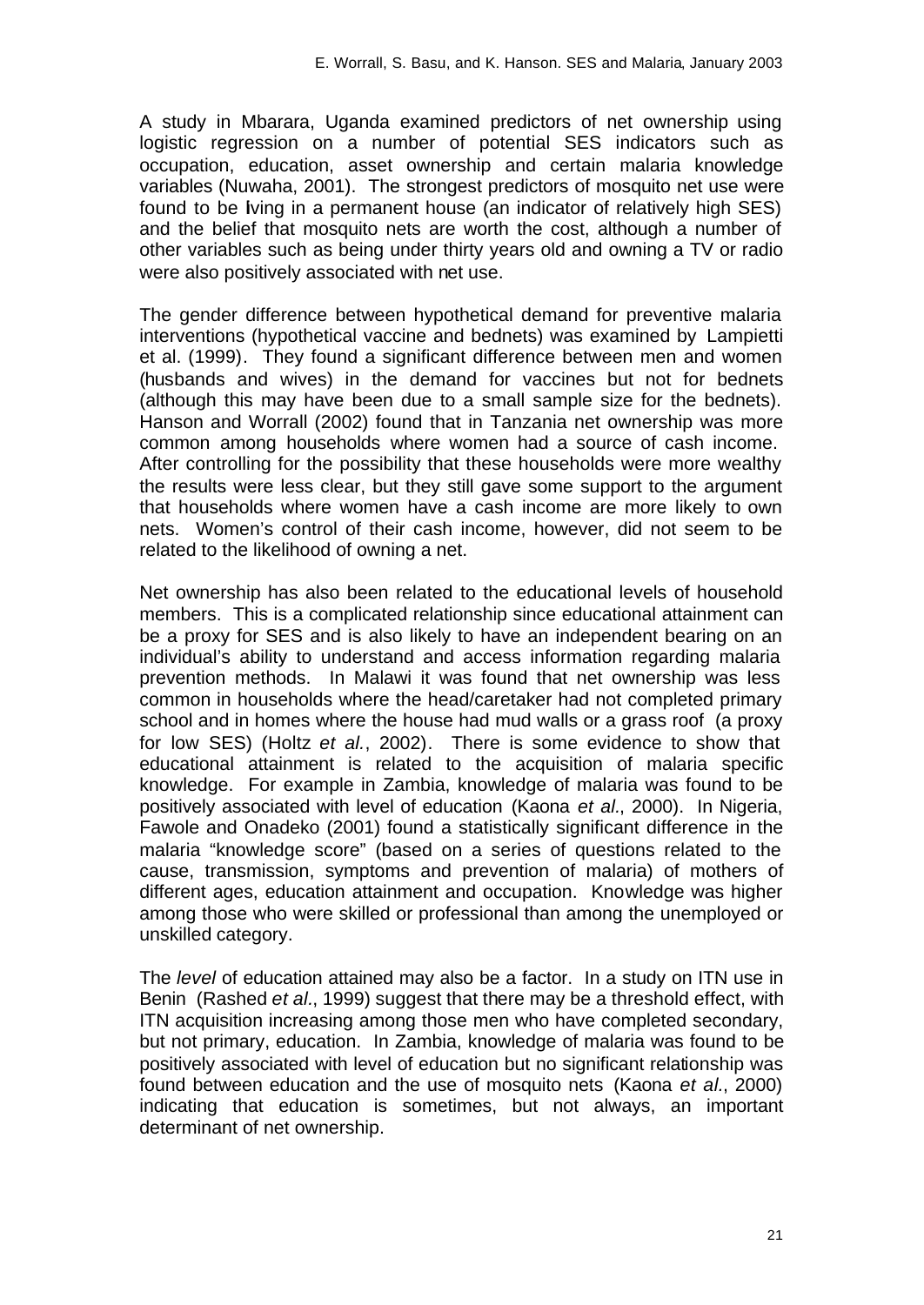Specific knowledge on the cause, prevention and treatment of malaria was found to be positively related to net ownership in Uganda, however, the study found no difference between users of treated versus untreated nets in SES, age, and health beliefs (Nuwaha, 2001). A similar picture regarding the relationship between SES and malaria-specific knowledge emerged from Malawi, where knowledge and appropriate use of ITNs was found to be lower in rural (poorer) compared to urban (less poor) households (Holtz *et al.*, 2002).

Notwithstanding the complex yet important role played by people's general and malaria-specific knowledge, poverty appears still to be the most important barrier to net use with more than 80% of households without a net in one Malawian study reporting "lack of money" and 13% reporting "can't afford them" as the reason (Holtz *et al.*, 2002). The authors of this study conclude that "[P]ervasive poverty and the expense of the nets were the chief reasons for the lack of nets in these [rural] households". An ITN social marketing project in Tanzania found similar results, with the most common constraint on net ownership reported as affordability (Hanson and Worrall, 2002). FGD in Myanmar regarding ownership of bednets revealed that the majority of families used them but they mostly shared nets, and the most common reason for not owning was lack of money to buy them. FGD in Burkina Faso (Okrah *et al.*, 2002) revealed that net ownership was higher in urban (55%) than in rural areas (34%) and that the high cost was the most frequently stated reason for not owning nets.

Malaria prevention tools do not always remain out of reach to all of the poorest households. In rural Tanzania, data have suggested that a combination of social marketing with active private sector participation was able to achieve net ownership in two-thirds of the poorest households. The ratio of net ownership in the poor to least poor households (equity ratio) was 0.54-0.69 at baseline before 3 years of social marketing and 0.60-0.73 after 3 years of activity. It is important to note, though, that the study took place in a small area, inviting the possibility that the population studied was relatively homogeneous, and that net treatment and re-treatment rates, among the poor and least poor, remained quite low (Abdulla *et al.*, 2001). A similar picture was seen in Tanzania for the larger SMITN social marketing project, with the equity ratio improving over time as coverage increased (Jamu *et al.*, 2002). These results suggest that prolonged efforts in the social marketing of ITNS can improve equity of ownership; however there are also conceptual problems of examining a ratio of coverage rates, which by definition will converge to one as average coverage increases, even if the absolute difference is constant.

Net retreatment rates in Malawi were found to be lower in rural (16%) than urban (35%) households (Holtz *et al.*, 2002). In Tanzania net retreatment rates were lower for those of lower SES and those of higher SES were less likely to have never treated their nets. However, the socio-economic gradient in net treatment was less marked than for net ownership. The authors suggest that this may be due b the considerably lower cost of insecticide compared to a net, and because those who buy nets may be more sensitive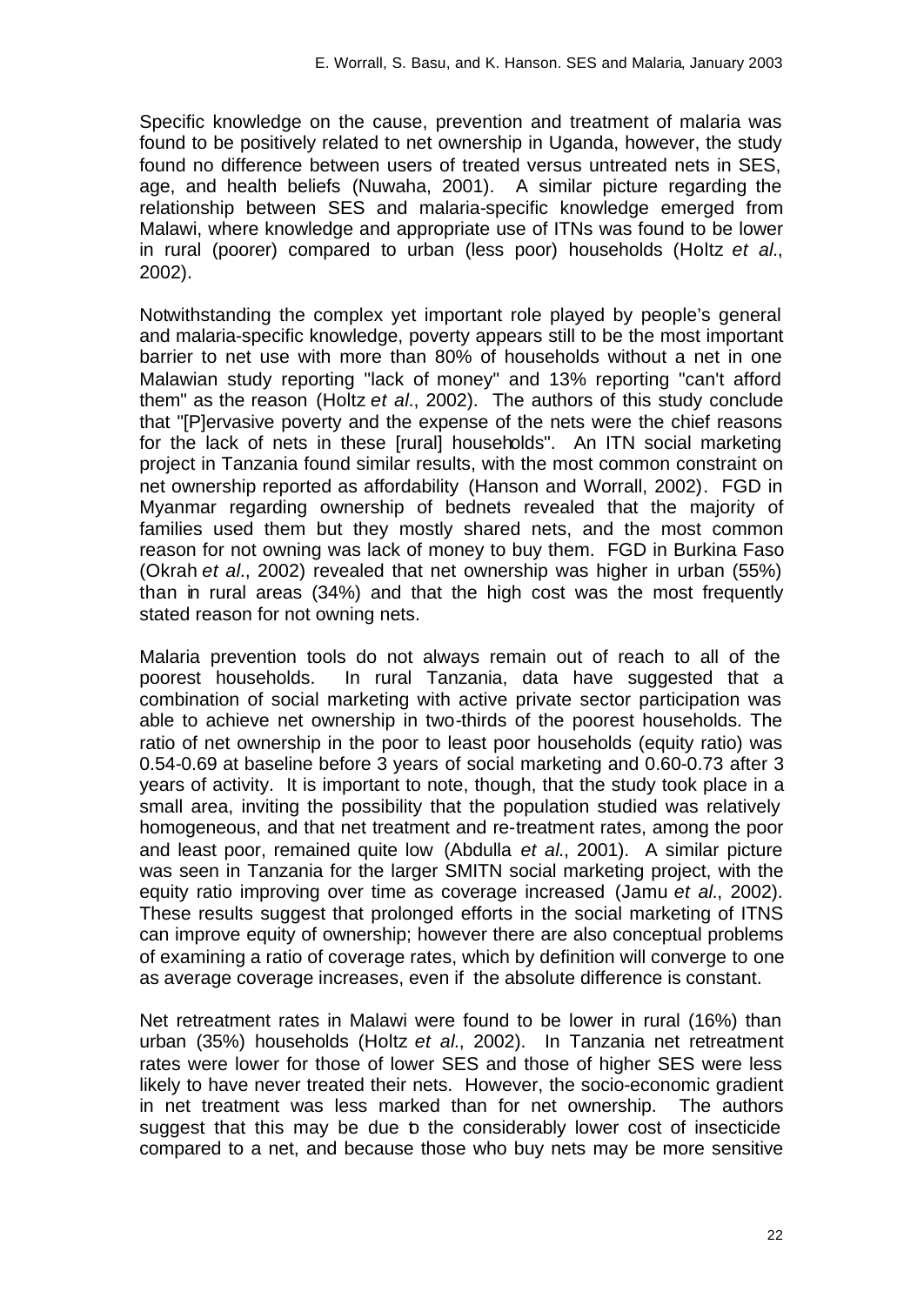to health issues and therefore are more likely to invest in insecticide, even in the lower SES quartiles (Hanson and Worrall, 2002).

There is some evidence to suggest that children, who are especially vulnerable to malaria, are not given priority access to malaria prevention. Evidence from Malawi revealed that bednets used by adults are often newer and more recently treated with insecticide than those used by children (Ndawala *et al.*, 2000). These problems may be compounded in poor households where use of preventive methods is even more limited or constrained. However, data from Tanzania showed that children were given priority for sleeping under a net with the proportion of children under a net being constantly higher than that of adults in net owning households (Hanson and Worrall, 2002). Smith et al. (2002) draw attention to the reduction in burden of disease which could be achieved by giving nets to the elderly in Papua New Guinea. While the article does not make its case from an equity perspective, arguments in support of providing nets for vulnerable groups frequently fail to identify the elderly.

One of the problems of examining simple outcomes such as "net ownership" or "net use" is that they fail to control for the physical condition of the net, which may differ systematically between socio-economic groups. A study from the Gambia found that the use of untreated nets in good condition was strongly associated with SES of households (measured using an index of assets and house structure) and children's net use increased from 64% in the poorest households to 86% in the wealthiest households (Clarke et al. (2001)). However, importantly the proportion of nets in good condition also increased with socio-economic status, from 50% to 69% in the poorest and wealthiest households respectively. Interestingly, the effect of untreated net use on prevention of malaria (compared to no net) was found to be significant only in the poorest households where malaria prevalence with a net was 40% compared with 63% without a net. In the middle and high income households, malaria prevalence without a net was 44% and 35%, and prevalence with a net was 41% and 31% respectively. These results led the authors to conclude that the poorest have most to gain from using untreated nets.

While most studies look at the socio-economic determinants of intervention use, a recent study from Tanzania reversed this relationship and looked at the extent to which mosquito net use can be used as a predictor of household economic well-being. Analysis of household budget survey data revealed mosquito nets to be one of the strongest predictors of household expenditure (Trudy Owens, personal communication, ,2002).

## **Treatment expenditure by SES**

In Malawi, (Ettling, 1994) found little difference in expenditure on treatment of malaria by treatment source between children in VLYH compared to LHYH, although the mean expenditure per case using a traditional healer was \$0.88 for VLYH compared to \$1.67 for LHYH, possibly suggesting that traditional healers have more flexible services or pricing which can be adapted to their perception of their clients' ability to pay (Figure 2). A similar pattern emerged for adult treatment expenditure with very little difference in median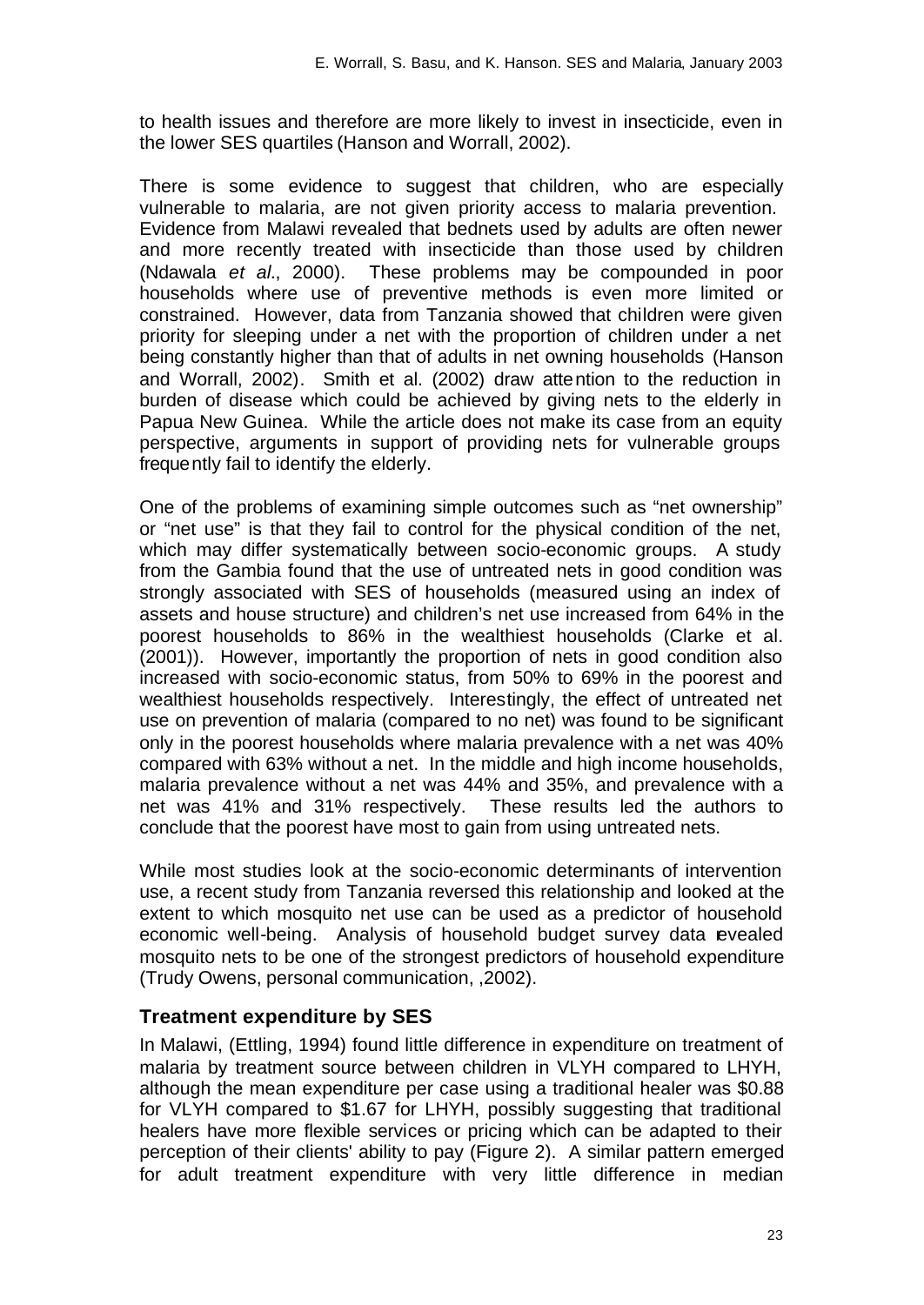expenditure between VLYH and LHYH; however, in this case hospital admissions stood out as being more expensive in VLYH where mean expenditure was \$7.68 compared to \$3.89 in LHYH (Figure 3).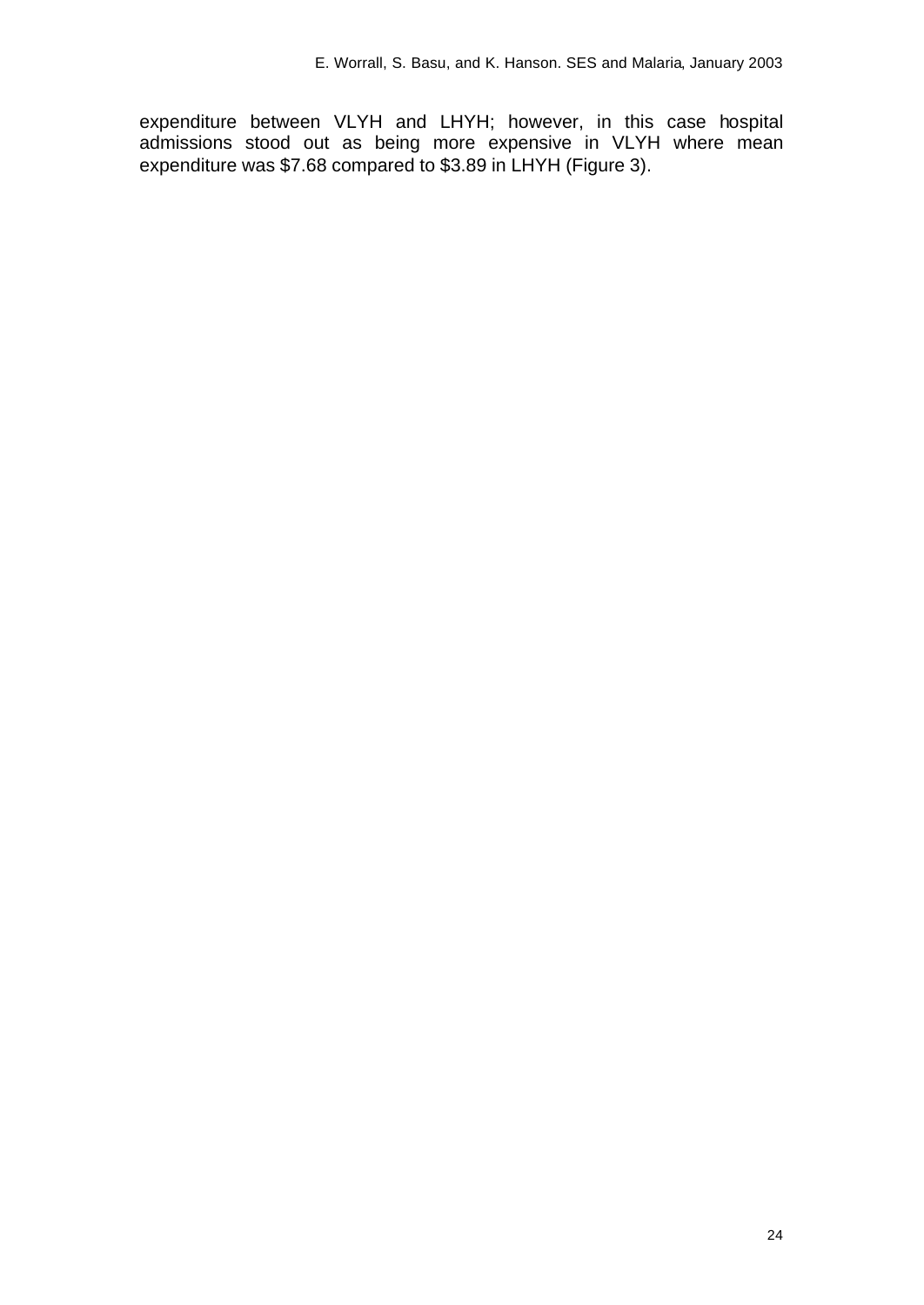

**Figure 2 Household expenditure on treatment of malaria in children under 10, Malawi adapted from (Ettling, 1994)**

**Figure 3 Household expenditure on treatment of malaria in adults, Malawi adapted from (Ettling, 1994)**



**Treatment Source**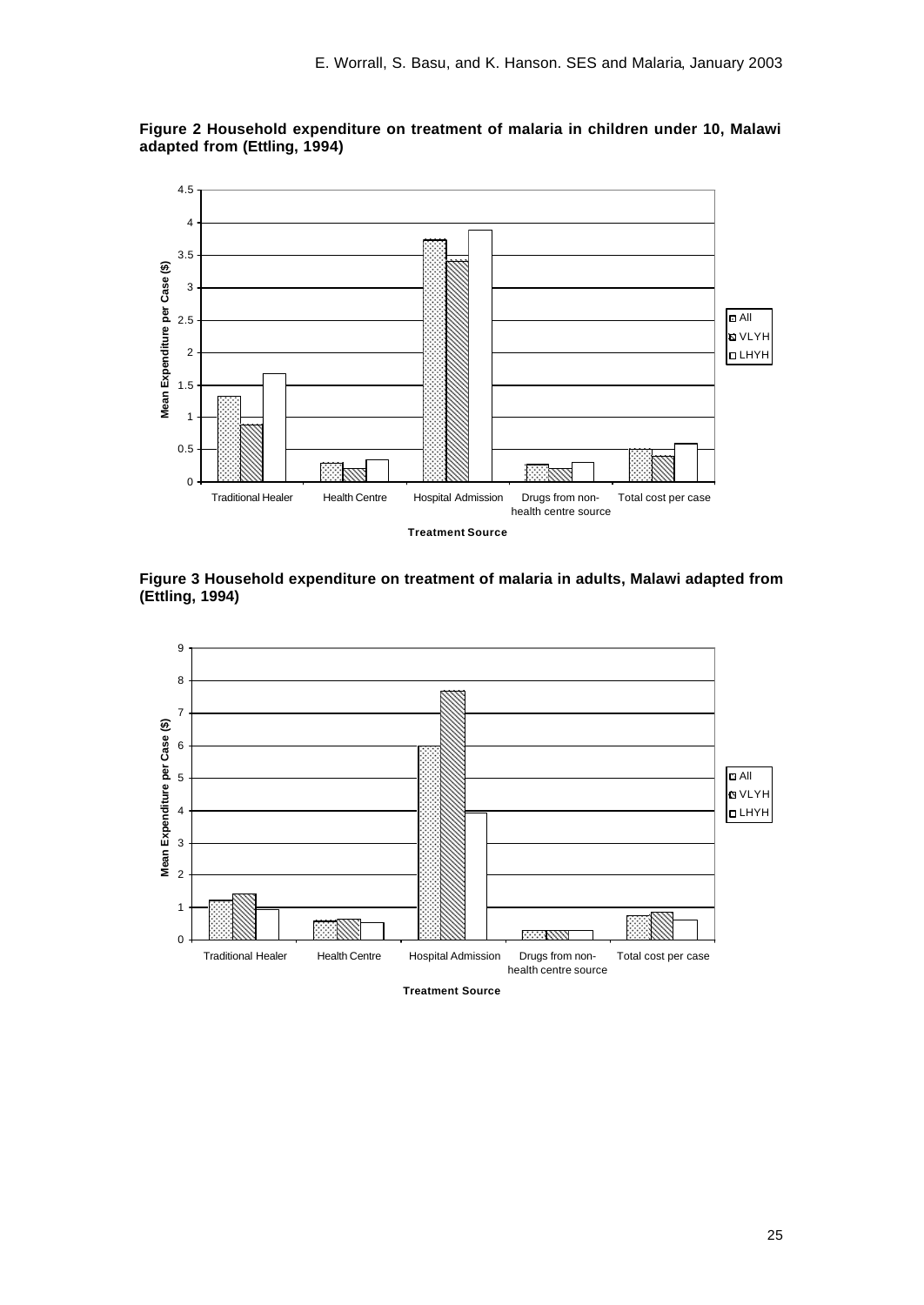## **Treatment expenditure as a proportion of income**

(Ettling, 1994) calculated that total annual household expenditure for malaria treatment for VLYH (very low income households) was \$19.13, or 28% of mean annual household income for VLYH and \$19.94 or 2% of LHYH total annual income. Similarly in Benin, Rashed et al. (2000) found that total treatment expenditure accounted for a slightly higher proportion of annual household income in rural (3.3%) compared to urban (2.4%) households, illustrating that the relative burden of malaria treatment expenditure is likely to be greater for poorer than less poor households.

## **Determinants of treatment expenditure**

The literature highlights a large number of possible determinants for the level of treatment expenditure for a malaria episode. In Benin, mean expenditure for treatment of febrile episodes was found to be negatively correlated with inaccurate knowledge about malaria (the belief that malaria is transmitted by things other than mosquitoes) and positively correlated with women's income which was associated with an increase in treatment expenditure on children in rural areas (Rashed *et al.*, 2000). The authors also pointed out that more variables influenced prevention practices than influenced average treatment expenditure for febrile illness because the nature of illness is the principal determinant of expenditure on a particular illness episode.

Further analysis of the Benin data by the same authors (Rashed *et al.*, 2000) found no significant difference in treatment costs for episodes in adults compared with children; however, the average cost of treatment was significantly higher in urban areas (less poor) than rural areas (poor). Expenses were found to vary with number of febrile episodes rather than availability of financial resources. However, it is possible that households which anticipate that they are likely to experience a greater number of episodes of illness in a year will adjust downwards their expenditure per episode when faced with a budget constraint.

Nyamongo (2002) investigated malaria treatment seeking behaviour in a rural Kenyan community. This study found evidence that people seek to minimise expenditure incurred as a result of malaria by starting with self-treatment at home and observing progress before making a decision to seek care elsewhere. This illustrates that the type and source of treatment received will be an important determinant of the cost of treatment, and is discussed further below in the section on treatment choice.

### **Determinants of treatment choice and utilisation**

Individuals with malaria or their carers can choose from a large number of treatment options. These range from no treatment, self treatment, or traditional treatment through to treatment at a range of formal and informal, public and private pharmacies, clinics and hospitals. Generally, treatment seeking behaviour and choice of treatment options differ between individuals of different SES, age, sex and zone of residence and those of lower SES may be more likely to receive cheaper (possibly inferior) treatment or no treatment at all. Treatment choice may also be unrelated to SES and may simply reflect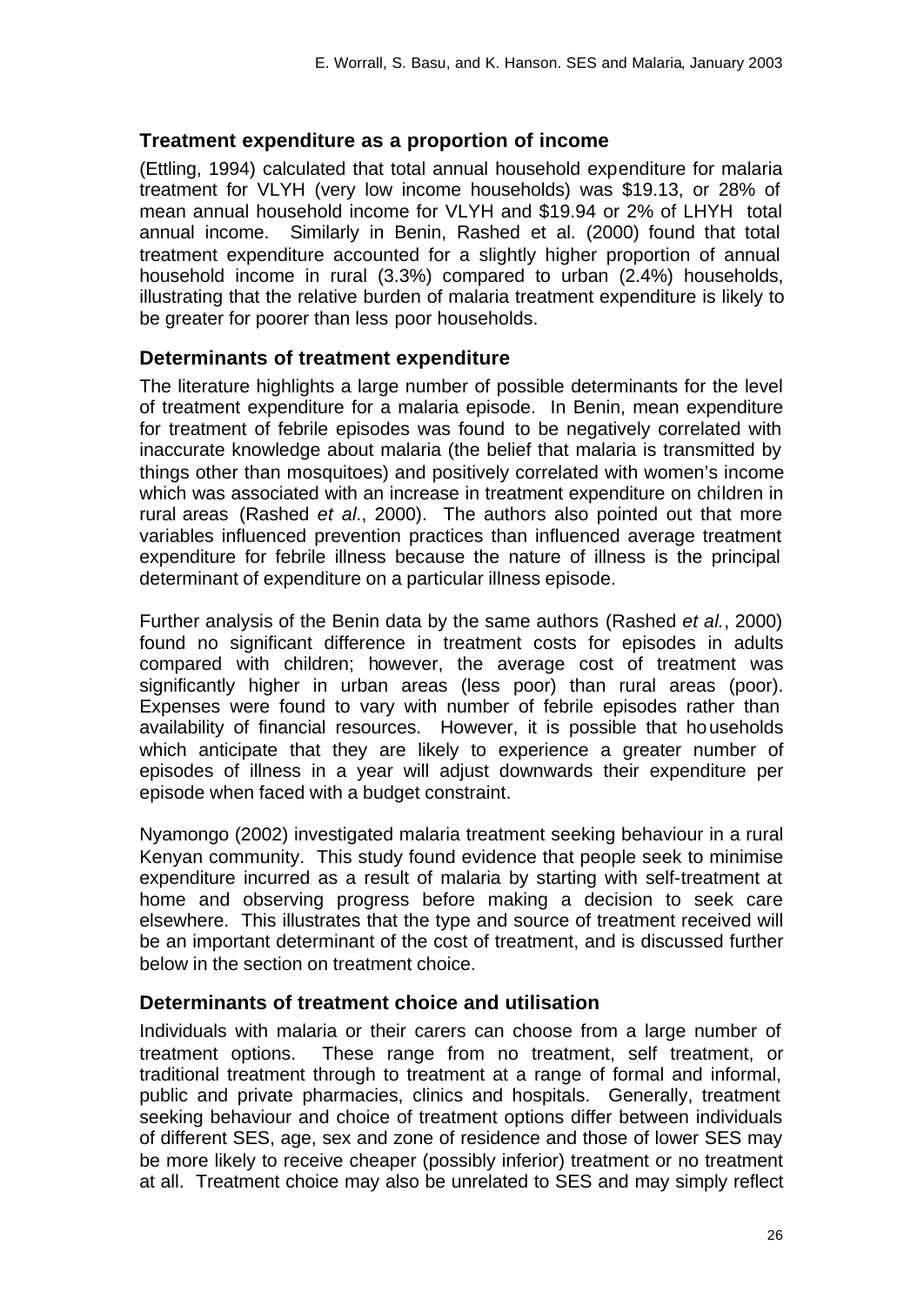the quality or perceived quality of care offered at various facilities. Treatment practices may also differ according to the nature of the illness or symptoms (e.g. for uncomplicated versus complicated malaria).

#### **Income, wealth and cost**

In Mali, Kelley et al. (2001) found that those in the poorest economic quintile were significantly more likely to seek care from traditional providers than other quintiles and to use hospitals less frequently than other quintiles. Individuals in the richest income quintile were almost twice as likely to seek treatment for fever as those in the poorest quintile. However, in the sample studied, the majority (60%) of respondents sought no care at all with 33% citing "lack of money" as the reason for not doing so. Of those who sought no care at all, 89% self-medicated. In Uganda, non-users of nets (likely to be poorer) were more likely to use traditional medicine for malaria prevention and treatment of episodes, and were less likely to undergo blood slide examination than net users (Nuwaha, 2001).

In Burkina Faso, Mugisha et al. (2002) found that people in urban areas and those with high incomes were more likely to seek care (for any illness) from health facilities (compared with self-treatment or a traditional healer) as a result of ease of geographical and monetary access. For malaria, treatment at health facilities was found to incur the greatest out of pocket expenditure, followed by self treatment and traditional healer; however most people chose self treatment for malaria because they were familiar with the disease and felt confident in their ability to treat themselves.

In Kenya, Nyamongo (2002) found that the cost of accessing treatment options was the main reason why some options were not utilised. Negotiable prices and payment according to level of treatment received, together with drug shortages at public facilities, were the main reasons for choosing private sector clinics over public ones.

Biritwum et al. (2000) gathered data on management practices for (unconfirmed) malaria illness from two communities in Ghana, one of low and one of relatively higher SES. Very few caregivers did nothing, but left-over drugs were used to treat more (82%) episodes in the poor compared to the less poor community (53%) and the purchase of drugs without prescription was more common (29%) in the poor than in the less poor (19%) cases. The poor were also less likely to go to a clinic than the less poor (19% and 31% respectively). The authors argue that the use of left-over drugs is indicative of a household facing a cash constraint.

These differences in antimalarial treatment by socio-economic status are supported by recent MICS data in ten countries in sub-Saharan Africa (Wardlaw, 2003). The data indicate that a lower percentage of children under five-years of age in the poorest wealth quintile (as determined by household assets) are receive any antimalarials compared to children in the highest quintile (Figure 4) in nine of the ten countries surveyed. Only in the Gambia were those in the lowest quintile more likely to receive treatment more than those in the highest. This finding could be due in part to previous efforts to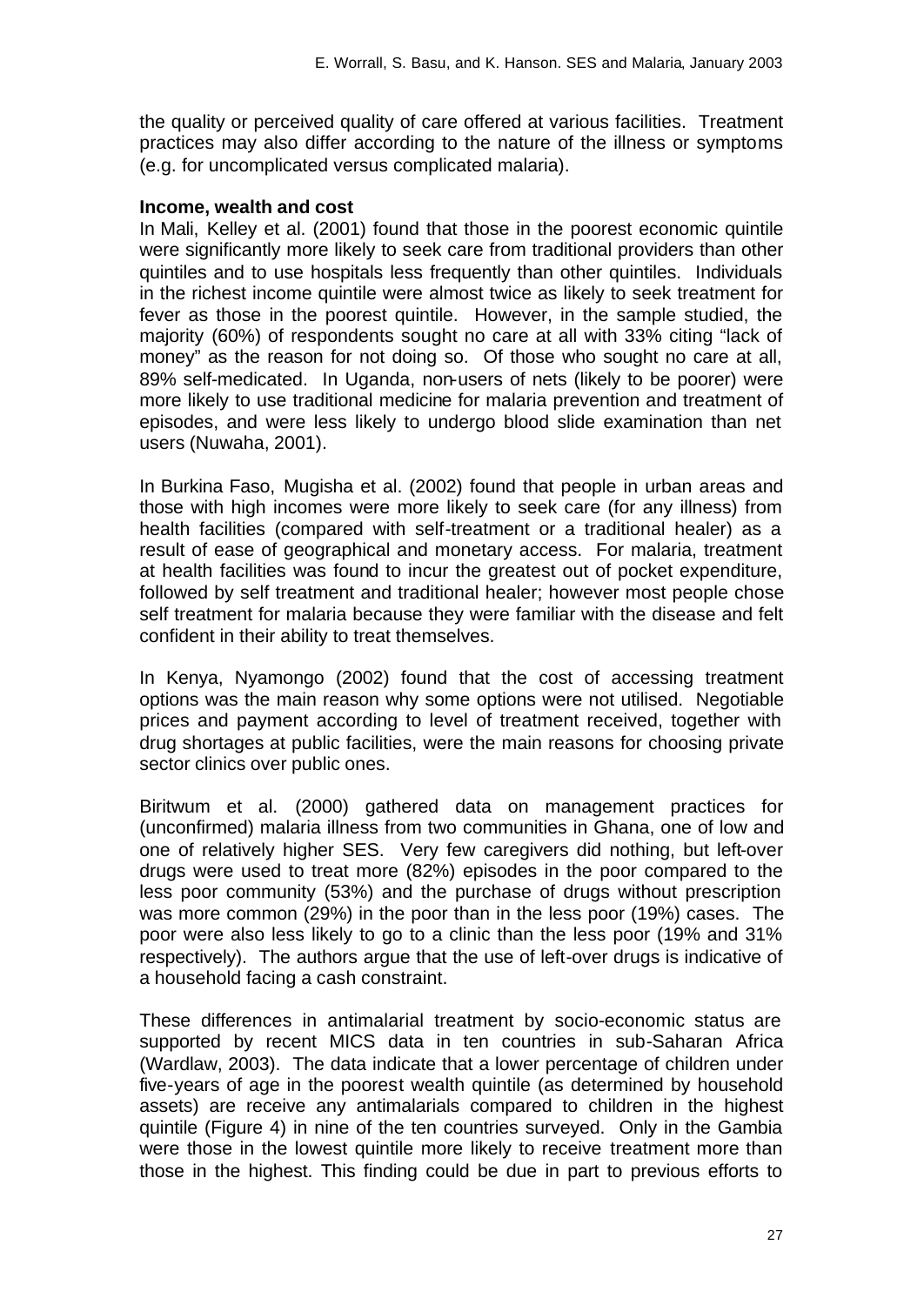increase treatment, which is supported by a relatively high percentage treated in both quintiles.





De Bartolome and Vosti (1995) used an econometric choice model to examine the household choice between public and private health care for malaria in Brazil. They assumed that a typical household with an infected member obtains utility from the household consumption and health of the infected member and that the health of the infected person depends on treatment, severity of attack, innate resistance and time to treatment. Individuals choose between public and private treatment in order to maximise utility with a further assumption that private treatment is better, and that the health gain from private treatment is larger the more severe the episode. Data on malaria episodes, household assets (adjusted for household size), price of treatment, distance from home to clinic/urban centre (proxy for travel cost) were collected and analysed using the model. The model results showed that price and wealth are significant determinants of choice of treatment source. Holding household assets constant, households with many members are significantly less likely to choose private treatment. A rural location (no facilities are available in the rural areas so patients had to travel to the centre), short distance to centre, and high literacy all significantly increase the probability of private treatment, whereas the number of recent infections, age and sex of individual are insignificant factors of choice. Transport costs were found to be an important deterrent to treatment, providing support to the argument for mobile clinics in the area.

Filmer (in press) examined the linkage between fever and its treatment in Sub-Saharan Africa using a subset of data from DHS surveys. Data from six Western and Central African countries and six Eastern and Southern African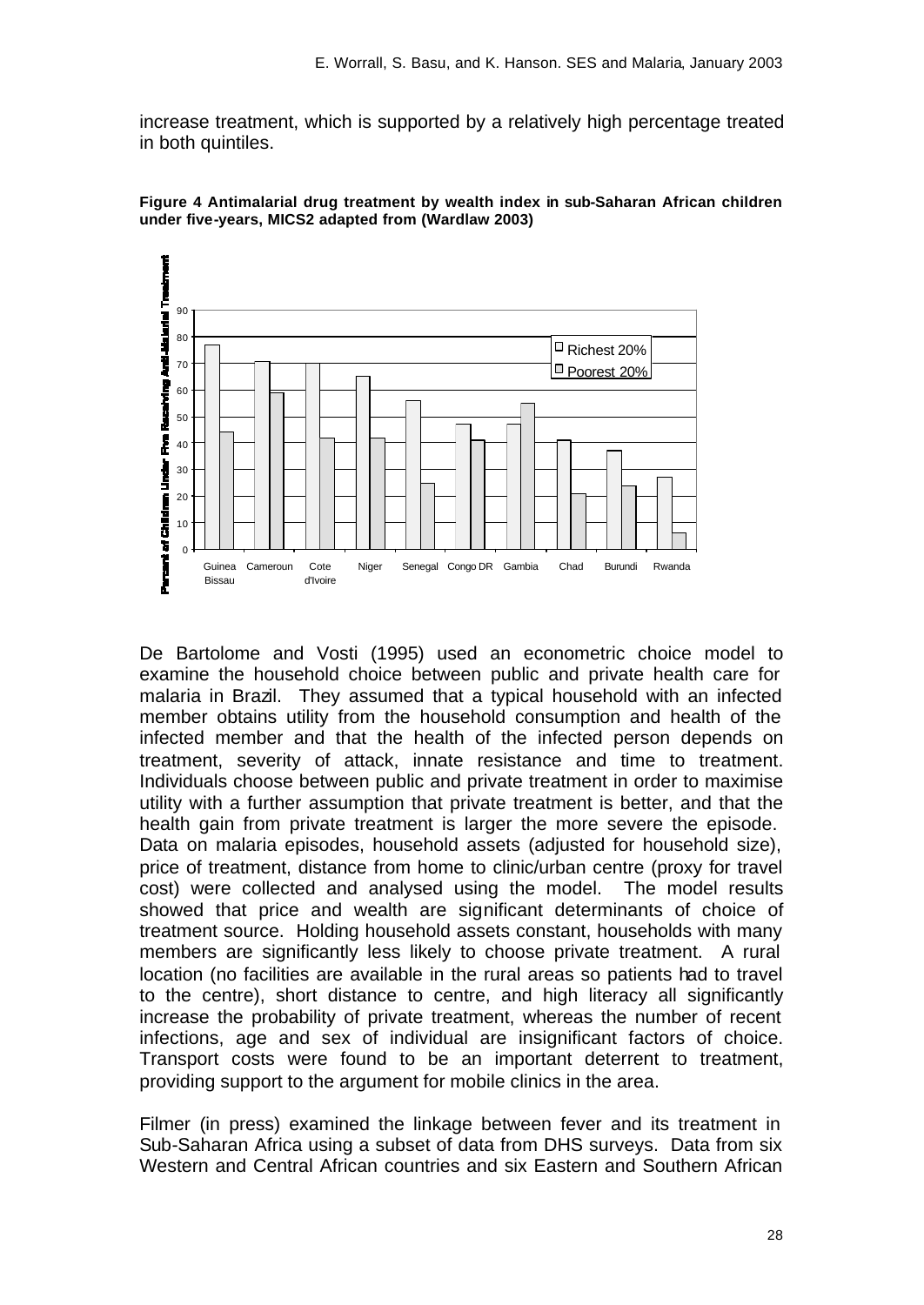countries were examined to analyse where treatment or advice was sought in response to reported fever in children under three. Treatment options were categorised as "no modern sector" which included no treatment, advice from friends, and treatment from a traditional healer; "public higher level facilities" or government hospitals; "public lower level hospitals" e.g. government health centre, government health post, mobile clinic, CHW; and "private medical or commercial facilities" which included medical facilities such as private hospitals/clinic, private doctor, private mobile clinic or a commercial facility such as a pharmacy or a shop.

He found a substantial difference between the two regions in the overall percentage who seek care in the modern sector, with 43% of fever cases resulting in a visit to the modern health sector in West and Central Africa (WCA) compared to 63% in East and Southern Africa (ESA). In both regions substantial inequity was found with the percent seeking care in the modern sector substantially larger in the richest than the poorest quintile, (SES was measured using an asset index).

The results of the study are shown in Figures 5 and 6 below. In WCA, private, medical or commercial seems to be the most equitably distributed treatment source although those in quintiles 1 and 2 (Q1, Q2) still use services less than those in Q3, Q4 and Q5. Use of private services declines in Q5 compared to Q4 and it seems as if at this level public higher level is substituted for private medical or commercial. In ESA use of private medical or commercial is fairly similar for Q1 and Q2, but increases with a step between Q2 and Q3 and then continues to increase steadily up to Q5.

Use of no modern sector shows a clear decline from Q1 to Q5 in ESA and WCA although the decline is much steeper in the latter. This illustrates the inferior<sup>3</sup> nature of care involving no modern sector. In WCA care involving no modern sector has a very steep upward gradient with only 25% of those in Q1 compared to 66% in Q5 obtaining treatment from this source. The situation in ESA is still inequitable but much less so with 54% of those in Q1 and 75% of those in Q5 obtaining care from this source. In WCA public lower level and public higher level show a similar pattern (gradient) of inequity between quintiles although utilisation of public lower is around 10% higher for all quintiles. In ESA utilisation of public lower level facilities is higher for all quintiles than public lower level. Public lower level utilisation is fairly similar among quintiles with a mean of approximately 30% and a range of 6.3%, utilisation is slightly lower in Q5 than Q1. Public higher level facilities show more inequity with Q1 utilisation around 8% compared to 25% in Q5. Overall, Filmer's results show a substantial difference in the types of care sought by the wealthy and the poor, with the poor more frequently opting for care involving no modern sector and the wealthy more frequently opting for care involving some modern sector. Overall the picture in ESA looks less inequitable than in WCA.

l

 $3$  Inferior in the economic sense of the word, meaning that as incomes rise consumption of the good falls more than proportionately.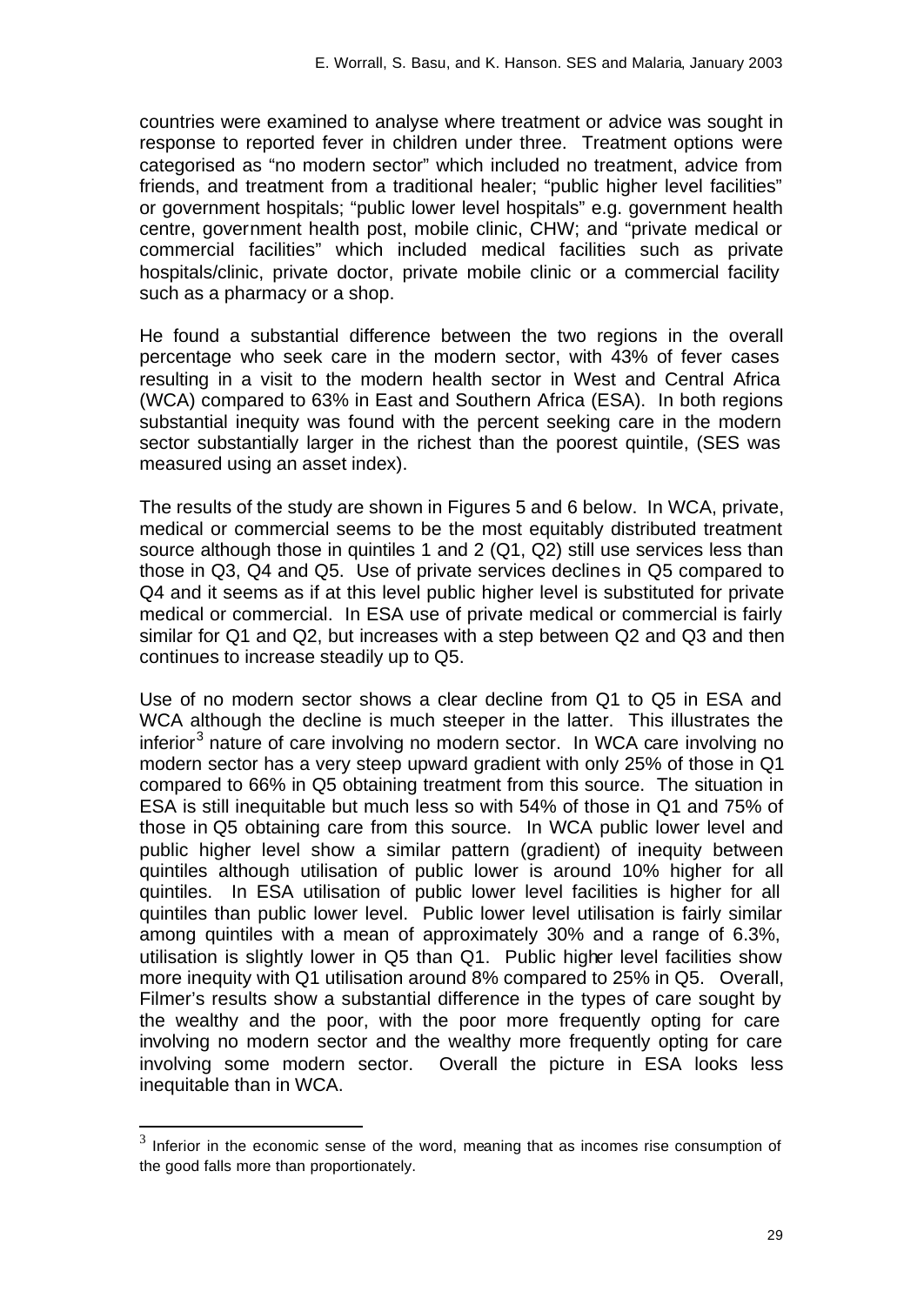

**Figure 5 Choice of treatment options by socio-economic quintile (West and Central Africa) adapted from (Filmer, In press)**



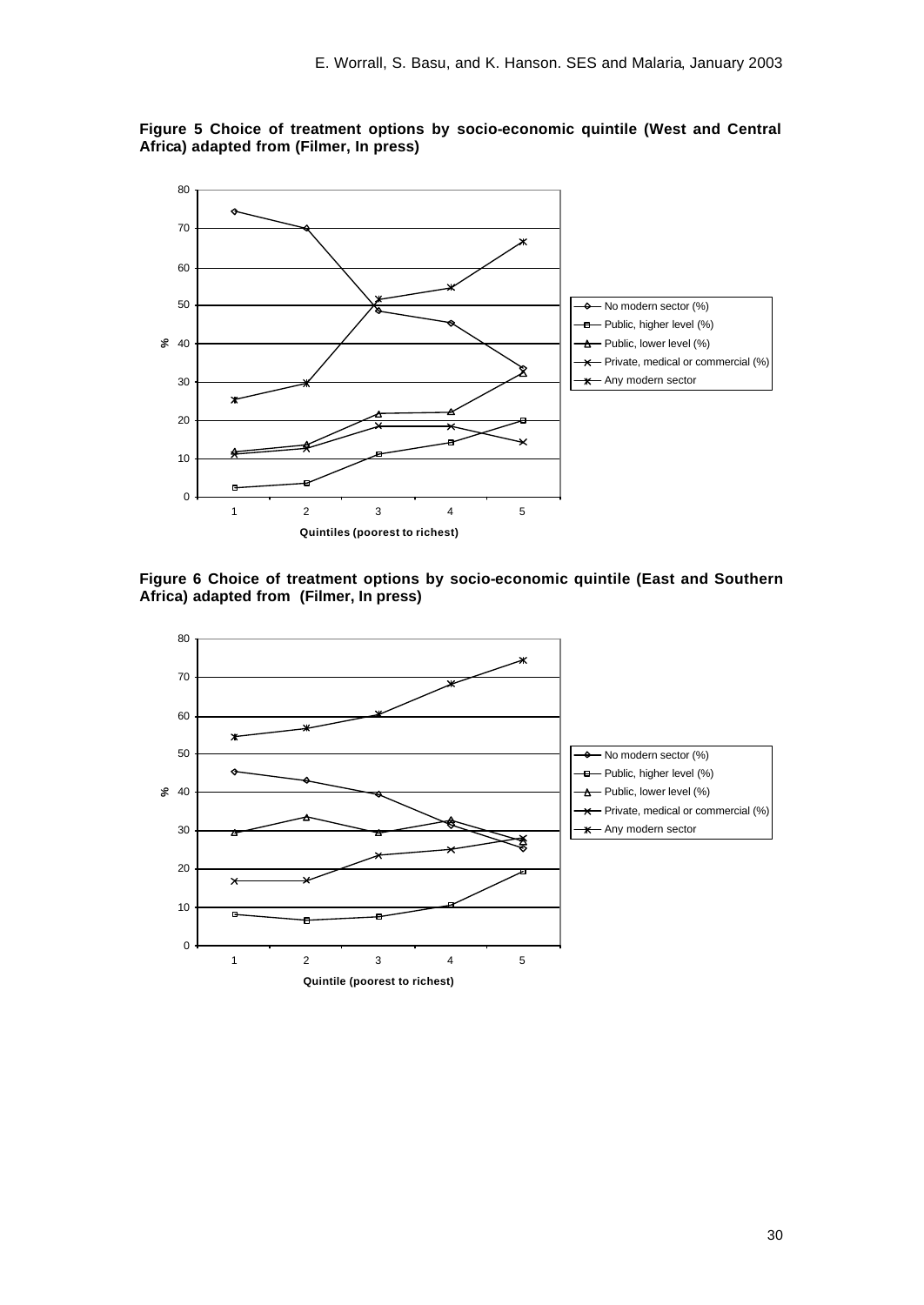In contrast to the results reported above, Ettling (1994) found that in Malawi treatment source patterns (for adults and children) were very similar for VLYH and LHYH respectively with approximately equal proportions of VLYH and LHYH using traditional healers, hospitals and drugs from non-health centre sources. Interestingly, a study in the Bla district in rural Mali revealed that use of services for fever treatment differed significantly according to income quintile for women but not for men. According to the data, 31% of women in the lowest income quintile sought treatment for fever compared to 47% in other quintiles (Kelley *et al.*, 2001).

#### **Zone of residence (rural/urban)**

In coastal Kenya Molyneux et al. (2002) found that the types of therapy used (defined as biomedical only (BM), biomedical then traditional (BM+T), traditional then biomedical (T+BM) and traditional only (T)) for uncomplicated fever were very similar in rural and urban settings. For convulsions however, rural women were much more likely to visit BM only compared to urban women. Urban women were more likely to visit T+BM and traditional only, compared to rural women (36%). Urban mothers were almost twice as likely as rural mothers to contact a private facility, and half as likely to contact a government facility. For all mothers direct contact with any health facility was more common with children under five years of age.

In Benin, annual expenditure on self-medication with chloroquine was significantly higher in rural (US\$0.44) compared to urban areas (US\$0.08), as was expenditure on traditional treatment. Expenses for private consultation, on the other hand, were significantly higher in urban areas and the proportion of total treatment costs accounted for by private consultation were 11% of rural and 48% of urban total treatment expenditure (Rashed *et al.*, 2000).

### **Education**

In Nigeria, Fawole and Onadeko (2001) examined the treatment seeking behaviour of urban poor mothers or carers of children with fever. The level of education was a statistically significant predictor of the type of help first sought in a childhood fever episode. Of those with no formal education 28.8% went to a health facility first compared to those mothers/carers with secondary education where 40.2% visited the health facility first. Uneducated mothers constituted the majority (52.6%) of those who went to the traditional healer whereas "patent medicine sellers" were more frequently patronised by educated mothers (41%) than illiterate mothers (25%). In Zambia, the use of chloroquine (compared with traditional or no medicine) was positively correlated with age and level of education but no relationship was found between education and knowledge of correct dose (Kaona *et al.*, 2000).

### **Gender and age**

In rural Thailand Ettling (1989) and (1991) investigated attendance patterns at three types of clinic: central, peripheral and periodic (a weekly mobile clinic). The results showed a greater number of men attend all clinics than women and children, although they have comparable levels of exposure. The periodic clinics had the highest (and more equal compared with coverage of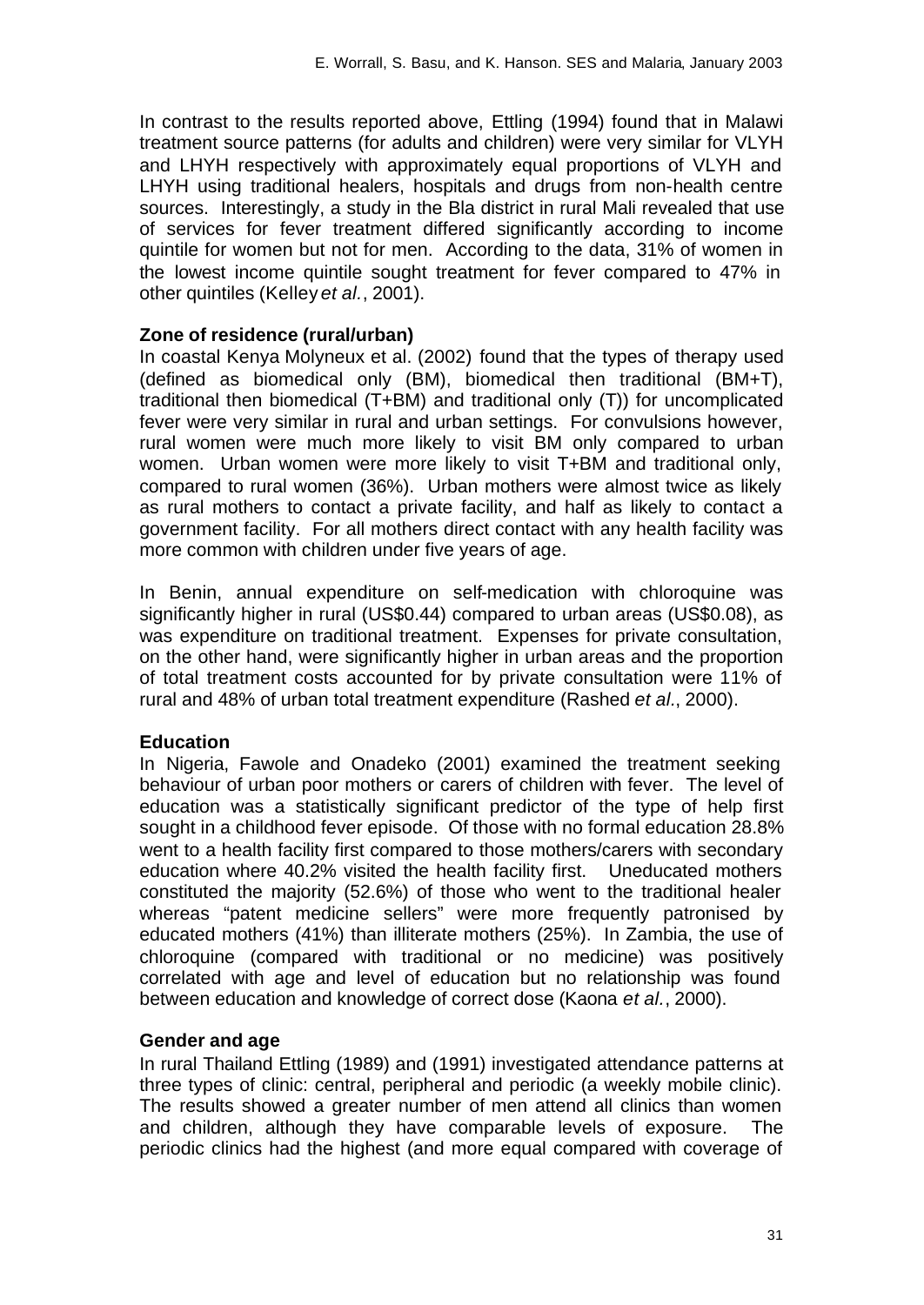men) coverage for women and children because the distance required to reach the periodic clinic was walkable and therefore imposed no direct cost.

Espino and Manderson (2000) examined treatment choices for febrile episodes in a community of high malaria risk migrant families in the Philippines. No significant difference was found in the mean number of therapeutic options resorted to by ill individuals or their caretakers according to age of ill person. However, individuals in the under-fifteen age group were significantly more likely  $(21/35 = 60%)$  than those in older age group (21/62=33.9%) to seek treatment at health facilities (compared to home remedies, self-treatment (traditional and western), traditional healer, nothing) for febrile episodes perceived to be malaria. Adults in the observed households tended to self**-**medicate rather than seek treatment at a clinic and men were more likely than women to self-treat rather than go to a clinic, but the difference was not significant. Only three individuals in the study stated that lack of financial resources affected their decision, although the authors suggest that irregular income, and the cost of fares and drugs must have been disincentives to clinic use. Other reasons, such as expectations of correct diagnosis at the health facilities and availability of medicines, encouraged people to use clinics. Past experience and advice from neighbours or relatives played a role in encouraging home treatment for those who chose this option; however, when this failed or illness worsened, formal treatment was often sought.

An evaluation of a CHW intervention in an epidemic prone area of Ethiopia found that CHW were utilised far more by those over 15 years, with children under 15 years being treated far less than would be expected given their proportion in the population (Ghebreyesus et al. 2000). Children under 10 years were treated only about 45% as often as would be expected; however there was no difference between treatment of female and male children. Adult females were treated less frequently than expected given their proportion in the population: consistently less than 40% of CHW patients were women and they attended only 70% as often as expected. The highest treatment rate was in the adult male group and males in the area have been shown to have higher infection rates compared to females. FGD revealed that women's workload left them with little spare time to attend to their own or their children's health needs. In response to these barriers, female traditional birth attendants were trained to provide malaria treatment, and a pilot programme was undertaken comparing the utilisation of these female CHW to that of existing male CHW. The results showed that more women and children were treated by the female CHW; however the differences declined after 2 years, possibly as a result of a home treatment initiative which had begun in the area.

Evidence from both rural and urban Mali (Kelley *et al.*, 2001) indicates that utilisation of services for fever treatment by age is fairly uniform (43%-44%) and varies substantially only between older age groups, with 25-39 year olds using services more when ill (47%) compared to the older group (55 and older) who used services the less (36%).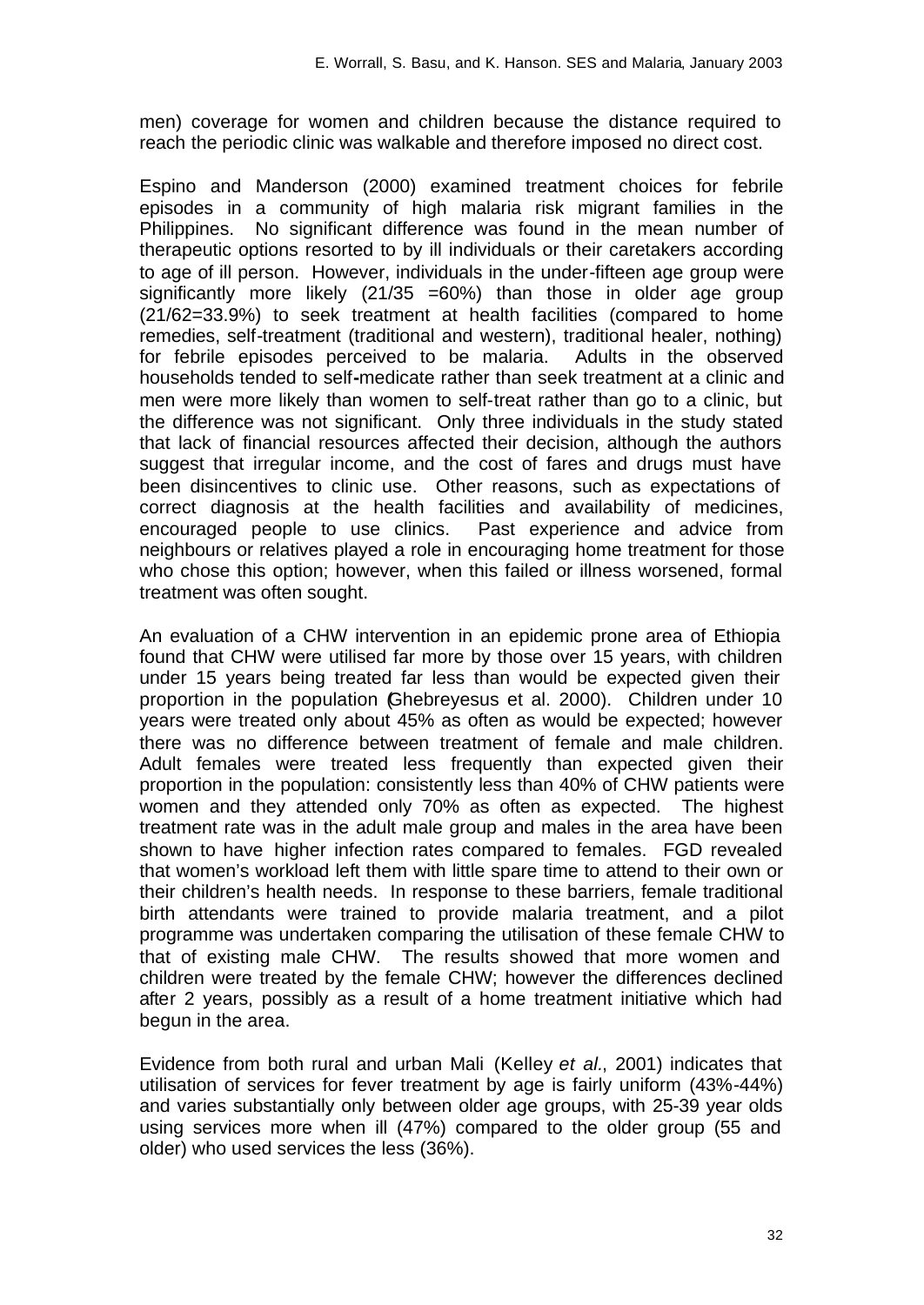## **Accessibility**

Distance was also found to be an influential factor in treatment seeking patterns for fever and convulsions in Zambia (Baume *et al.*, 2000). They found that children living within 1 hour travel time were more likely (79%) to be taken to health centres compared to those living more than 1 hour away (58%). For a follow up visit for continued symptoms 16% of those living near and only 3% of those living far away made the trip. They also found that financial constraints deterred caregivers from seeking help at clinics where user fees were charged. Caregivers living near these clinics most frequently cited lack of money as the reason for not taking child to clinic.

## **Drugs and drug resistance**

The results from a Nigerian community-based survey showed that those earning greater than N3000/day were twice as likely to use "appropriate" drugs (defined as drugs to which resistance had not developed – Fansidar mainly) compared to those earning less than N3000/day who were more likely to use CQ, despite resistance (CHESTRAD, 2000). In the Solomon Islands Hess et al. (1997) defined a number of occupations as being proxies for low SES (farmer, fisherman, labourer or unemployed) to examine the risk of drug resistance in children from different SES groups. They found a smaller proportion of low SES children in the chloroquine sensitive group compared to the proportion of low SES children in the insensitive group, but the difference was not significant. Malnutrition was not found to be an indicator of risk of resistance in the low SES group, but was a strong risk factor for resistance in children in high SES group. There was weak and insignificant evidence of a protective effect of low SES against treatment failure as long as children were well-nourished. Antibodies against blood-stage antigens (a measure of exposure rather than immunity) were more prevalent in the low SES group, but the authors suggest that lower SES group children may have a higher level of immunity to malaria than children in higher SES group.

## **Malaria in Pregnancy**

Pregnancy compromises women's immune systems making them more vulnerable to malaria and therefore increasing their need for adequate malaria prevention and treatment. In addition to the problems of poverty, lack of access to and knowledge of malaria prevention and treatment that face other individuals at risk of malaria, pregnant women face additional barriers such as the belief that fever is a normal sign of pregnancy (Winch *et al.*, 1996) or that bitter tasting substances such as chloroquine can provoke abortion. Such perceptions can prevent them obtaining the preventive or curative treatments required. In addition, economic factors within the household such as male control of spending decisions (Hartigan, 1999) and women's lack of cash may compound this problem and make it an issue even in households of relatively high SES.

Ndyomugyenyi et al. (1998) examined the choice of antenatal care (ANC) options in a rural subsistence farming community in Uganda. They found that the level of education, religion and marital status of women did not influence ANC attendance, but that health seeking behaviour was influenced by the perceived high cost of ANC services, delivery and treatment and the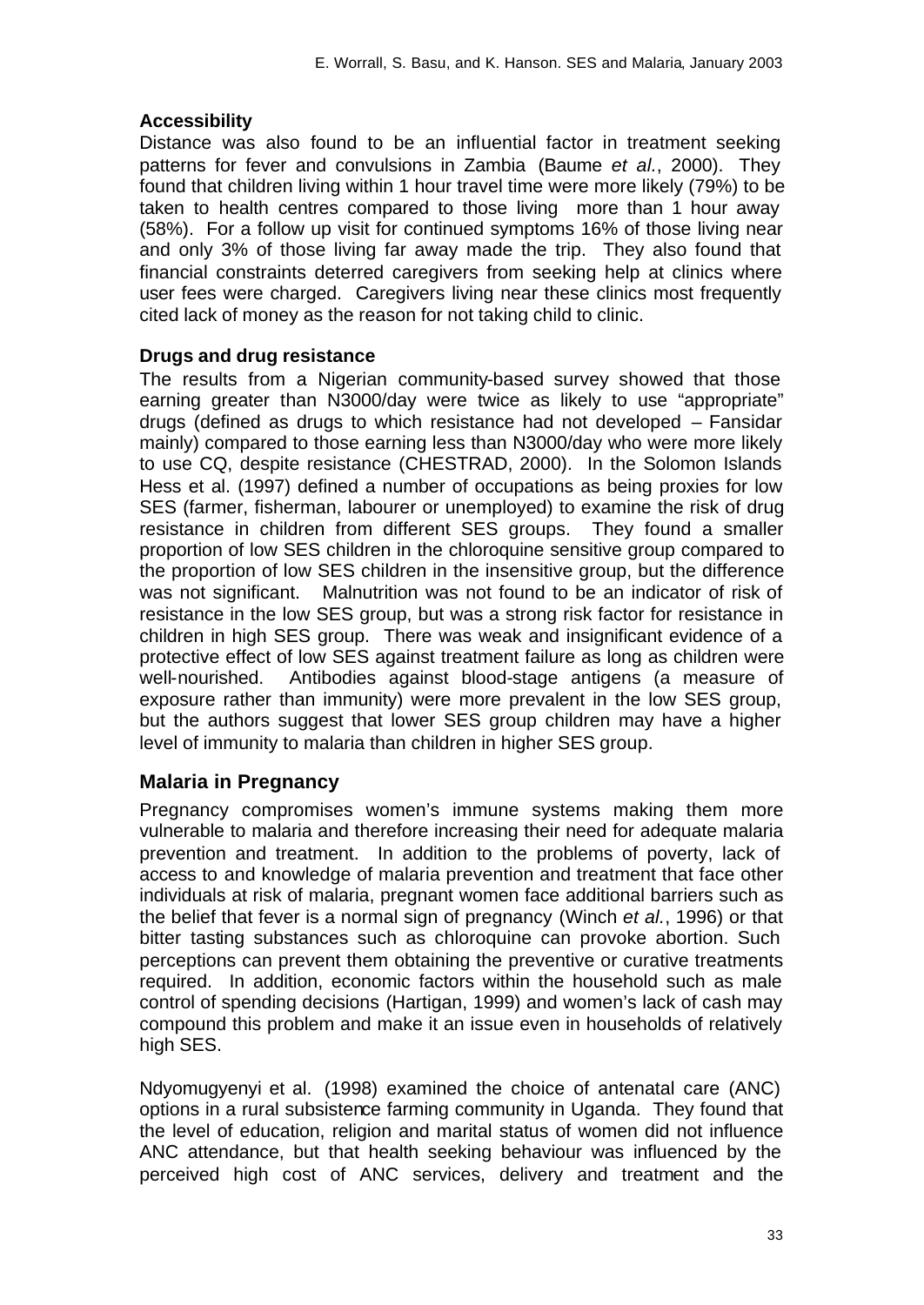inadequacy of the formal health system. In the study 66.4% of women reported suffering from malaria during current pregnancy, and only 49% of these had obtained treatment from the formal delivery system; the rest had used self-treatment with drugs purchased from shops, attended private clinics, or been treated by neighbours, using herbs or not at all. The main reasons for not using formal health systems were "economic" and the lack of drugs in formal clinics, distance and cost of travel to clinics and waiting times.

Data that measure utilisation of intermittent presumptive treatment (IPT) by SES are scarce, and few countries in Africa currently provide IPT as part of regular antenatal care. However, antenatal contacts provide a potential opportunity for delivering a range of malaria control interventions (IPT, provision of ITNs, vouchers for ITN/retreatment). It is therefore of interest to determine the degree to which poor women currently access antenatal care. A recent World Bank cross-country analysis provides important insight into the utilisation of antenatal care by socio-economic status in a wide range of African countries (http://www.worldbank.org/poverty/health/data/index.htm).

In the DHS data analysed, antenatal care was measured as percent of births in the five years before the survey for which a woman received at least one antenatal care consultation from a medically trained person. Poor/rich (equity) ratios in antenatal care use were calculated comparing the rate of use prevailing in the poorest population quintile with that in the richest quintile<sup>4</sup> (defined on the basis of an asset index). These ratios ranged from 0.239 in Mali to 0.946 in Zimbabwe and reveal that in many countries there is a long way to go to improve access of the poorest.

l

 $4$ No information about the middle three quintiles is provided when using this approach, see original for these data.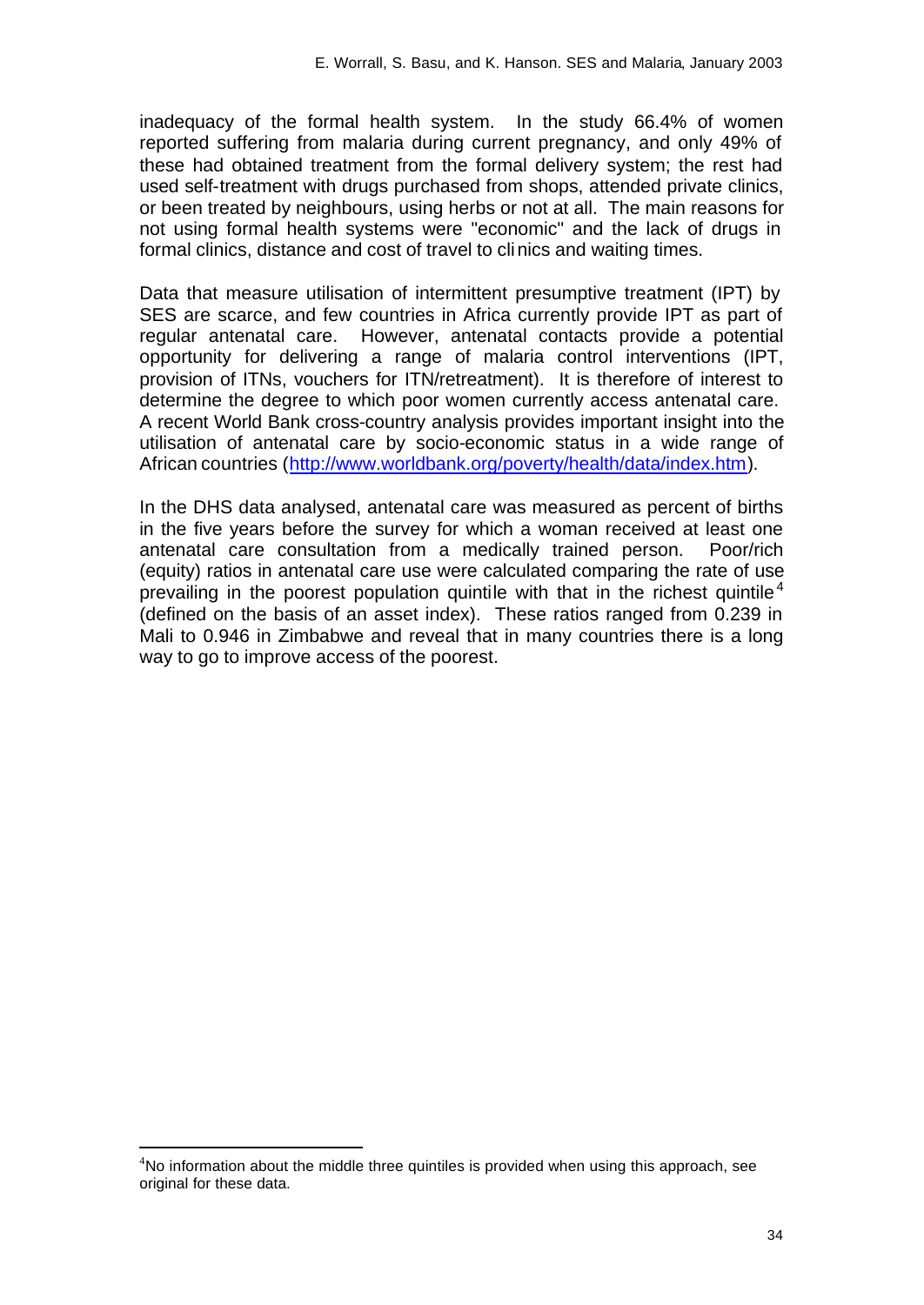| Country                         |                                         |
|---------------------------------|-----------------------------------------|
|                                 | Equity ratio for ante-natal care visits |
|                                 | and range of utilisation (poorest-      |
|                                 | richest socio-economic quintile, in %)  |
| <b>Benin</b>                    | $0.599(59.1 - 98.7)$                    |
| <b>Burkina Faso</b>             | $0.463(42.9-92.7)$                      |
| Cameroon                        | $0.535(52.7-98.5)$                      |
| <b>Central African Republic</b> | $0.436(40.0-91.8)$                      |
| Ghana                           | $0.779(75.8-97.3)$                      |
| Kenya                           | $0.915(87.9-96.1)$                      |
| Madagascar                      | $0.702(67.1 - 95.6)$                    |
| Malawi                          | $0.869(84.0-96.7)$                      |
| Mali                            | $0.239(20.2 - 84.5)$                    |
| Mozambique                      | $0.474(46.6-98.3)$                      |
| Namibia                         | $0.922(82.8-89.8)$                      |
| Níger                           | $0.292(24.6 - 84.3)$                    |
| Nigeria                         | $0.341(30.9-90.7)$                      |
| Senegal                         | $0.694(66.8-96.3)$                      |
| Tanzania                        | $0.858(82.4 - 96.0)$                    |
| Togo                            | $0.705(68.2 - 96.8)$                    |
| Uganda                          | $0.905(86.6-95.7)$                      |
| Zambia                          | $0.917(91.3-99.6)$                      |
| Zimbabwe                        | $0.946(91.0 - 96.2)$                    |

**Table 1 Equity ratios for ante-natal care visits from (Gwatkin et al. 2000)**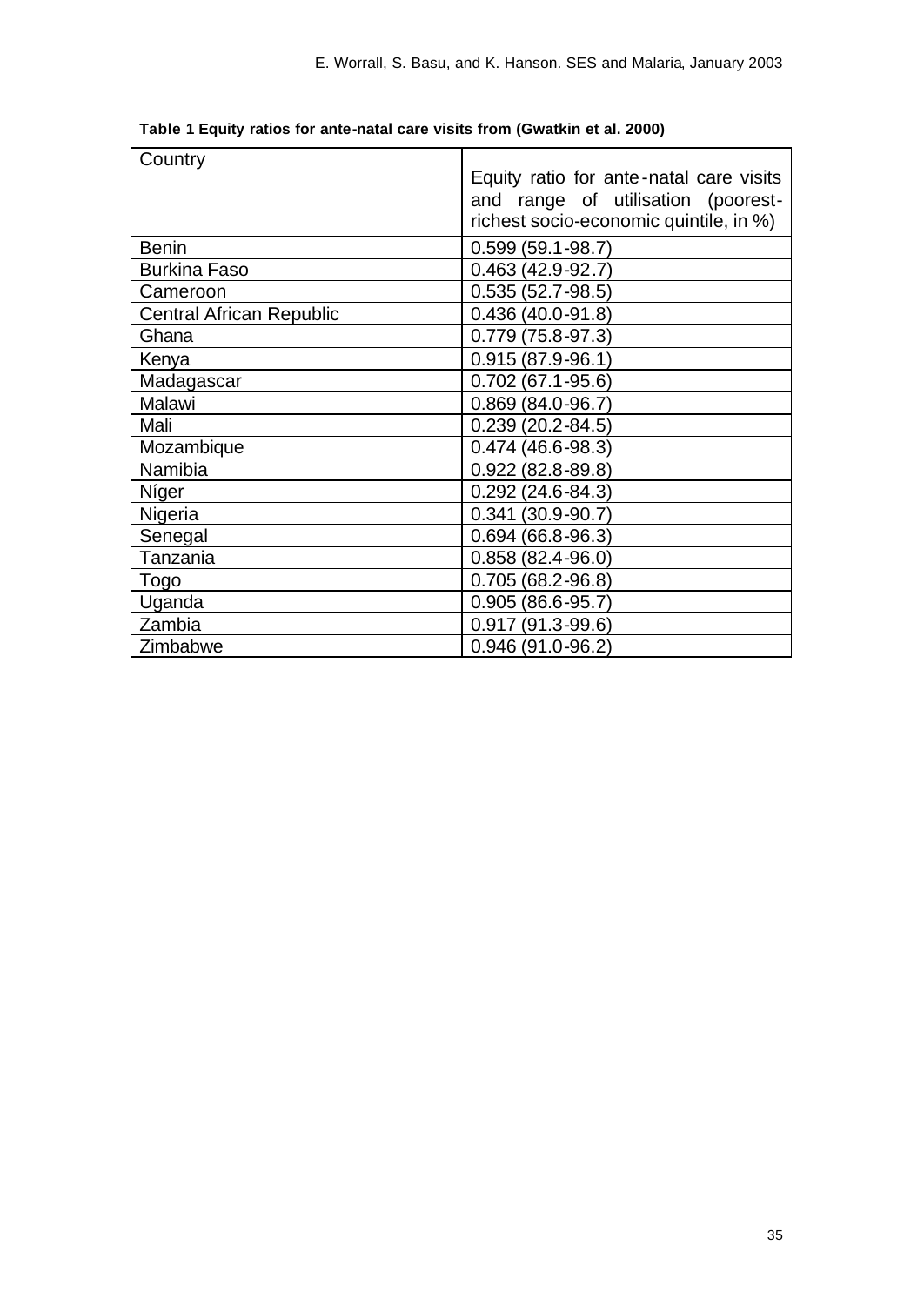## **Discussion**

Although there are strong *a priori* reasons for believing that the burden of malaria is greatest on the poor, the evidence in the literature to support this is mixed. One important consideration is whether this burden is measured in terms of malaria incidence, or vulnerability to more serious consequences of malaria arising from, for example, delayed treatment seeking. There do appear to be inequalities in the uptake of interventions, including treatment seeking patterns. However, the inconsistency and questionable reliability of the various ways in which socio-economic status is measured limit the strength of conclusions.

#### **Is there a relationship between malaria incidence or vulnerability to malaria's effects and SES?**

Though there is evidence that malaria is a disease that primarily affects poorer countries, the evidence regarding the distribution of malaria incidence between poor and less poor population groups is mixed and often contradictory. Most studies that use material assets as a proxy for SES have failed to establish a positive relationship between asset ownership and reduced incidence of febrile episodes (as a proxy for malaria) at the household level. The most consistent data come from Filmer's (2001) large sample study in which no difference at the household level was observed in fever incidence between the poor and less poor, but significant differences were seen at more aggregate levels. These findings have been questioned by malaria epidemiologists, as differences in transmission patterns across the large number of countries examined may be confounding the consistency of the SES-incidence relationship, or lack thereof (Lawrence Barat, personal communication, 2002).

Evidence of malaria incidence by occupation is also mixed, though stronger than that obtained from using asset-based indicators. Migration of labourers in agricultural work as well as unemployment have been shown to be risk factors for malaria infection. However, there exists some evidence that in the case of agricultural labourers, the relationship between occupation and incidence are dampened  $-$  if not reversed  $-$  by the generation of communitylevel wealth. This evidence, taken with that from (Filmer and Pritchett, 2001), implies that community-level data might provide stronger indicators of the link between malaria and poverty than household data. Similarly, although only limited work has been done exploring the relationships between malaria and ethnicity, aggregate-level data have suggested that ethnic group might have a significant relationship with malaria incidence.

The evidence with regard to vulnerability to the consequences of malaria by groups of lower SES is more consistent. Studies examining SES using assets, education, and occupation all yield data that suggest an inverse relationship between the severity of malaria's effects and SES (Bondi, 1991; Olumese *et al.*, 1997; Olowu *et al.*, 2000; Rajasekhar and Nandakumar, 2000; Abdulla *et al.*, 2001; Okrah *et al.*, 2002). Though poorer populations may be at similar risk for contracting malaria, it seems that they have less access to effective means of treatment once infected.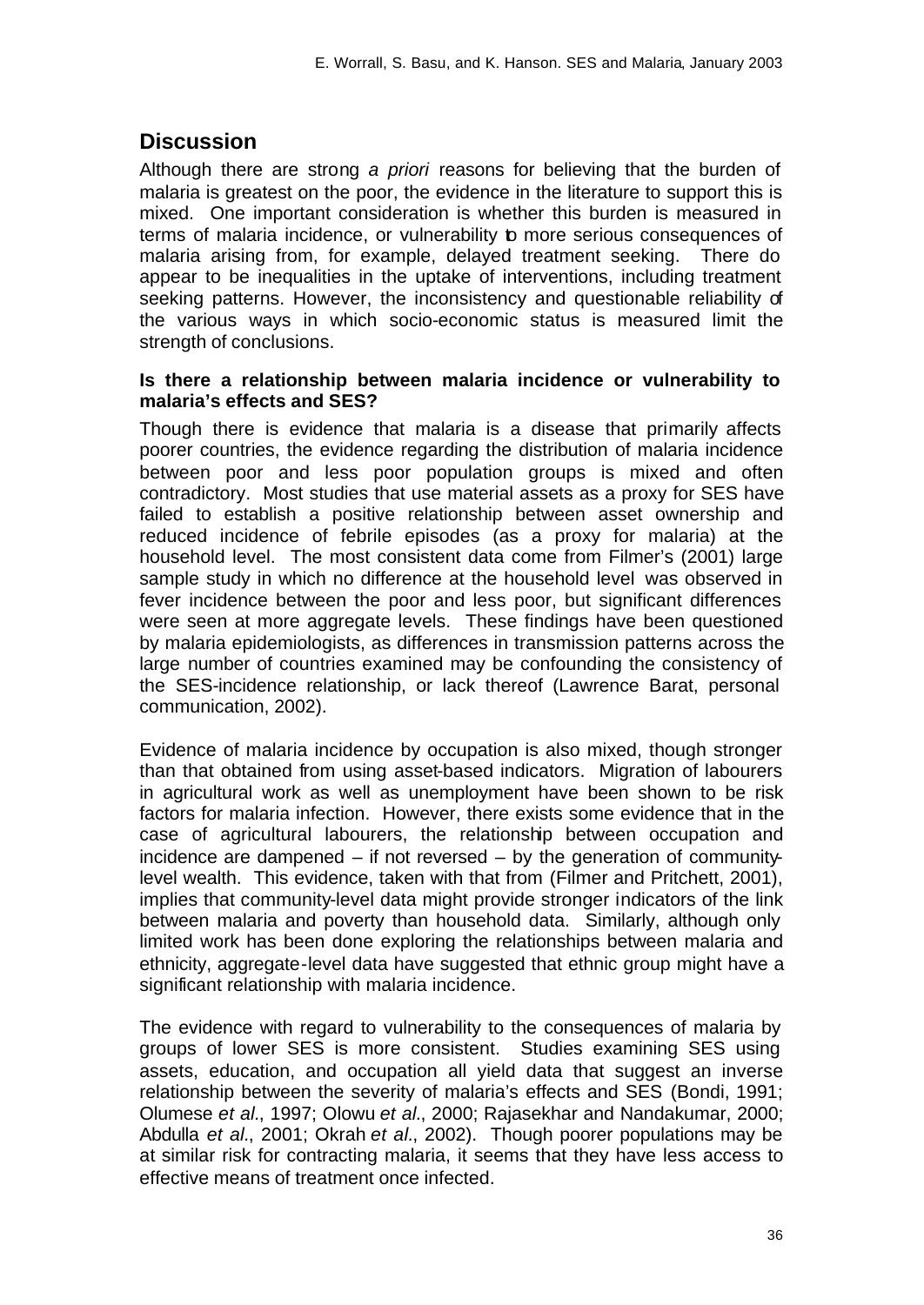The lack of consistent socio-economic differentials in malaria incidence is not necessarily counterintuitive. Given the epidemiology of malaria transmission, particularly its environmental aspects, it should not be surprising that variables such as "housing type" had an impact on incidence, given the importance of housing in limiting vector/human contact. That most of the other variables yielded, at best, conflicting data on their impact on malaria incidence could be a testament to the high degree of exposure to the mosquito vector regardless of SES, particularly in areas and periods of high transmission. Vulnerability to the consequences of infection, on the other hand, has much less to do with non-discriminatory environmental factors, and more to do with inequities in access to prevention and treatment.

Although some studies indicated differences in malaria incidence by various socio-economic proxies, many of these differences did not survive multivariate statistical analyses. The conflicting data are likely to be at least partly the result of flawed methodologies and the inherent difficulties involved in measuring SES in developing countries. Furthermore, although we found a great deal of literature on equity and health more generally, limited research has been undertaken which looks at these relationships specifically for malaria. Where studies contained variables that allowed the relationship between SES and malaria to be investigated, this was rarely the main topic of the research, a factor that helps to explain the weaknesses in measurement of SES. In contrast, the body of qualitative work examining inequities other than those related to SES has provided more consistent evidence of a greater malaria burden, but not necessarily incidence, on the poor and marginalized in society. Given the extremely limited evidence-base, however, we hesitate to draw any conclusions but encourage more work to be done in this important area.

### **Are there differences in utilisation by socio-economic status?**

Expenditure on prevention is more strongly correlated with income and SES than expenditure on treatment. This leads to two forms of inequity: first, the poor are less likely to benefit from preventive measures due to their inability to afford them; and second, the burden of any given level of expenditure on treatment will be greater for those on low incomes. In addition, the cost of treatment was mentioned frequently as a barrier to access. The role and importance of women's income in malaria treatment was inconclusive.

Evidence of utilisation of interventions other than ITNs – such as IPT and indoor residual spraying (IRS) - is scarce. However, higher levels of mosquito net ownership and use have both been correlated with higher socio-economic status. A number of studies determined that the most common reason for lack of ownership remains affordability. Very few studies examine differences in the quality of care received or in the physical condition of nets. Perhaps most importantly, there is little information on whether or not prevention or treatment is being directed at the members of the household who are usually most at risk – young children. Future studies of inequities in malaria control must address the degree to which children are benefiting from malaria control.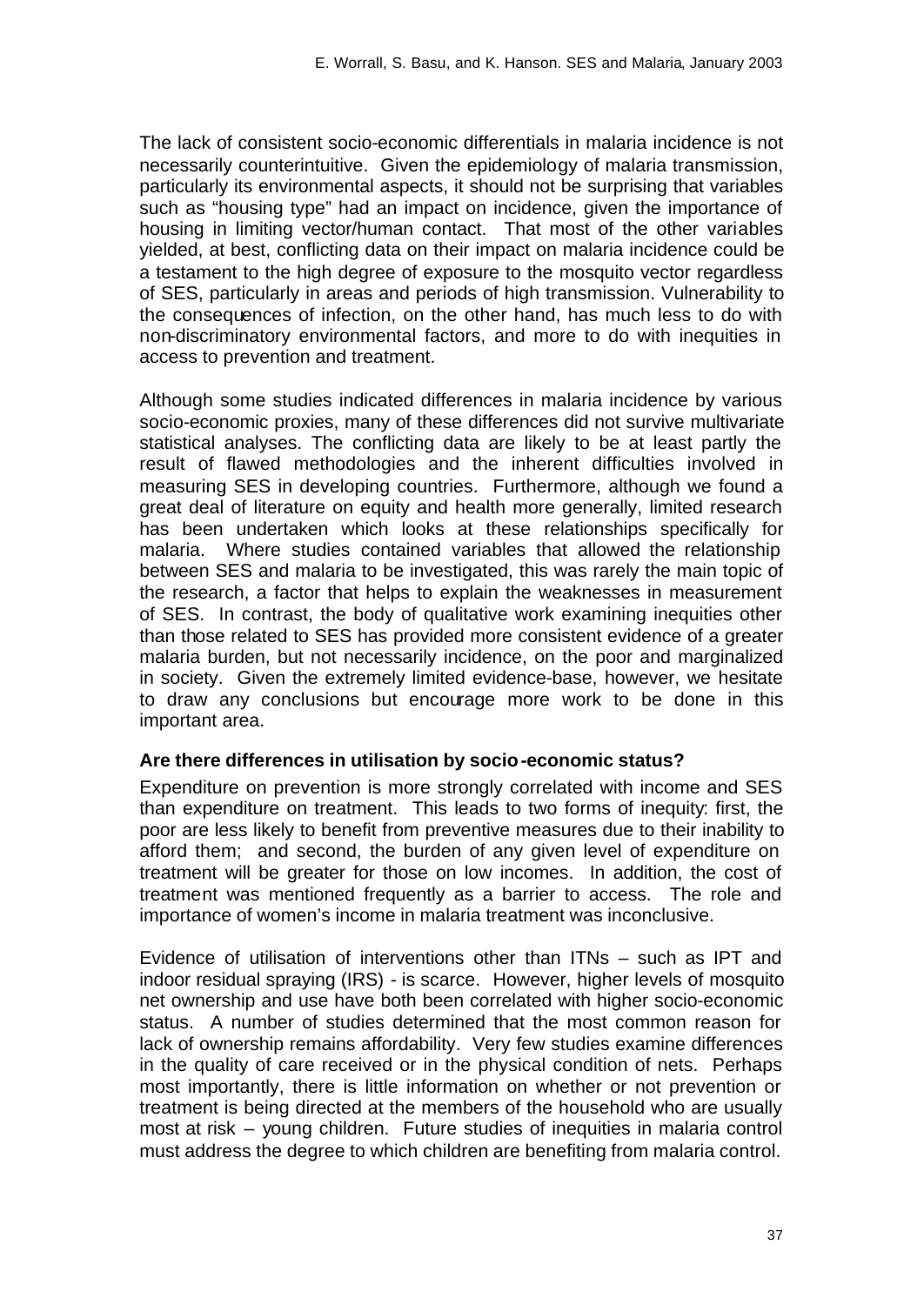The relationship between education and malaria knowledge remains unclear as does the relationship between these two variables and the use of malaria prevention tools. The uncertainty regarding the role of education may be due to the multiplicity and accuracy of variables used to measure education. For example, studies are often unclear in defining whose education is being measured – mother or household head. In addition, the level of education acquired, and its measurement, vary greatly by study and location, as does the relationship between education and relevant skills such as literacy or ability to read. The attainment of malaria-specific knowledge, for instance through social marketing, has demonstrated some impact on preventive actions and increases in equity, however, the evidence-base remains quite limited.

There is even less evidence of the relationships between ethnicity and gender and utilisation of prevention and treatment. The effects of social marginalisation along a range of dimensions have been documented for a variety of health outcomes. However, the role that social status may play in causing or exacerbating inequalities which may lead to lower utilisation of proper effective malaria control were beyond the scope of this review.

Finally and perhaps most importantly, there were very few studies which examined the effect of interventions to improve equity, with appropriate controls. Potential service delivery mechanisms for malaria interventions, such as the provision of IPT in antenatal clinics need to consider equity levels when monitoring impact. Though few antenatal clinics in Africa currently provide IPT, there is considerable range with regard to utilisation of antenatal clinics by the poor; this point merits further discussion given the interest in using antenatal clinics to deliver malaria services and products.

## **Conclusions**

#### **Studies need to adopt a more common methodology to permit comparisons.**

Survey data are most useful when a consistent methodology is employed in its collection and analysis. Problems of data comparison plagued this review and limited the conclusions that could be drawn from the literature. Furthermore, the lack of geographical diversity and the homogeneity within many of the study sites were also of concern. The systematic reanalysis of DHS data examining the relationship between socio-economic inequalities and health outcomes (e.g. (Gwatkin D.R., 2000)) constitutes an important step. There are many existing data sources that could contribute to the understanding of service utilisation and disease burden that have yet to be fully analysed.

#### **Qualitative research should be encouraged to obtain more in depth, locally-relevant, and descriptive data on malaria control inequities and care-seeking behaviour.**

In interpreting the data presented in this review, we are faced with results that do not consistently agree with what we empirically know to be true at a more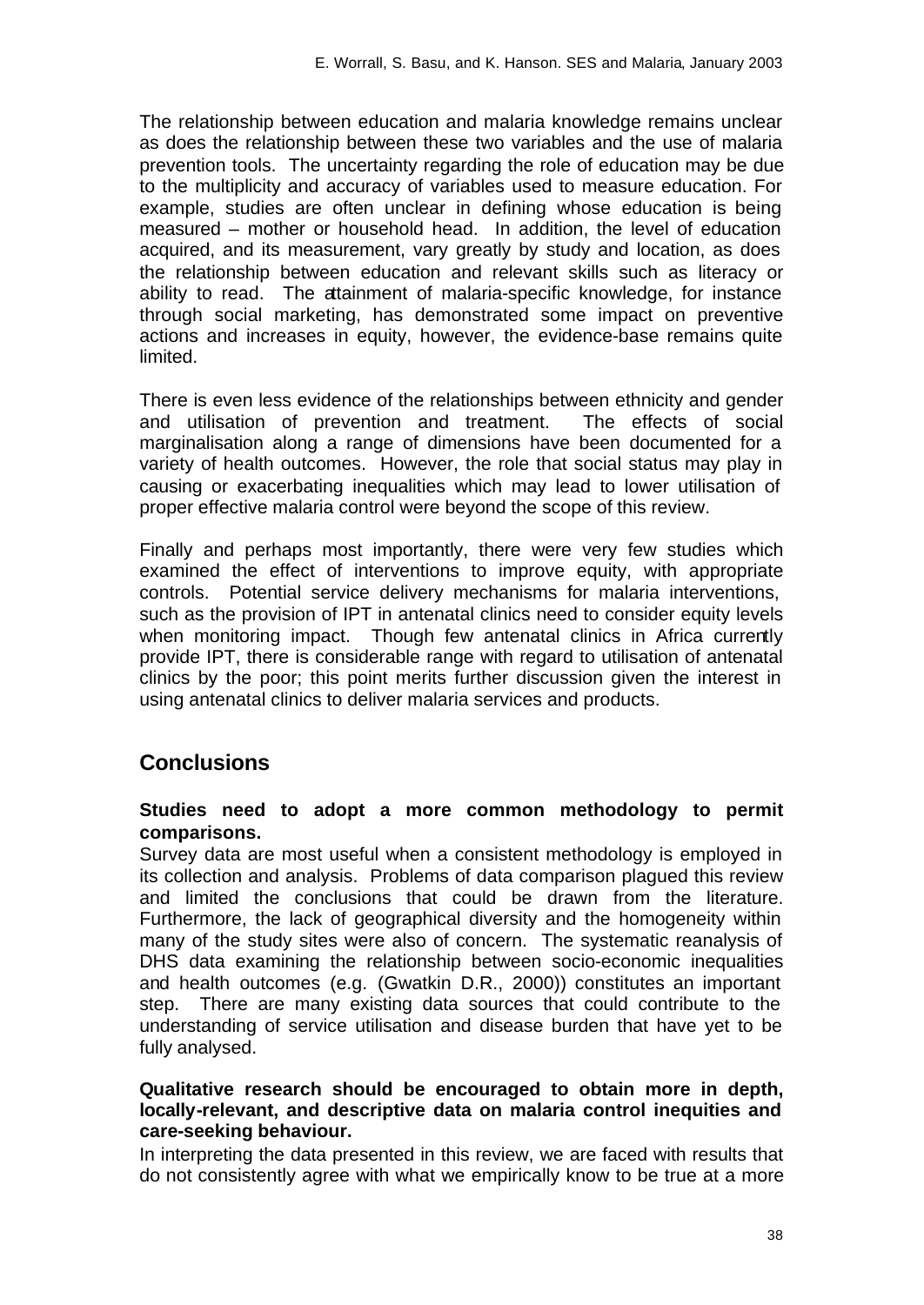global level – that malaria is a disease of the poor. This, however, may arise from the limitations of the primarily quantitative methods used to measure socio-economic status, or the failure to capture sufficient variation in socioeconomic status within a study population. There is evidence of inequalities along a number of dimensions that can be taken to be proxies for poverty – low income, ethnic group, and lack of knowledge of malaria, b name a few. However, the independent effects of these variables are difficult to ascertain without qualitative data to elucidate causal pathways and the roles of different inequalities in them. Descriptive, locally-specific data on the care-seeking process for malaria are required to inform programmatic changes that target the poor. A better understanding of inequalities in malaria incidence and control might result from pursuing complementary quantitative and qualitative studies that examine locally relevant inequalities and measure malaria incidence and intervention uptake at the community level.

#### **A greater focus on inequity is needed in studies from inception to inform programmes that seek to reach the poor.**

Much more work, both new field studies and the analysis of existing data, needs to be done to address specifically the questions asked in this review. Many of the studies examined included an equity component or some measure of SES that was used *ex post* to examine equity, as part of larger epidemiological or biomedical studies. A number of these studies introduced potential bias by recruiting the sample from health centres, the users of which tend to be better off. The fact that relatively few studies have focused on equity reflects a gross neglect in malaria research that needs immediate attention if the burden of malaria among the poor is to be reduced.

#### **There is a need for evidence about the effectiveness of interventions aimed at reducing inequities in access to effective prevention and treatment.**

Since relatively few interventions have been carried out specifically aiming to reach the poorest, the opportunities to review successes and failures of attempts to target the poor are limited. It is hoped that a better understanding of the causal pathways leading to inequities will lead to interventions specifically designed to reduce these inequities, helping to build a foundation on which even the poorest of the poor might be able to benefit from malaria control efforts.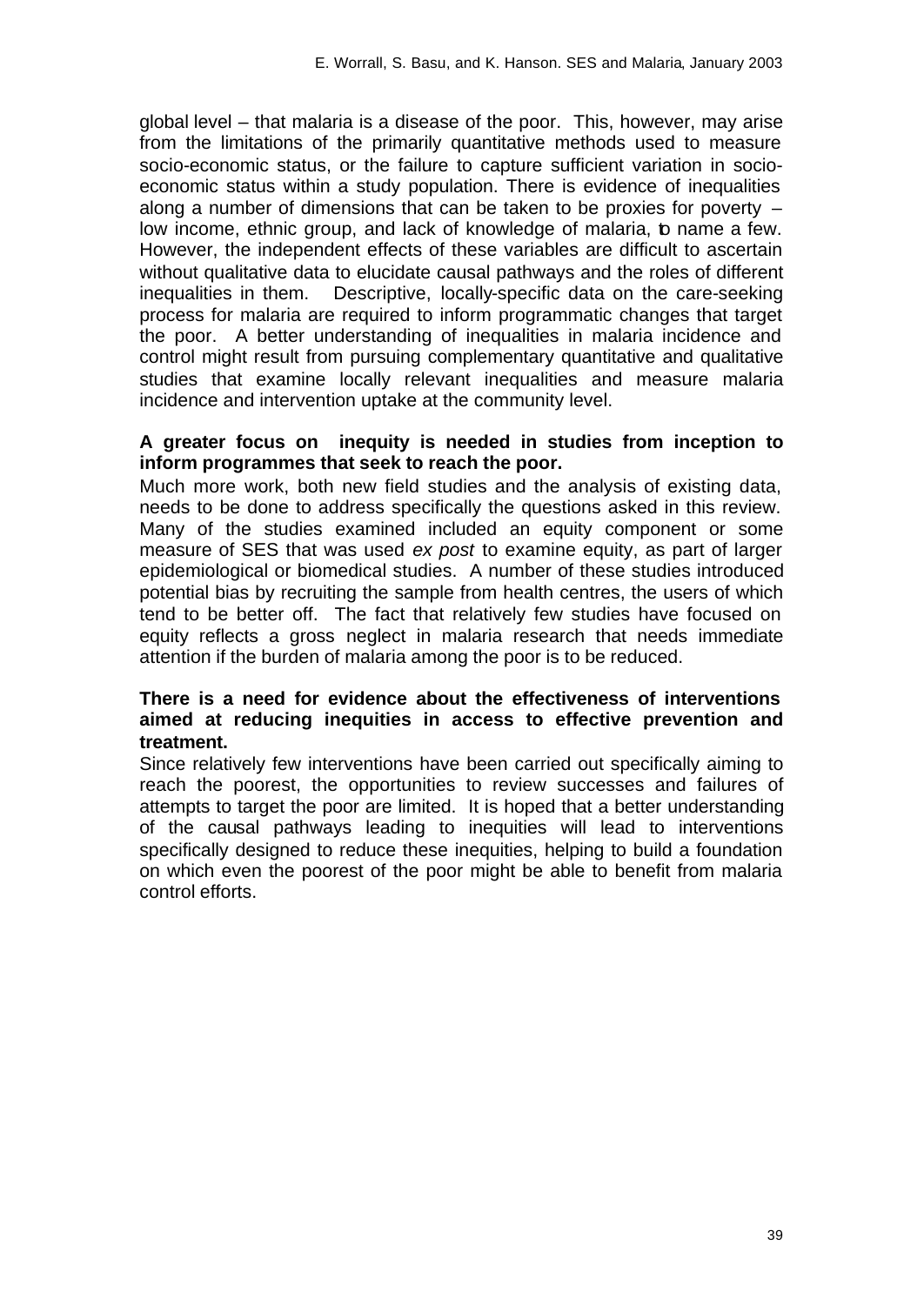## **Bibliography**

- Abdulla S., Kikumbih N., Massanja H., Mshinda H., Nathtan R., Savigny D., Armstrong-Schellenberg J. A. and Victoria C. (2001). Mosquito nets, poverty and equity in rural southern Tanzania, Ifakara Health Research and Development Centre, Tanzania
- AMMP (1997). The policy implications of adult morbidity and mortality end of phase 1 report. Dar es Salaam, Adult Morbidity and Mortality Monitoring Project, Dar es Salaam, Tanzania.
- Audibert M., Josseran R., Josse R. and Adjidji A. (1990) Irrigation, schistosomiasis and malaria in the Logone Valley, Cameroon. *American Journal of Tropical Medicine and Hygiene* **42**: 550-560.
- Baume C., Helitzer D. and Kachur S. P. (2000) Patterns of care for childhood malaria in Zambia. *Social Science and Medicine* **51**: 1419-1503.
- Biritwum R. B., Welbeck J. and Barnish G. (2000) Incidence and management of malaria in two communities of different socio-economic level, in Accra, Ghana. *Ann Trop Med Parasitol* **94**: 771-8.
- Bondi F. S. (1991) Childhood coma in Ibadan. Relationship to socioeconomic factors. *Tropical and Geographical Medicine* **43**: 288-292.
- Boudin C., Robert V., Carnevale P. and Thomas P. A. (1992) Epidemiology of *Plasmodium falciparum* in a rice fileld and a savannah area in Burkina Faso. Comparative study on the acquired immunoprotection in native populations. *Acta Tropica* **51**.
- Brinkman U. and Brinkman A. (1991) Malaria and health in Africa: The present situation and epidemiological trends. *Tropical Medicine and Parasitology* **42**.
- Brokerhoff M. and Hewett P. (2000) Inequality of child mortality among ethnic groups in sub-Saharan Africa. *Bulletin of the World Health Organization* **78**: 30-41.
- CHESTRAD (2000). Malaria, Povery and Health, Center for Health Services Training. Research and Development International
- Clarke S. E., Bogh C., Brown R. C., Pinder M., Walraven G. E. and Lindsay S. W. (2001) Do untreated bednets protect agains malaria? *Transactions of the Royal Society of Tropical Medicine and Hygiene* **95**: 457-62.
- de Bartolome C. A. and Vosti S. A. (1995) Choosing between public and private health-care: a case study of malaria treatment in Brazil. *J Health Econ* **14**: 191-205.
- de Savigny D., Mwageni E., Masanja H., Juma Z., Momburi D., Mkilindi Y., Mbuya C., Kasale H. and Reid G. (2002). Household wealth ranking and risks of malaria mortality in rural Tanzania. Third MIM Pan-African Malaria Conference, ICC, Arusha, Tanzania.
- Deaton A. (1997). *Analysis of Household Surveys: A Microeconometric Approach to Development Policy*. Baltimore, Maryland, Johns Hopkins University Press.
- Espino F. and Manderson L. (2000) Treatment seeking for malaria in Morong, Bataan, The Phillippines. *Social Science and Medicine* **50**: 1309-1316.
- Ettling M., et al (1991) Economic analysis of several types of malaria clinics in Thailand. *Bulletin of the World Health Organization* **69**: 467-76.
- Ettling M., et al (1994) Economic impact of malaria in Malawian households. *Tropical Medicine and Parasitology* **45**: 74-79.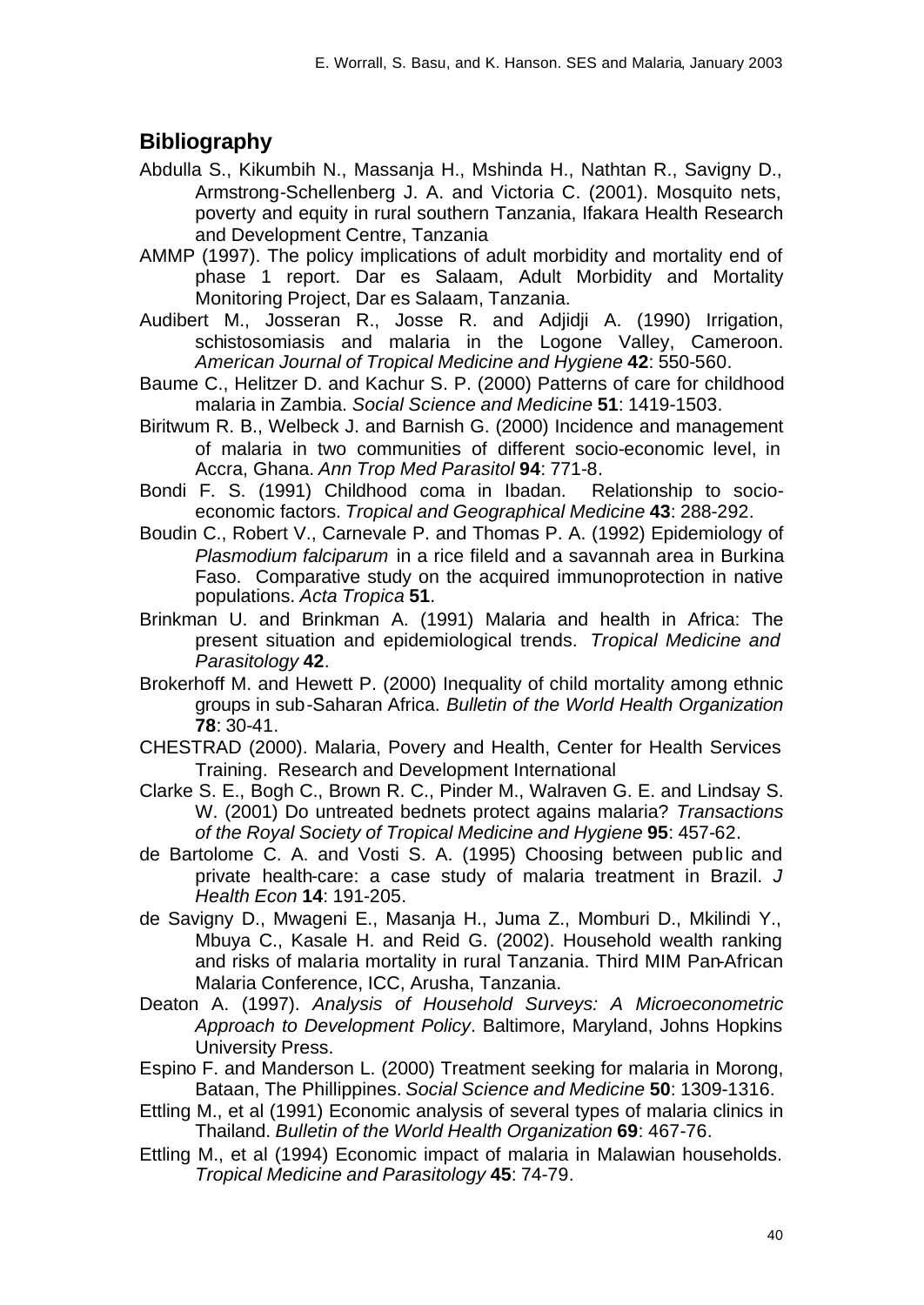- Ettling M. B. e. a. (1989) Evaluation of malaria clinics in Mae Sot, Thailand: factors affecting clinic attendance. *Southeast Asian Journal of Tropical Medicine and Public Health* **20**: 331-40.
- Evans T., Whitehead M., Diderichsen F., Bhuiya A. and Wirth M., Eds. (2001). *Challenging Inequities in Health*, The Rockerfeller Foundation. USA: Oxford University Press.
- Fawole O. I. and Onadeko M. O. (2001) Knowledge and home management of malaria fever by mothers and care givers of under five children. *West African Journal of Medicine* **20**: 152-7.
- Filmer D. (2001). Fever and its treatment among the more and less poor in sub-Saharan Africa., World Bank Development Research Group.
- Filmer D. (In press). The incidence and treatment of fever and household wealth in Sub-saharan Africa. *Malaria in Human Affairs*.
- Filmer D. and Pritchett L. (2001) Estimating wealth effects without expenditure data or tears: an application to educational enrolments in states of India. *Demography* **38**: 115-32.
- Gamage-Mendis A. C., Carter R., Mendis C., De Zoysa A. P., Herath P. R. and Mendis K. N. (1991) Clustering of malaria infections within an endemic population: risk of malaria associated with the type of housing construction. *Am J Trop Med Hyg* **45**: 77-85.
- Ghebreyesus T. A., Witten K. H., Getachew A., Yohannes A. M., Tesfay W., Minass M., Bosman A. and Teklehaimanot A. (2000) The communitybased malaria control programme in Tigray, northern Ethiopia. A review of programme set-up, activities, outcomes and impact. *Parassitologia* **42**: 255-90.
- Gove S. (1997) Integrated management of childhood illness by outpatient health workers: technical basis and overview. *Bulletin of the World Health Organization* **75 (S1)**: 7-24.
- Guiguemde T. R. e. a. (1994) Household expenditure on malaria prevention and treatment for families in the town of Bobo-Dioulasso, Burkina Faso. *Transactions of the Royal Society of Tropical Medicine and Hygiene* **88**: 285-287.
- Gwatkin D.R. R. S., Johnson K., Pande R.P., Wagstaff A (2000). Socioeconomic differences in health, nutrition, and population: Benin, World Bank HNP/Poverty Thematic Group
- Gwatkin D.R. R. S., Johnson K., Pande R.P., Wagstaff A (2000). Socioeconomic differences in health, nutrition, and population: Burkina Faso, World Bank HNP/Poverty Thematic Group
- Gwatkin D.R. R. S., Johnson K., Pande R.P., Wagstaff A (2000). Socioeconomic differences in health, nutrition, and population: Cameroon, World Bank HNP/Poverty Thematic Group
- Gwatkin D.R. R. S., Johnson K., Pande R.P., Wagstaff A (2000). Socioeconomic differences in health, nutrition, and population: Central African Republic, World Bank HNP/Poverty Thematic Group
- Gwatkin D.R. R. S., Johnson K., Pande R.P., Wagstaff A (2000). Socioeconomic differences in health, nutrition, and population: Ghana, World Bank HNP/Poverty Thematic Group
- Gwatkin D.R. R. S., Johnson K., Pande R.P., Wagstaff A (2000). Socioeconomic differences in health, nutrition, and population: Kenya, World Bank HNP/Poverty Thematic Group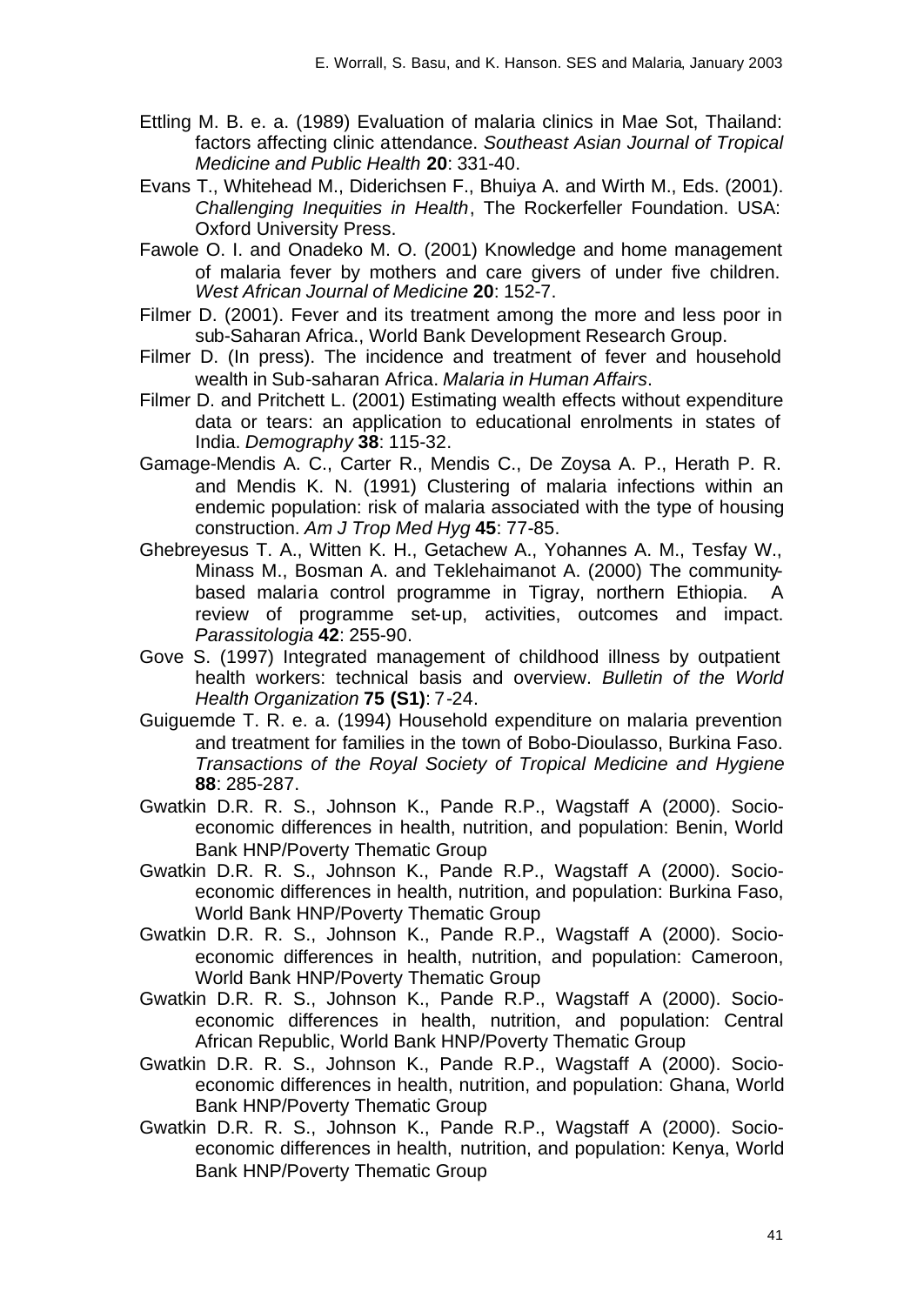- Gwatkin D.R. R. S., Johnson K., Pande R.P., Wagstaff A (2000). Socioeconomic differences in health, nutrition, and population: Madagascar, World Bank HNP/Poverty Thematic Group
- Gwatkin D.R. R. S., Johnson K., Pande R.P., Wagstaff A (2000). Socioeconomic differences in health, nutrition, and population: Malawi, World Bank HNP/Poverty Thematic Group
- Gwatkin D.R. R. S., Johnson K., Pande R.P., Wagstaff A (2000). Socioeconomic differences in health, nutrition, and population: Mali, World Bank HNP/Poverty Thematic Group
- Gwatkin D.R. R. S., Johnson K., Pande R.P., Wagstaff A (2000). Socioeconomic differences in health, nutrition, and population: Zambia, World Bank HNP/Poverty Thematic Group.
- Gwatkin D.R. R. S., Johnson K., Pande R.P., Wagstaff A (2000). Socioeconomic differences in health, nutrition, and population: Zimbabwe, World Bank HNP/Poverty Thematic Group
- Gwatkin D.R. R. S., Johnson K., Pande R.P., Wagstaff A. (2000). Socioeconomic differences in health, nutrition, and population: Mozambique, World Bank HNP/Poverty Thematic Group
- Gwatkin D.R. R. S., Johnson K., Pande R.P., Wagstaff A. (2000). Socioeconomic differences in health, nutrition, and population: Namibia, World Bank HNP/Poverty Thematic Group
- Gwatkin D.R. R. S., Johnson K., Pande R.P., Wagstaff A. (2000). Socioeconomic differences in health, nutrition, and population: Niger, World Bank HNP/Poverty Thematic Group
- Gwatkin D.R. R. S., Johnson K., Pande R.P., Wagstaff A. (2000). Socioeconomic differences in health, nutrition, and population: Nigeria, World Bank HNP/Poverty Thematic Group
- Gwatkin D.R. R. S., Johnson K., Pande R.P., Wagstaff A. (2000). Socioeconomic differences in health, nutrition, and population: Senegal, World Bank HNP/Poverty Thematic Group
- Gwatkin D.R. R. S., Johnson K., Pande R.P., Wagstaff A. (2000). Socioeconomic differences in health, nutrition, and population: Tanzania, World Bank HNP/Poverty Thematic Group
- Gwatkin D.R. R. S., Johnson K., Pande R.P., Wagstaff A. (2000). Socioeconomic differences in health, nutrition, and population: Togo., World Bank HNP/Poverty Thematic Group
- Gwatkin D.R. R. S., Johnson K., Pande R.P., Wagstaff A. (2000). Socioeconomic differences in health, nutrition, and population: Uganda, World Bank HNP/Poverty Thematic Group.
- Gwatkin D. R. and Guillot M. (2000). The burden of disease among the global poor: current situation, future trends, and implications for strategy, World Bank
- Hanson K. and Jones C. (2000). Social Marketing of Insecticide Treated Mosquito Nets, Tanzania: End of Phase 1 Social and Economic Analysis. London, Malaria Consortium**:** 65
- Hanson K. and Worrall E. (2002). Social Marketing of Insecticide Treated Nets - Phase 2 (SMITN2), Tanzania: End of Project Household Survey Analysis. London, Malaria Consortium**:** 43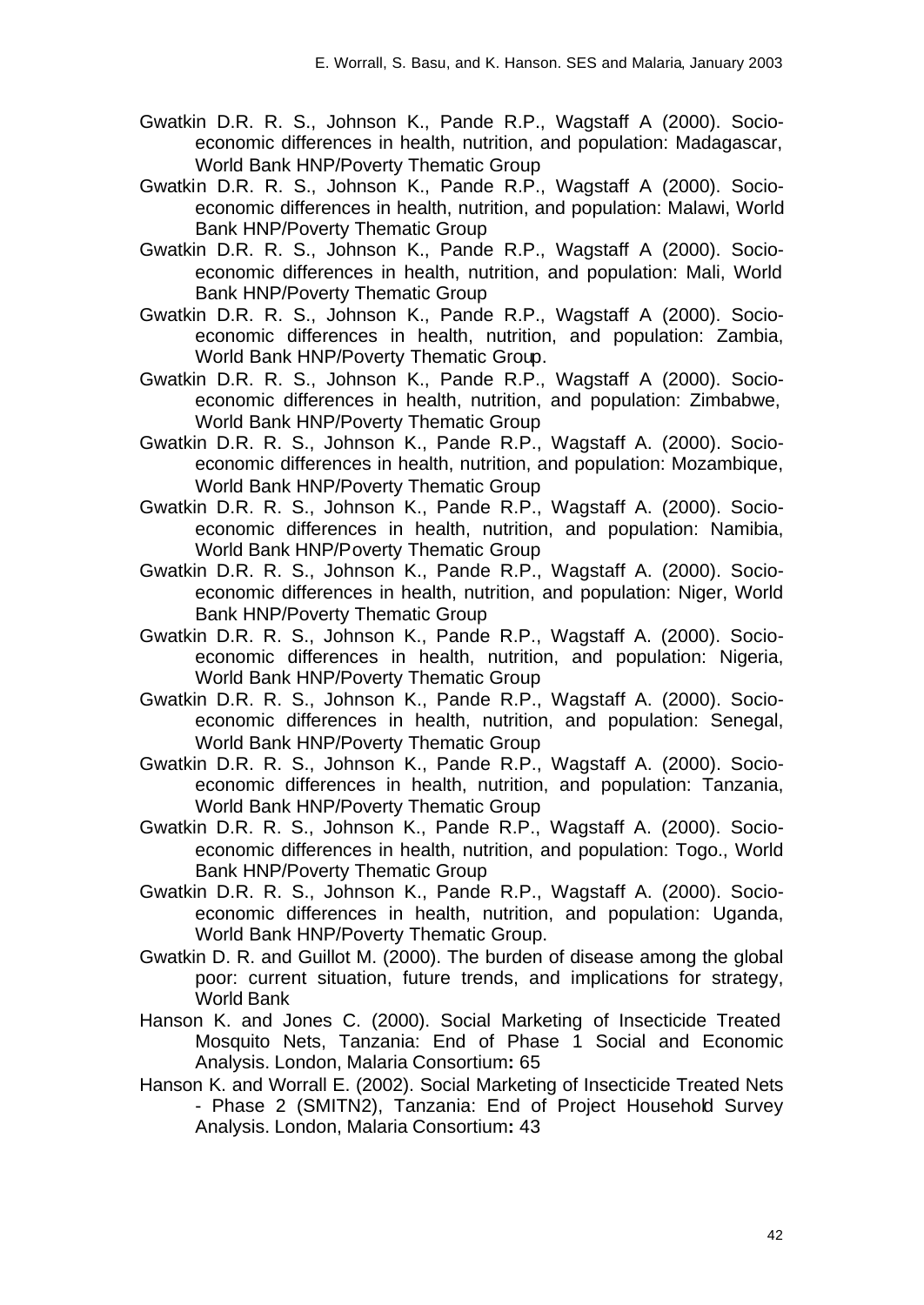- Hartigan P. (1999). *Communicable Diseases, Gender, and Equity in Health. Global Health Equity Initiative.*, Harvard Center for Population and Development Studies.
- Hess F. I., Nukuro E., Judson L., Rodgers J., Nothdurft H. D. and Rieckmann K. H. (1997) Anti-malarial drug resistance, malnutrition and socioeconomic status. *Trop Med Int Health* **2**: 721-8.
- Holtz T. H., Marum L. K., Mkandala C., Chizani N., Roberts J. M., Macheso A., Parise M. E. and Kachur S. P. (2002) Insecticide-treated bednet use, aneamia, and malaria parastaemia in Blantyre District, Malawi. *Tropical Medicine and International Health* **7**: 220-30.
- Ijumba J. N. and Lindsay S. W. (2001) Impact of irrigation on malaria in Africa: paddies paradox. *Med Vet Entomol* **15**: 1-11.
- International Society for Equity in Health (2003). International Society for Equity in Health. **2003**.http://www.iseqh.org/en/workdef.htm
- Jamu L., Hanson K. and Worrall E. (2002). Social marketing of Insecticide-Treated Nets (SMITN) PSI Tanzania [Briefing Note], PSI Tanzania
- Kaona F., Siajunza M. T., Manyando C., Khondowe S. and Ngoma G. K. (2000) Utilisation of malarial drugs at a household level: results from a KAP study in Choma, southern province and Mporokoso, northern province of Zambia. *Central African Journal of Medicine* **46**: 268-70.
- Kelley A. G., Kelley E., Simpara C. H. T., Sidibe O. and Makinen M. (2001). The Equity Initiative in Mali, Partnerships for Health Reform (PHR).
- Koram K. A., Bennett S., Adiamah J. H. and Greenwood B. M. (1995) Socioeconomic risk factors for malaria in a peri-urban area of the Gambia. *Transactions of the Royal Society of Tropical Medicine and Hygiene* **89**.
- Korenromp E., Bertherat E., Dye C. and Clarke J. P. (2001). Inequity in malaria burden and control. Conference on Inequity in HIV, TB and malaria control, Bellagio, Italy.
- Lampietti J. A., Poulos C., Cropper M. L., Mitiku H. and Whittington D. (1999). Gender and Preferences for Malaria Prevention in Tigray, Ethiopia. *Policy Report on Gender and Development. World Bank Working Paper Series*
- Macinko J. and Starfield B. (2002) Annotated bibliography on equity in health 1980-2001. *International Journal for Equity in Health* **1**.
- Martens P. and Hall L. (2000) Malaria on the move: Human population movement and malaria transmission. *Emerging Infectious Diseases* **6**.
- McCombie S. C. (1996) Treatment seeking for malaria: a review of recent research. *Social Science and Medicine* **43**: 933-945.
- Medicines for Malaria Venture (2001). MMV Annual Report: Medicines for Malaria Venture. Discover, Develop, Deliver. Geneva, MMV- Medicines for Malaria Venture**:** 47
- Molyneux C. S., Murira G., Masha J. and Snow R. W. (2002) Intra-household relations and treatment decision-making for childhood ilness: a Kenyan case study. *Journal Biosoc Science* **34**: 109-31.
- Mtango F. D. E. and Neuvians D. (1986) Acute respiratory infections in children under five years. Control project in Bagamoyo district, Tanzania. *Transactions of the Royal Society of Tropical Medicine and Hygiene* **80**: 851-58.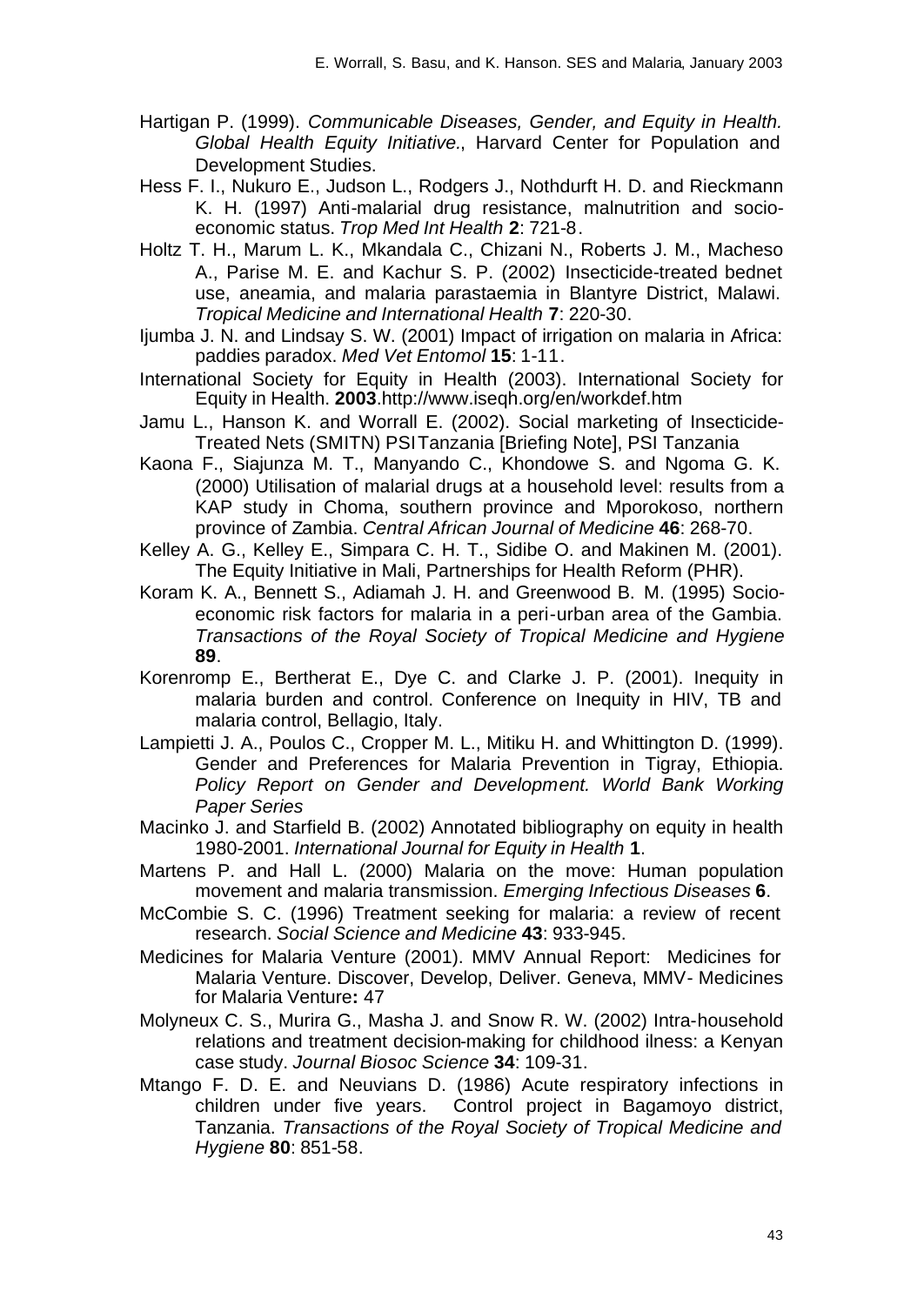- Mugisha F., Kouyate B., Gbangou A. and Sauerborn R. (2002) Examining outof-pocket expenditure on health care in Nouna, Burkina Faso: implications for health policy. *Trop Med Int Health* **7**: 187-96.
- Mutero C. M., Blank H., Konradsen F. and van der Hoek W. (2000) Water management for controlling the breeding of Anopheles mosquitoes in rice irrigation schemes in Kenya. *Acta Tropica* **76**.
- Mwabu G. M. (1991). Economic development and malaria prevalence. An empirical analysis with reference to Kenya. *Malaria and Development in Africa. A cross sectoral approach*. Washington D.C., USAID**:** 167- 180.
- Najera J. A. (1994) The control of tropical diseases and socioeconomic development (with special reference to malaria and its control). *Parassitologia* **36**: 17-33.
- Ndawala J., Kalanda G. and Mahy M. (2000). Malawi MDHS Data Analysis, Malawi National Statistics Office.http://www.nso.malawi.net/
- Ndyomugyenyi R., Neema S. and Magnussen P. (1998) The use of formal and informal services for antenatal care and malaria treatment in rural Uganda. *Health Policy and Planning* **13**: 94-102.
- Nuwaha F. (2001) Factors influencing the use of bed nets in Mbarara municipality of Uganda. *American Journal of Tropical Medicine and Hygiene* **65**: 877-82.
- Nyamongo I. (2002) Health care switching behaviour of malaria patients in a Kenyan rural community. *Social Science and Medicine* **54/3**: 377-86.
- Okrah J., Traore C., Pale A., Sommerfeld J. and Muller O. (2002) Community factors associated with malaria prevention by mosquito nets: an exploratory study in rural Burkina Faso. *Tropical Medicine and International Health* **7**: 240-8.
- Olowu J. A., Sowunmi A. and Abohweyere A. E. (2000) Congenital malaria in a hyperendemic area: a revisit. *African J Med Med Science* **29**: 211-3.
- Olumese P. E., Sodeinde O., Ademowo O. G. and Walker O. (1997) Protein energy malnutrition and cerebral malaria in Nigerian children. *J Trop Pediatr* **43**: 217-9.
- Panvisavas S. (2001) Poverty and Malaria: a study in a Thai-Myanmar border area. *Southeast Asian Journal of Tropical Medicine and Public Health* **32**: 608-14.
- Rajasekhar M. and Nandakumar N. V. (2000) Occupational malaria and health risk among select occupational health care employee groups in an urban hospital at Tirupati, A. P. *Indian Journal of Malariology* **37**: 53- 60.
- Rashed S., Johnson H., Dongier P., Moreau R., Lee C., Crepeau R., Lambert J., Jefremovas V. and Schaffer C. (1999) Determinants of the Permethrin Impregnated Bednets (PIB) in the Republic of Benin: the role of women in the acquisition and utilization of PIBs. *Soc Sci Med* **49**: 993-1005.
- Rashed S., Johnson H., Dongier P., Moreau R., Lee C., Lambert J. and Schaefer C. (2000) Economic impact of febrile morbidity and use of permetherin-impregnated bed-nets in a malarious area I. Study of demographics, morbidity, and household expenditures associated with febrile morbidity in the Republic of Benin. *American Journal of Tropical Medicine and Hygiene* **62**: 173-180.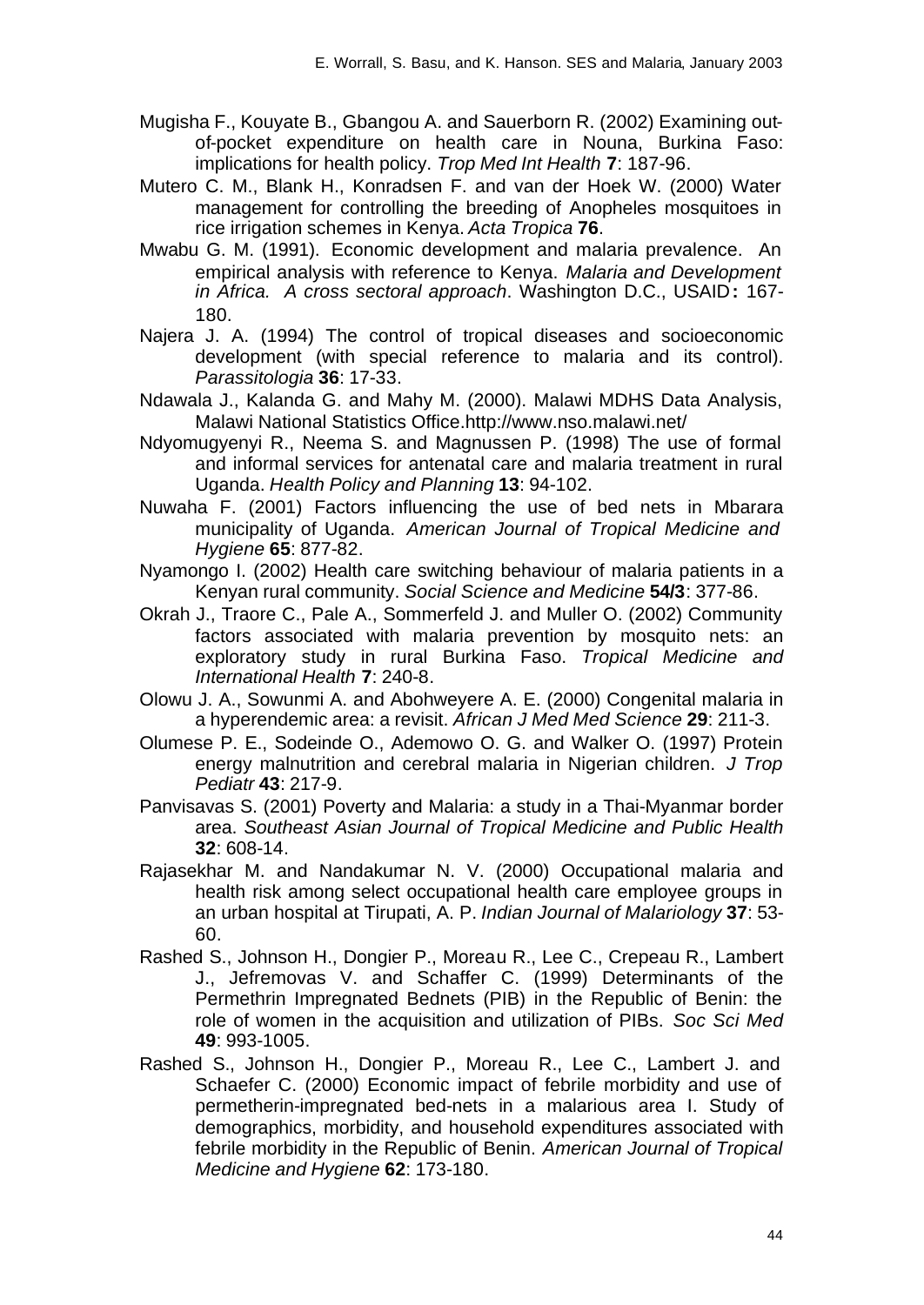- Rashed S., Johnson H., Dongier P., Moreau R., Lee C., Lambert J. and Schaefer C. (2000) Economic impact of febrile morbidity and use of permethrin-impregnated bed nets in a malarious area II. Determinants of febrile episodes and the cost of their treatment and malaria prevention. *Am J Trop Med Hyg* **62**: 181-6.
- Sachs J. and Malaney P. (2002) The economic and social burden of malaria. *Nature* **415**: 680-5.
- Schellenberg J. A., Mushi A., Mponda H. and Lengeler C. (2002). Targeted subsidy for malaria control: Discount vouchers for treated nets in Tanzania. Ensuring that Malaria Control Interventions Reach the Poor, 5-6th September, London School of Hygiene and Tropical Medicine.
- Service M. W. (1991) Agricultural development and arthropod-borne diseases: A review. *Rev Saude Publica* **25**: 165-8.
- Shell E. R. (1997) Resurgence of a deadly disease. *The Atlantic Monthly*.
- Shulman C. E., Marshall T., Dorman E. K., Bulmer J. N., Cutts F., Peshu N. and Marsh K. (2001) Malaria in pregnancy: adverse effects on haemoglobin levels and birthweight in primigravidae and multigravidae. *Tropical Medicine and International Health* **6**: 770-8.
- Smith T., Genton B., Betuela I., Rare L. and Alpers M. P. (2002) Mosquito nets for the elderly? *Transactions of the Royal Society of Tropical Medicine and Hygiene* **96**: 37-8.
- Sychareun V., Phengsavanh A., Kitysivoilaphanh B., Prabouasone K., Viriyavejakul P., Krudsood S., Phophak N. and Looareesuwan S. (2000) A study of anaemia in pregnant women with Plasmodium falciparum at district hospitals in Vientiane, Lao PDR. *Southeast Asian J Trop Med Public Health* **31 Suppl 1**: 91-8.
- Tanner M. and Vlassoff C. (1998) Treatment-seeking behaviour for malaria: a typology based on endemicity and gender. *Social Science and Medicine* **46**: 523-532.
- Tin-Oo, Pe-Thet-Htoon, Khin-Thet-Wai, Parks W. and Bryan J. (2001) Gender, mosquitoes and malaria: implications for community development programs in Laputta, Myanmar. *Southeast Asian Journal of Tropical Medicine and Public Health* **32**: 588-94.
- Tshikuka J. G., Scott M. E., Gray-Donald K. and Kalumba O. N. (1996) Multiple infection with Plasmodium and helminths in communities of low and relatively high socio-economic status. *Ann Trop Med Parasitol* **90**: 277-93.
- Wang'ombe J. K. and Mwabu G. M. (1993) Agricultural land use patterns and malaria conditions in Kenya. *Social Science and Medicine* **37**: 1121- 1130.
- Wardlaw T. (2003). UNICEF MICS malaria data. Meeting of the RBM Monitoring and Evaluation Reference Group, Washington DC.
- Winch P. J., Makemba A. M., Kamazima S. R., Lurie M., Lwihula G. K., Premji Z., Minjas J. N. and Shiff C. J. (1996) Local terminology for febril illnesses in Bagamoyo district, Tanzania, and its impact on the design of a community-based malaria control programme. *Social Science and Medicine* **42**: 1057-67.
- Yapabandara A. M. and Curtis C. F. (2002) Laboratory and field comparisons of pyriproxyfen polystyrene beads and other larvicidal methods against malaria vectors in Sri Lanka. *Acta Tropica* **81**: 211-233.